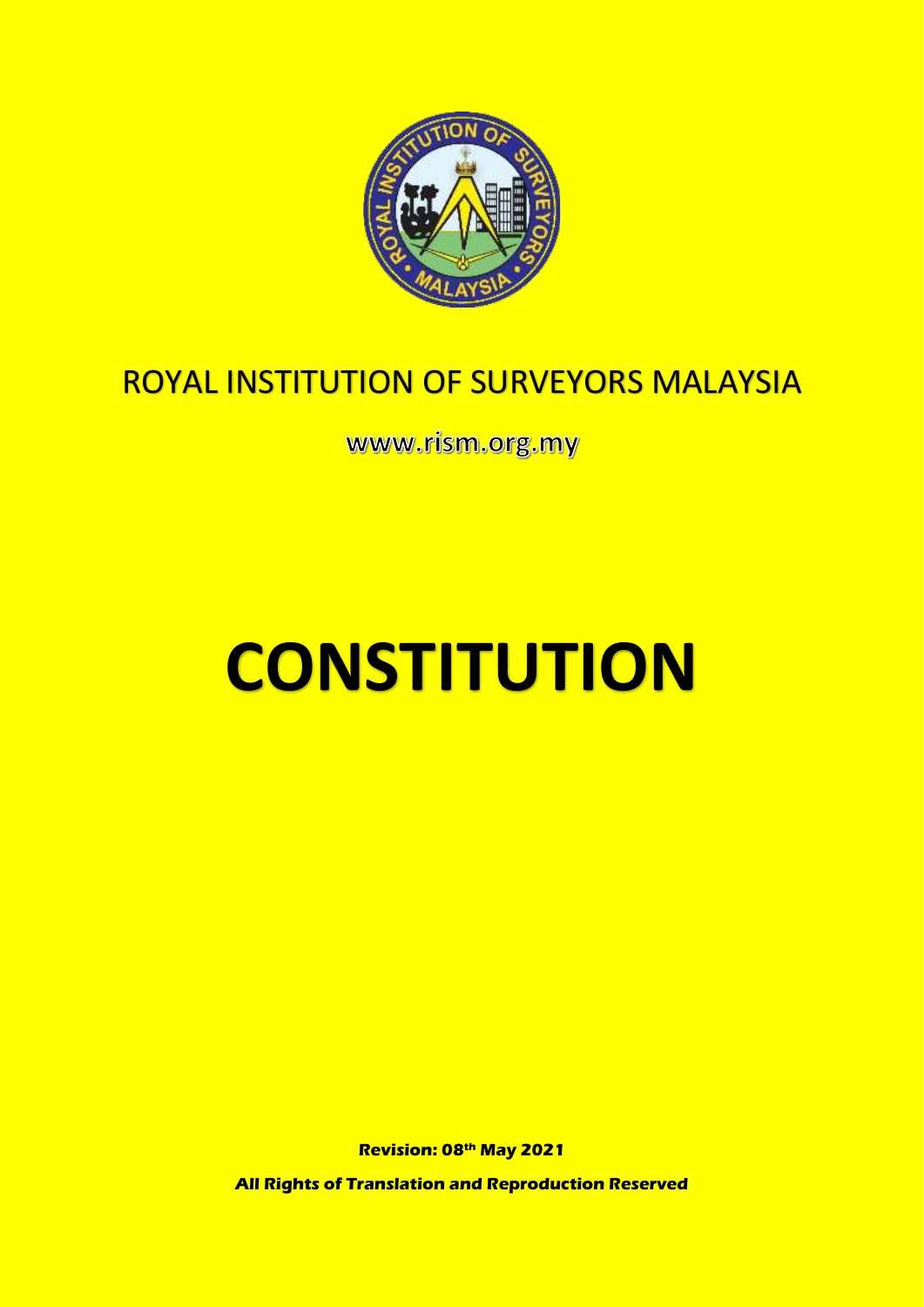#### **PERLEMBAGAAN BAGI**

#### **PERTUBUHAN INDUK**

#### **ROYAL INSTITUTION OF SURVEYORS MALAYSIA**

(PPM-001-10-30081961)

#### 1 **NAME**

The Institution shall be known as the ROYAL INSTITUTION OF SURVEYORS MALAYSIA with the abbreviation RISM, which is hereinafter referred to as the "Institution".

#### 2 **ADDRESS OF INSTITUTION**

The office of the Institution is situated at 3rd Floor, Bangunan Juruukur, No. 64 & 66, Jalan 52/4, 46200 Petaling Jaya, Selangor, Malaysia or such other registered place where General Council shall from time to time determine and be approved by the Registrar of Societies.

#### 3 **VISION AND MISSION**

(1) The vision of the Institution is to be a world-class professional institution and a centre of excellence in surveying and related services.

- (2) The mission of the Institution is:
- (a) to set and continuously improve the standard of professional practice and ethics;
- (b) to promote the welfare, educational and professional development of members;

(c) to provide quality, value-added and comprehensive services to members; and the public.

#### 4 **OBJECTIVES**

The Institution is established for the following objectives:

(a) To secure the advancement and facilitate the acquisition of that knowledge which constitutes the profession of a surveyor, namely the art, science and practice of:

(i) collection, distribution, storage, analysis, processing, presentation and maintenance of geographic data or geographic information;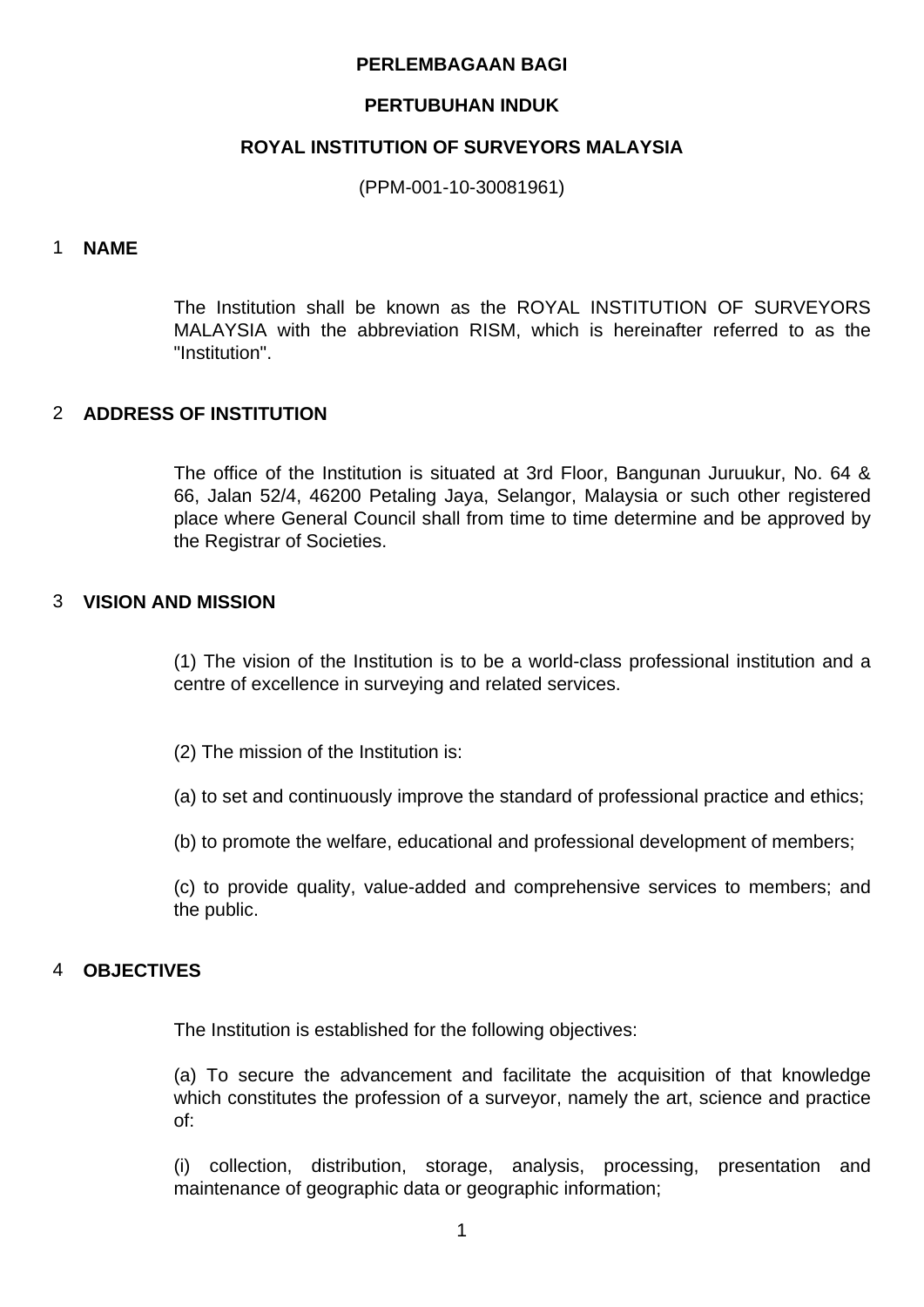(ii) surveying for the registration of title to land, strata, stratum, spatium, mapping of topographical features, ground elevations, contours, utilities, river and seabed topography;

(iii) providing financial appraisal of real property development, determining cost and economics of design, technical auditing and advising on construction contracts;

(iv) contract and financial management of construction projects including measurement and valuation of construction works;

(v) determining the value of all description of real and intangible properties and of various interests therein;

(vi) investing, managing and developing property and other businesses concerned with the management of real and intangible properties;

(vii) selling (whether by private treaty, auction or otherwise) buying or letting, as an agent, real or personal property or any interest therein;

(viii) building inspection and control recommending for integrity and compliance to building laws and managing building performance;

(ix) asset, facilities management and building maintenances; and

(x) surveying the building fabrics and components, condition of buildings, services and safety requirements and advising on their maintenance, alteration, improvement and conservation of buildings and insurance requirements.

(2) to promote the general interests of the profession and to maintain and extend its usefulness for the public advantage.

#### 5 **PATRON**

The Patron of the Institution is His Royal Highness, The Sultan of Selangor.

#### 6 **THE GENERAL COUNCIL**

- (1) There shall be a General Council of the Institution.
- (2) The General Council shall direct and manage the affairs of the Institution.

(3) The General Council shall be the sole authority for the interpretation of these Articles of the Constitution and the decision of the General Council upon any question of interpretation or upon any matter affecting the General Council and the affairs of the Institution and not provided for by these Articles of the Constitution shall be final and binding on the members, unless revoked by the General Meeting.

### <sup>7</sup> **DEFINITIONS** <sup>2</sup>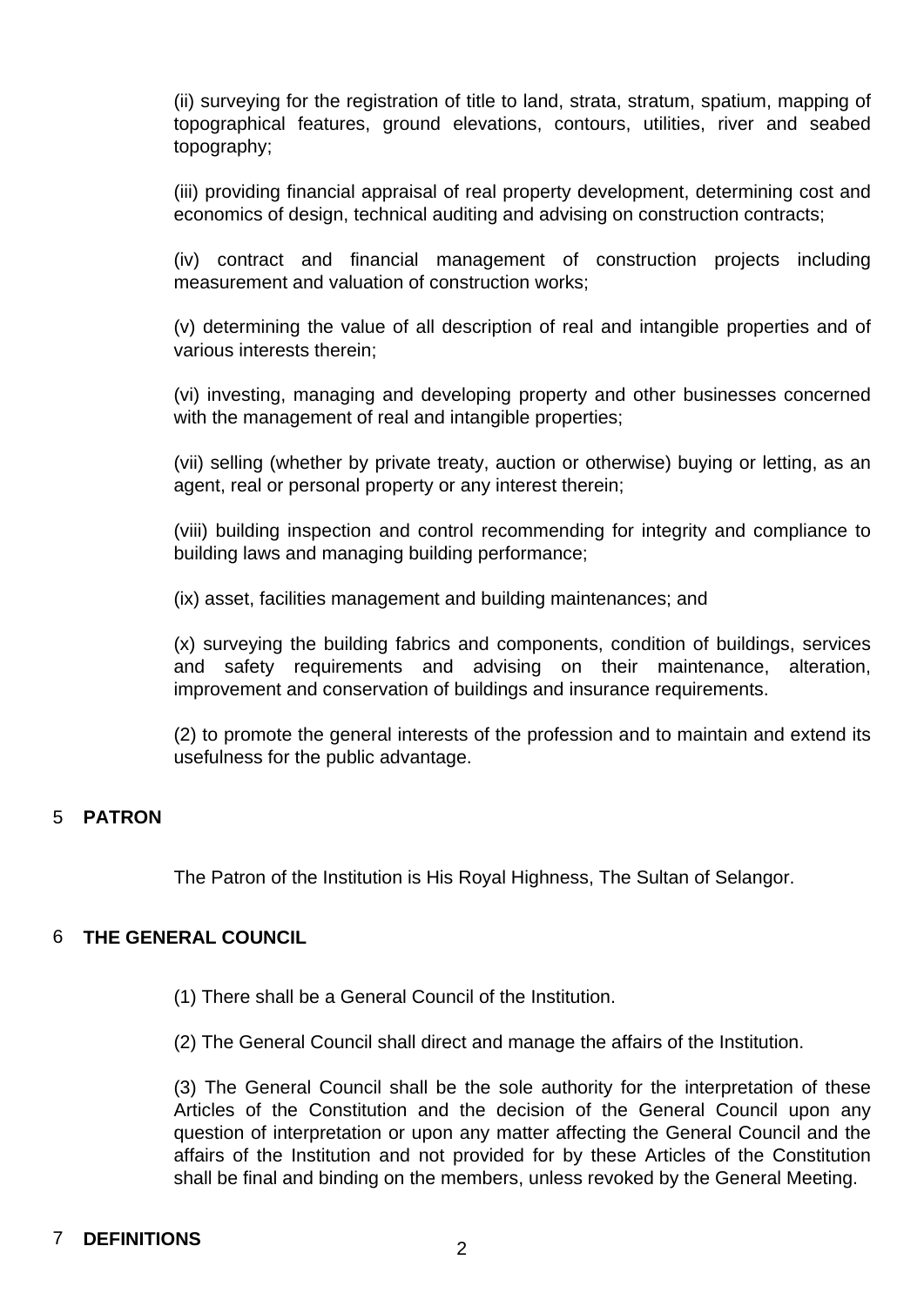In these Constitution the following expressions shall unless the context otherwise requires have the meanings respectively assigned to them namely:

'Annual Accounts' means the Income and Expenditure Account and the Balance Sheet required to be laid before the Institution by Article 37(4).

'Branch' means any Branch established pursuant to Article 32.

'Branch Committee' means the committee for the Branches pursuant to Article 32.

'Building Surveyor' means a member whose name appears in the Register of Building Surveyors kept pursuant to Article 31(11).

'Chapter' means the Chapter established pursuant to Article 33.

'Division' means any Division established pursuant to Article 31.

'Divisional Committee' means the Committee for the Divisions pursuant to Article 31.

'Financial year' means a period of one year from 1st January to 31st December inclusive.

'Forms' referred to under the letters or description in column 1 hereunder are those prescribed by the General Council pursuant to the Article set against the letter or description in column 2.

Form Article Subject Matter

- A 15(3) Applications
- B 15(10) Application For Transfer
- C  $15(4)$ ,  $(5)$  and  $(6)$  Obligation
- D 15(7) Letters with result of application
- E 15(8) and (9) Promise
- F 17 Undertaking
- G 21(17), (18) and (19) Application for subscription
- H 21(17), (18) and (19) Second application

I 21(17), (18) and (19) Notice of removal from the Register

J 34(10), (11), (12), (13), (14) and (15) Proxy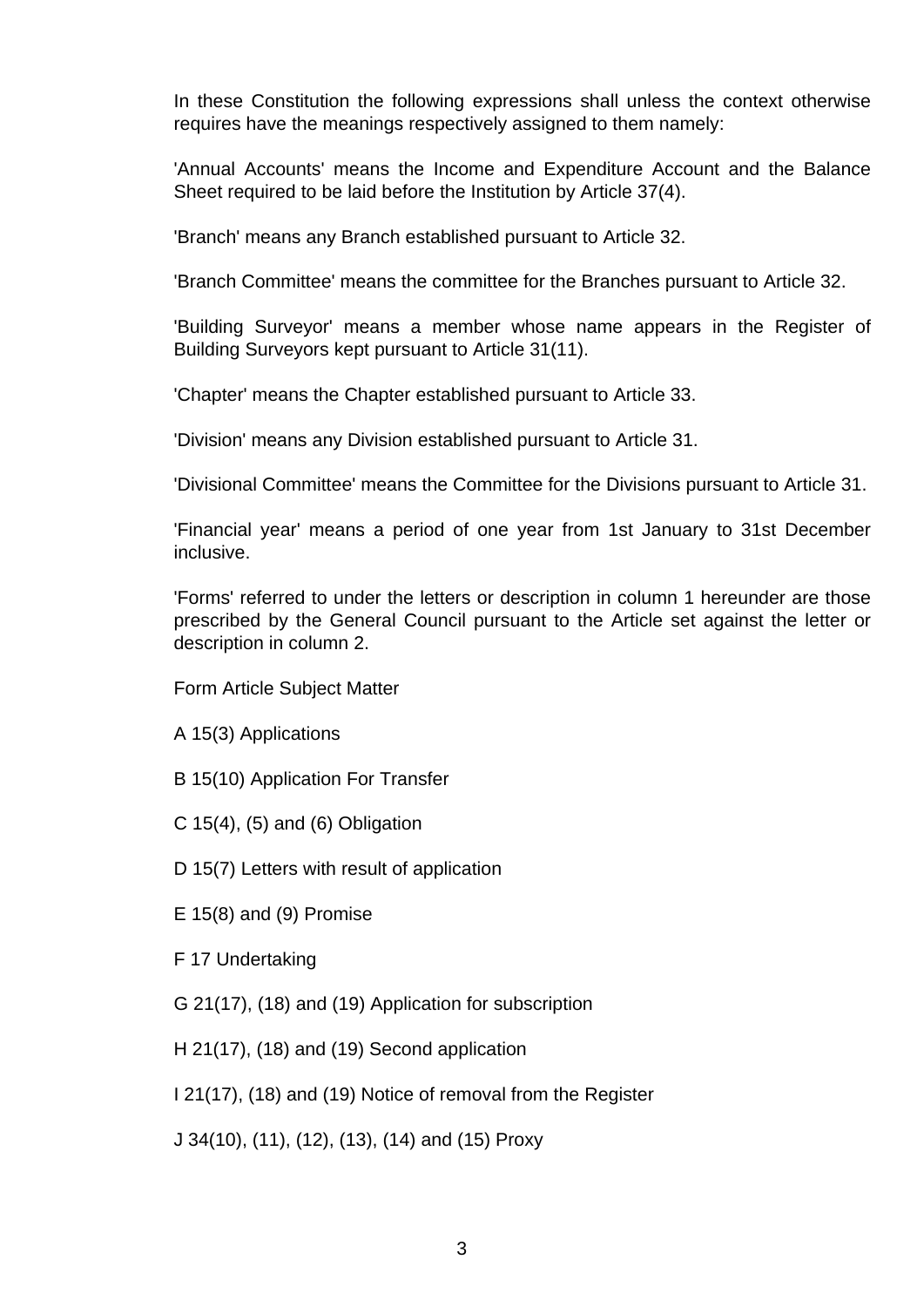'Geomatics and Land Surveyor' means a member whose name appears in the Register of Geomatics & Land Surveyors kept pursuant to Article 31(11).

'Management Committee' means the Management Committee pursuant to Article 29(4).

'Member' means a Fellow, Member or Honorary Fellow of the Institution.

'Post' means sent by post either to his last registered address or electronically.

'Property Surveyor' means a member whose name appears in the Register of Property Surveyors kept pursuant to Article 31(11). Property Surveyor includes professionals and executives engaged in the valuation of both tangible and intangible property, management, development and investment of property and estate agency.

'Professional Diploma' means diploma awarded by the Institution to successful candidates after passing the final examination conducted by the Institution pursuant to Article 24.

'Quantity Surveyor' means a member whose name appears in the Register of Quantity Surveyors kept pursuant to Article 31(11).

'Surveying' includes all branches of the profession of a surveyor as defined in the constitution.

'Surveyors' Boards' mean the Land Surveyors Board Malaysia, Board of Quantity Surveyors Malaysia and Board of Valuers, Appraisers, Estate Agents and Property Managers.

'The General Council' means the General Council for the time being of the Institution.

'The Disciplinary Committee' means the committee appointed pursuant to Article 27.

'The Institution' means ROYAL INSTITUTION OF SURVEYORS MALAYSIA.

'The Malaysian Surveyors' means the official publication of the Institution.

#### 8 **MEMBERSHIP**

- (1) The membership of the Institution consists of the following classes:
- (a) Honorary Fellow
- (b) Fellow
- (c) Member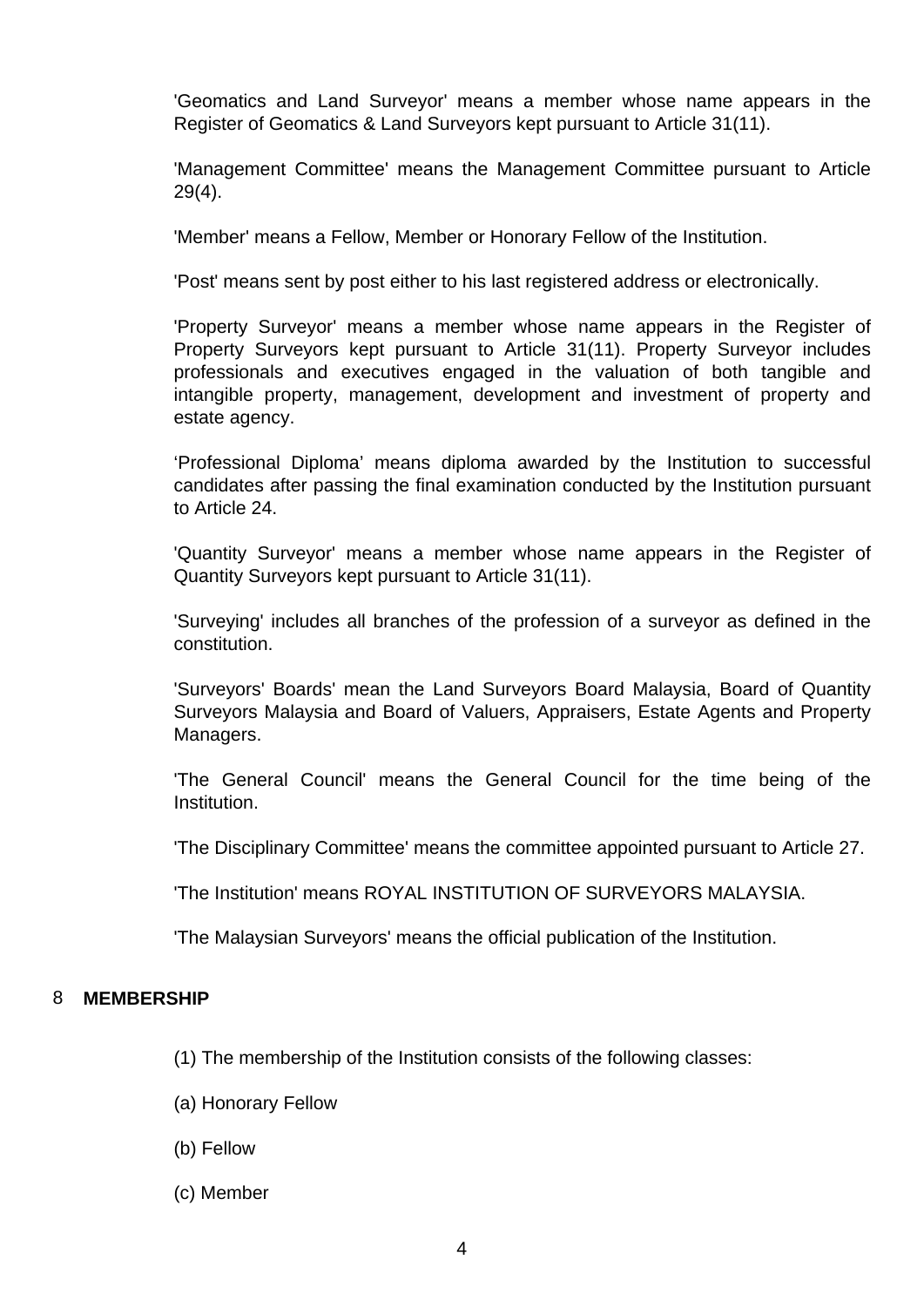- (d) Associate
- (e) Graduate
- (f) Probationer
- (g) Technician
- (h) Student
- (2) Only Fellows and Members shall have voting rights.

#### 9 **HONORARY FELLOW**

(1) An Honorary Fellow shall be a person who by reason either of his position or experience, or of his eminence in science, may be enabled to render assistance in promoting the objectives of the Institution but who is not engaged in practice as a surveyor in Malaysia.

(2) A person who has received the approval of the General Council may be elected to be an Honorary Fellow.

(3) An Honorary Fellow shall not be entitled to be present at or take part in any Extraordinary General Meeting but he shall have the privilege of being present at and taking part in all Annual and Ordinary General Meetings and of access to the Library. He shall have no right of voting, discussing, or otherwise intervening in the affairs of the Institution, nor shall he be called upon to contribute to its funds.

#### 10 **FELLOW**

- (1) A Fellow must:
- (a) be at least thirty-five years of age;
- (b) have acquired practical knowledge of surveying in any of its disciplines; and

(c) have more than five years professional experience after being elected as a Member of the Institution.

(2) A person who has received the approval of the General Council may be transferred to the class of Fellow.

(3) A Fellow shall be eligible for election to the General Council, for election or appointment to all offices of the Institution, and shall be entitled to all its rights and privileges.

(4) A Fellow who has: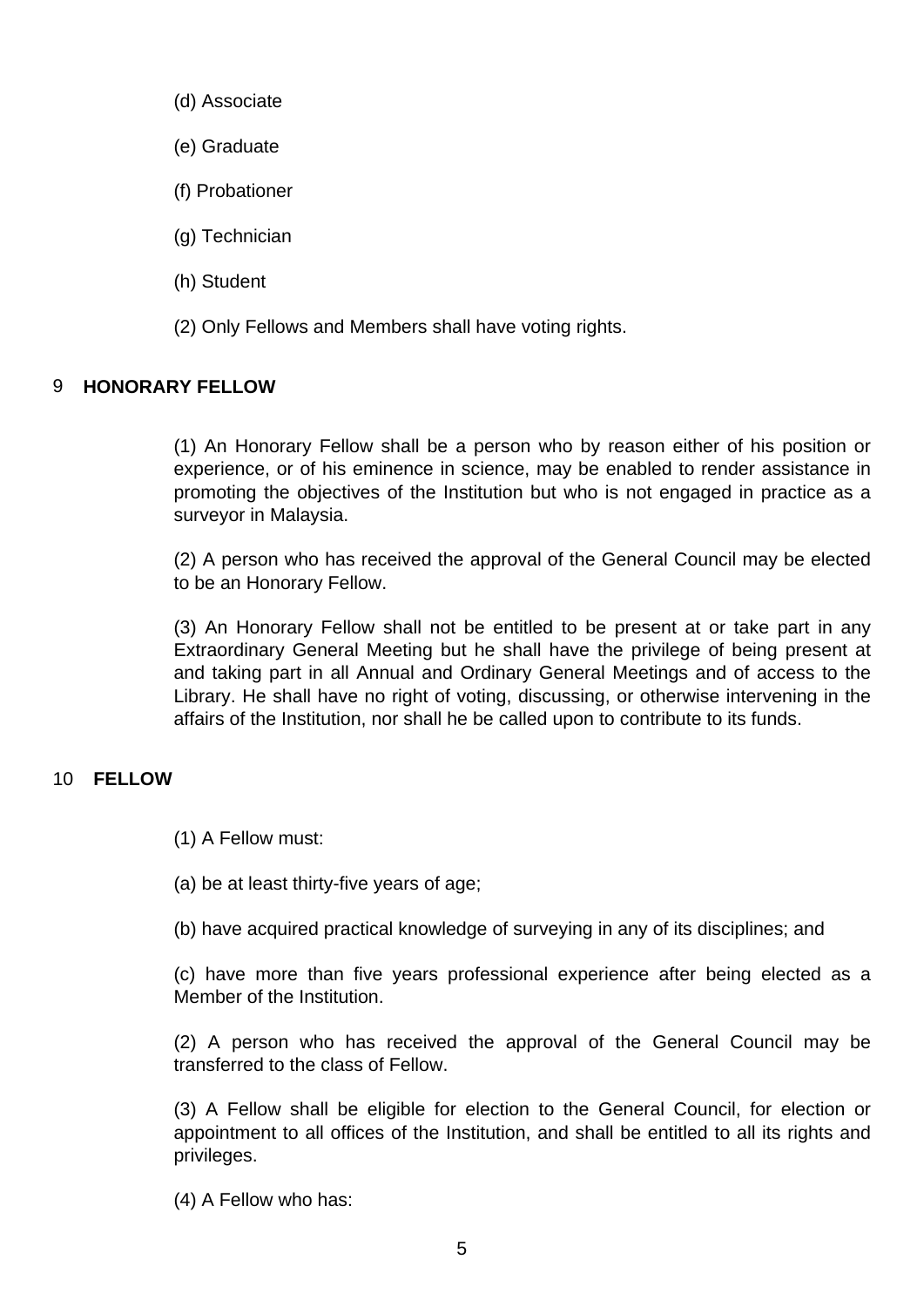(a) reached the age of 55;

(b) been a Fellow for more than 5 years;

(c) made outstanding contributions to the profession and the Institution with distinction; and

(d) served in the Institution as President, or member of the General Council or in other capacity as the General Council may determine.

A Fellow shall be eligible for nomination and subject to the approval of the General Council may be conferred the title of Distinguished Fellow. The number of Distinguished Fellow at any one time shall be determined by the General Council.

#### 11 **MEMBER**

(1) A Member must:

(a) be at least twenty-one years of age; and

(b) have acquired a practical knowledge of surveying in any of its disciplines and have passed the Assessment of Competency, subject to acceptance by the General Council; and

(c) have passed the examinations required for election to that class under the Rules of Examination, or such other examination or examinations accepted by the General Council.

(2) A person who has received the approval of the General Council may be transferred to the class of Member.

(3) Members are not eligible for the office of President or Deputy President. Subject to the Article of the Constitution and regulations of the General Council. Members are eligible for election or appointment to other offices of the Institution and are entitled to all its rights and privileges.

#### 12 **ASSOCIATE**

(1) Any person who is professionally qualified, licensed or registered to practise surveying, who is not eligible to become a Member of the Royal Institution of Surveyors Malaysia ordinarily, shall be eligible for election as an Associate.

(2) Such a person shall obtain prior approval of the General Council to be so elected as an Associate.

(3) Associate shall be entitled to all rights and privileges of the Institution except that they shall not eligible to hold any office of the Institution nor have any voting rights.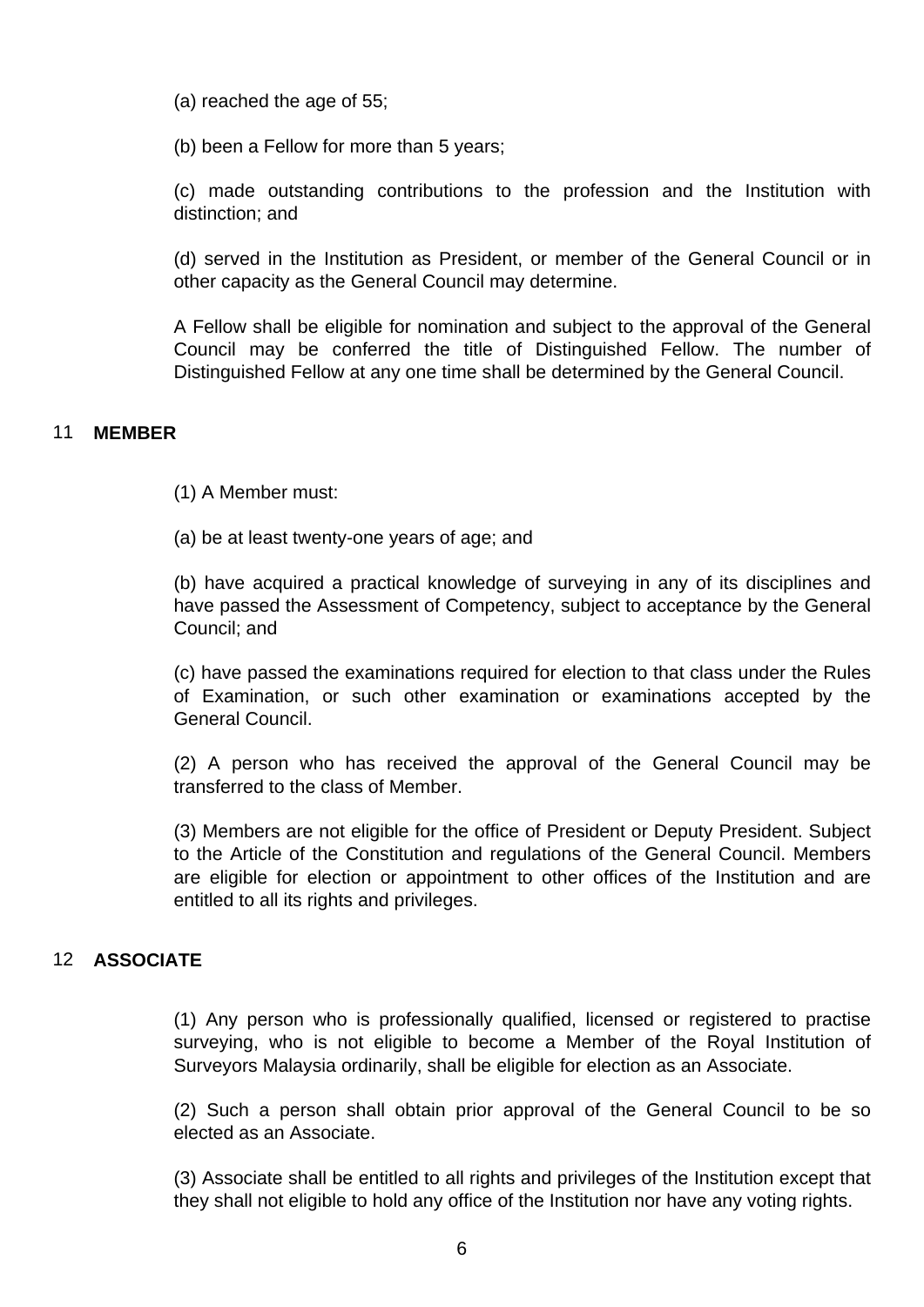#### 13 **DESIGNATIONS**

(1) The designation of membership for various classes is distinguished by the initials after their names as follows:

(a) Every Fellow is entitled to use the initial FRISM, (which is an abbreviation for Fellow of the Royal Institution of Surveyors Malaysia).

(b) Every Member is entitled to use the initial MRISM, (which is an abbreviation for Member of the Royal Institution of Surveyors Malaysia).

(c) Every Associate is entitled to use the initial ARISM, (which is an abbreviation for Associate of the Royal Institution of Surveyors Malaysia).

(d) Every Graduate is entitled to use the initial GradRISM, (which is an abbreviation for Graduate of the Royal Institution of Surveyors Malaysia).

(e) Every Technician is entitled to use the initial TechRISM, (which is an abbreviation for Technician of the Royal Institution of Surveyors Malaysia).

(2) All Fellows and Members are entitled to use before their names the title Sr (which is an abbreviation for Surveyor).

(3) Every Past President is entitled to use after their name the additional initial PPRISM, (which is an abbreviation for Past President of the Royal Institution of Surveyors Malaysia).

(4) The General Council shall take any such appropriate actions as may be deemed necessary against any abuse or misuse of the title of "Sr".

#### 14 **GRADUATE, PROBATIONER, TECHNICIAN AND STUDENT**

(1) A person who has received the approval of the General Council may be elected to the class of Graduate, Probationer, Technician or Student as the case may be.

(2) Graduate shall be a person who has:

(a) passed the Final Examination or such other examination, if any, as may be accepted by the General Council; and

(b) yet to acquire practical knowledge of surveying in any of its disciplines.

(c) the required practical experience as approved by the General Council.

(3) Probationer shall be a person who has passed the Intermediate Examination, or such other examination, if any, as may be accepted by the General Council. Such person may continue as Probationer until the end of the fifth calendar year after that in which he has passed such examination; provided always that the General Council shall have power to vary the probation period.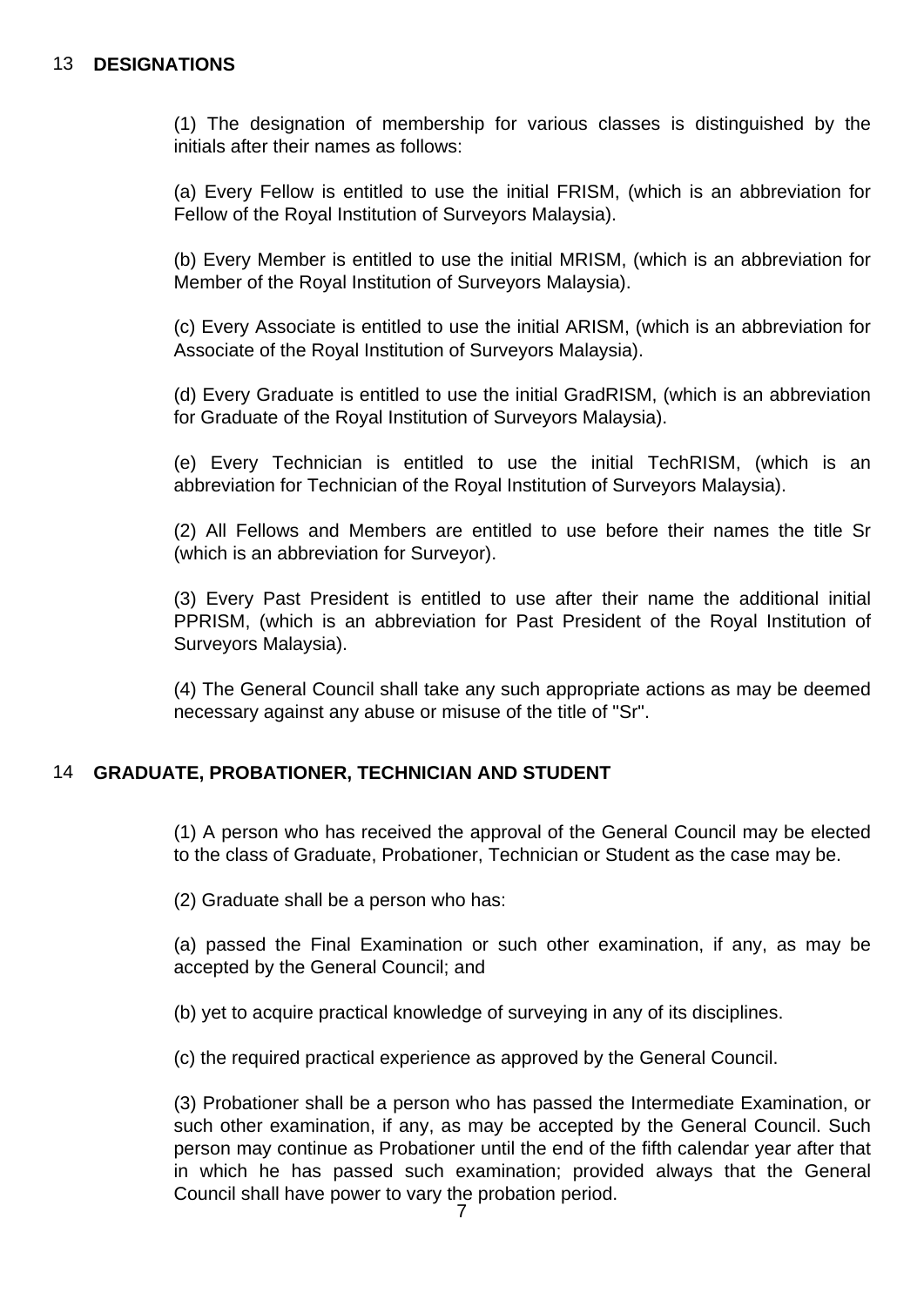(4) Technician shall be a person:

(a) who is at least twenty-one years of age;

(b) who has obtained qualifications acceptable by the General Council; and

(c) who has at least one year of practical experience accepted by the General Council.

(5) Student shall be a person not under seventeen years of age who has fulfilled the minimum requirements as may be accepted by the General Council. Such person may continue as Student until he has passed the Intermediate Examination or such other examination, if any, as may be accepted by the General Council or until the end of the fifth calendar year from the date upon which he has been enrolled into the class whichever happens first; provided always that the General Council shall have power to vary the probation period.

#### 15 **THE ELECTION AND TRANSFER OF MEMBERS**

(1) The election of Honorary Fellow shall be by the General Council, voting by ballot and the proportion of votes required for election shall be at least four-fifths of the full General Council voting in favour.

(2) The election of persons as Members and Associates shall be by the General Council at a meeting of which notice of the proposed election shall have been given; the proportion of votes required for election shall be three-fourths of the number of members of General Council present and voting at such meeting provided that at least eight members vote.

(3) Any person desirous of being admitted a Member or Associate of the Institution shall be proposed and recommended on a form prescribed by the General Council (in these Constitution called Form A) in which the full name, place of business, usual residence and qualifications of the candidate shall be distinctly specified. This form shall be subscribed by him and signed by at least three members inclusive of the proposer of whom one shall be a Fellow and the remainder Fellows, Members or Associates, certifying a personal knowledge of the candidate, or by two members of the General Council inclusive of the proposer of whom the President shall be one, after careful enquiry into the circumstances of the candidate, and Form A shall provide accordingly.

(4) The proposal so made according to Form A shall be delivered to the Honorary Secretary General who, provided he shall have received from the candidate an obligation form prescribed by the General Council (in these Constitution called Form C) signed by the candidate, shall submit the proposal to the General Council, and the General Council if they consider the candidate to be qualified according to the Constitution and the regulations of the General Council and to be a fit and proper person for admission to membership may elect him to the appropriate class of membership.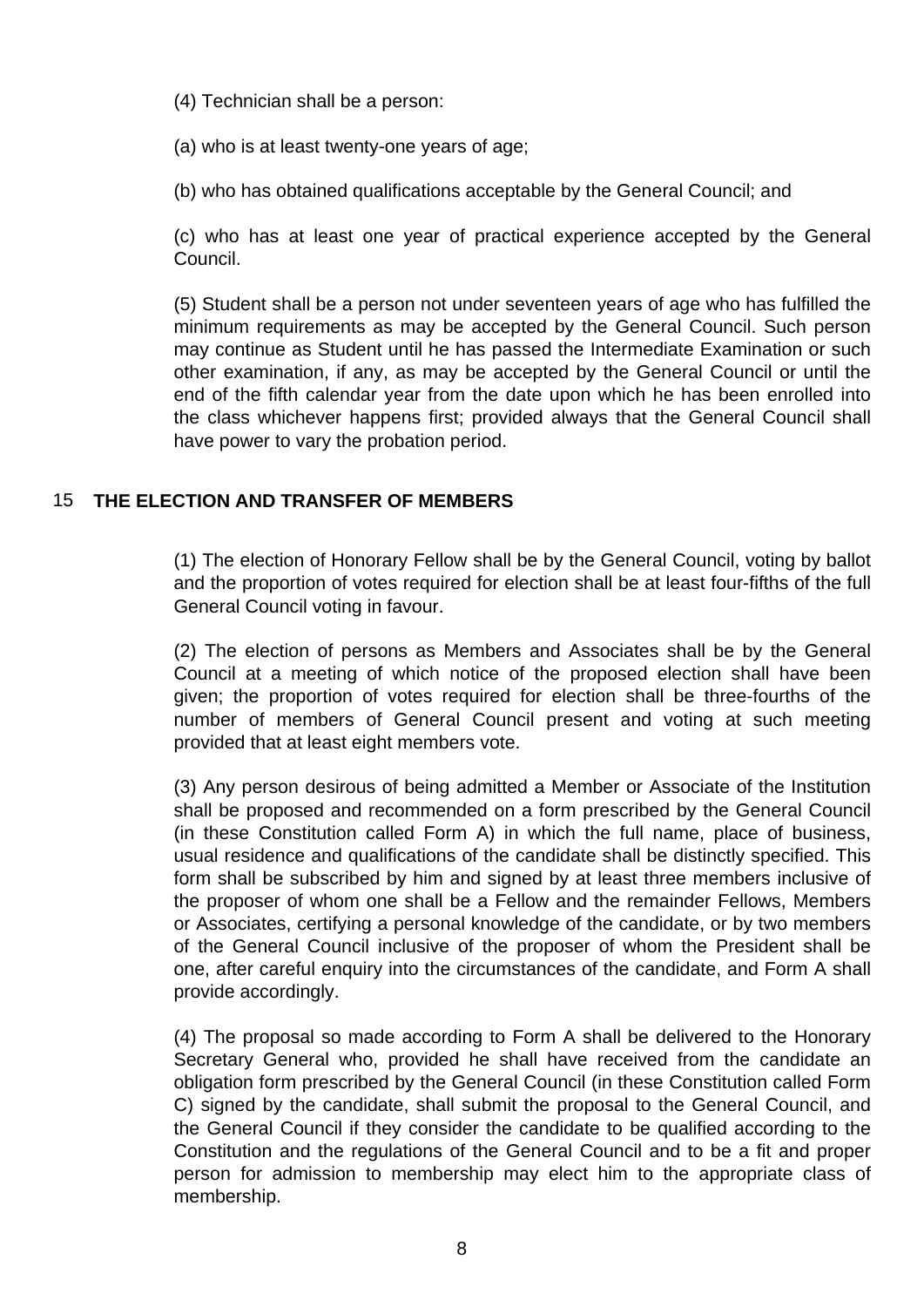(5) The General Council may in their discretion refuse to admit any person to membership without being required to give any reason for such refusal.

(6) The Honorary Secretary General on the instructions of the General Council shall notify all candidates of the results of their applications; and a list of the name or names of those elected shall be made available for inspection by any member on request.

(7) Any person duly elected a Member shall be informed thereof without delay by a letter in a form prescribed by the General Council (in these Constitution called Form D) enclosing a promise in a form prescribed by the General Council (in these Constitution called Form E) that he will abide by the Constitution of The Institution and that he will not at any time after ceasing to be a member of the Institution use or permit to be used in conjunction with his name, or the name of any firm or undertaking with which he may be associated, any designation or expression whatever denoting or suggesting membership of or connection with the Institution, or referring to his past membership thereof. The person elected shall sign and return this form to the Honorary Secretary General and pay the entrance fee, library contribution, scholarship fund contribution and annual subscription prescribed in his case within sixty (60) days after the date of his election, which otherwise shall become void; but the General Council may in special cases extend the time.

(8) Every person elected shall as soon as he has signed Form E and made the payments prescribed by the Constitution be entitled to the rights and privileges of his particular class. He shall within twelve months of his election attend a meeting of the Institution or of his Branch for formal admission to membership, and shall sign the Register of the Institution. Any person who fails to attend a meeting for formal admission during that period may be debarred from making use of the rights and privileges attaching to his class until he has complied with this requirement. Nevertheless, the General Council for reasons which appear to them to be sufficient shall be empowered to relieve a member from his obligation under this Constitution.

(9) The method to be adopted for the formal admission of a member at a meeting of the Institution or of a Branch shall be such as the General Council may from time to time direct.

(10) The proposal for transferring any person from the class of Member to that of Fellow shall be according to a form prescribed by the General Council (in these Constitution called Form B). This form, being subscribed by at least four Fellows inclusive of the proposer certifying a personal knowledge of the candidate, or by two Fellows on the General Council, inclusive of the proposer, of whom the President shall be one, after careful enquiry into the circumstances of the applicant, shall be submitted to the General Council who if they see fit may make the proposed transfer.

(11) No person shall be eligible for transfer from one class of membership to another unless he has paid the fees and fulfilled all the obligations relating to his present class of membership as prescribed in the Constitution.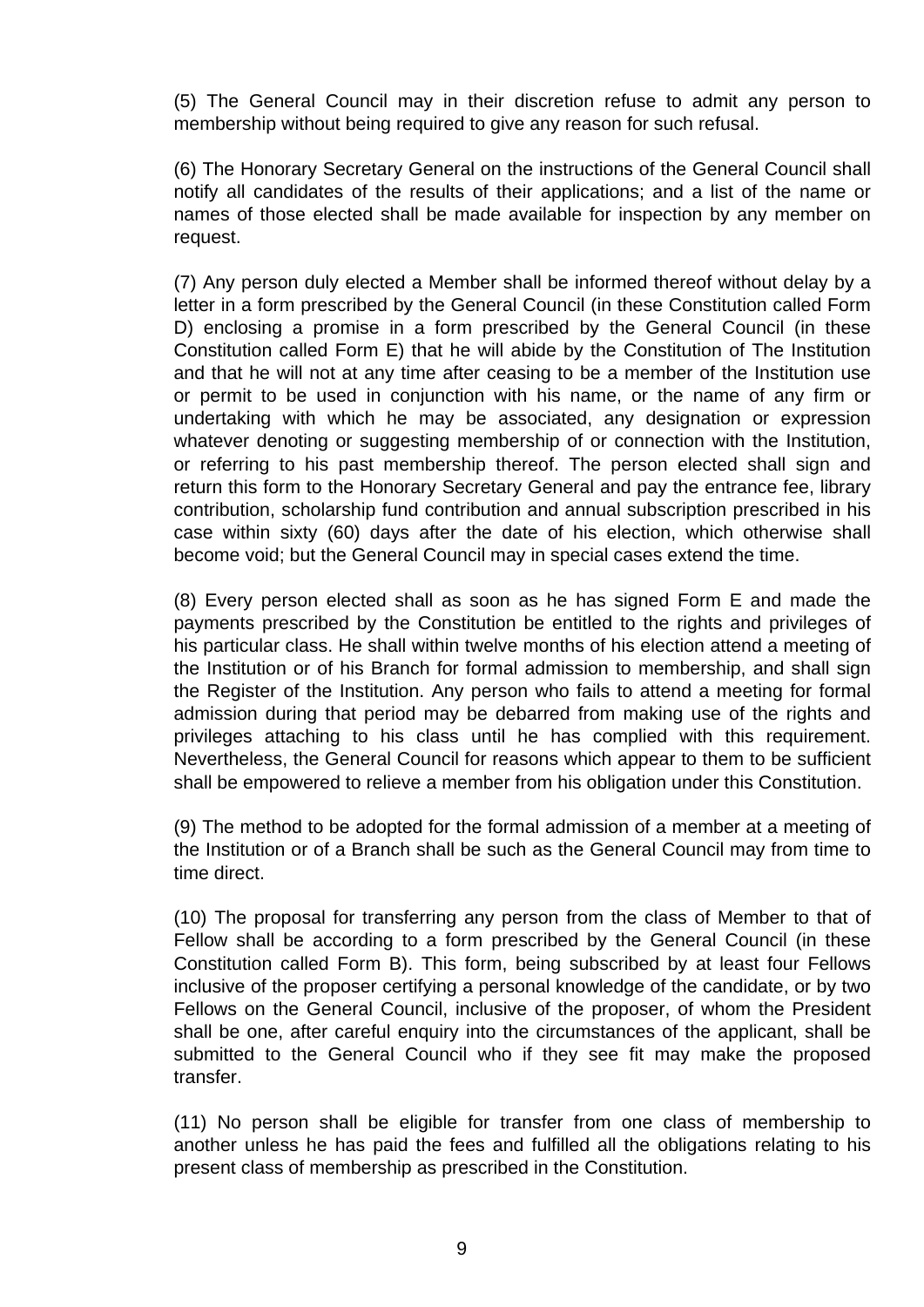(12) There shall be no transfer from the class of Fellow to that of Member.

(13) Any person whose application for transfer from the class of Member to that of Fellow has been approved by the General Council shall be informed by letter from the Honorary Secretary General that on payment of the fees and subscriptions prescribed in Article 21(11) and the contribution prescribed in Article 21(21) within three months his transfer to the higher class will be completed; and on the necessary payment prescribed in the Constitution being made the transfer to Fellowship shall be carried out accordingly.

(14) In default of payment within the prescribed period the transfer shall become void.

(15) Any Associate may apply to be transferred to the class of Member of the Institution under Subarticle (3) of this Article after fulfilling the requirements determined by the General Council.

(16) No member can be admitted in more than one Division of the Institution

#### 16 **DIPLOMAS**

(1) Every Fellow and Member shall, upon payment of the first subscription due from him under these Constitution or within a reasonable time thereafter, receive a diploma of membership in respect of the year or portion of a year to which the said first subscription applies, and shall, so long as he remains a member of the Institution, be entitled to renew his diploma annually subject to the provisions of these Constitution.

(2) Every diploma issued to a Fellow or Member shall be in such form as the General Council may from time to time determine, and shall be the property of the Institution. In the event of cessation or suspension of membership from any of the causes set forth in the Constitution, diplomas shall be returned to the General Council, and failing this shall be recoverable on demand.

(3) Every diploma issued shall denote the respective discipline of surveying profession in which a Fellow or Member is admitted.

#### 17 **ADMISSION OF GRADUATES**

(1) The rules for the admission, discipline and removal from the Register of Graduate shall be such as may be laid down by the General Council from time to time, but there is reserved to the General Council the right in their discretion to refuse to admit any person as a Graduate without being required to give any reason for such refusal.

(2) Graduates are admitted by the General Council. A person shall be eligible for admission as a Graduate when he has: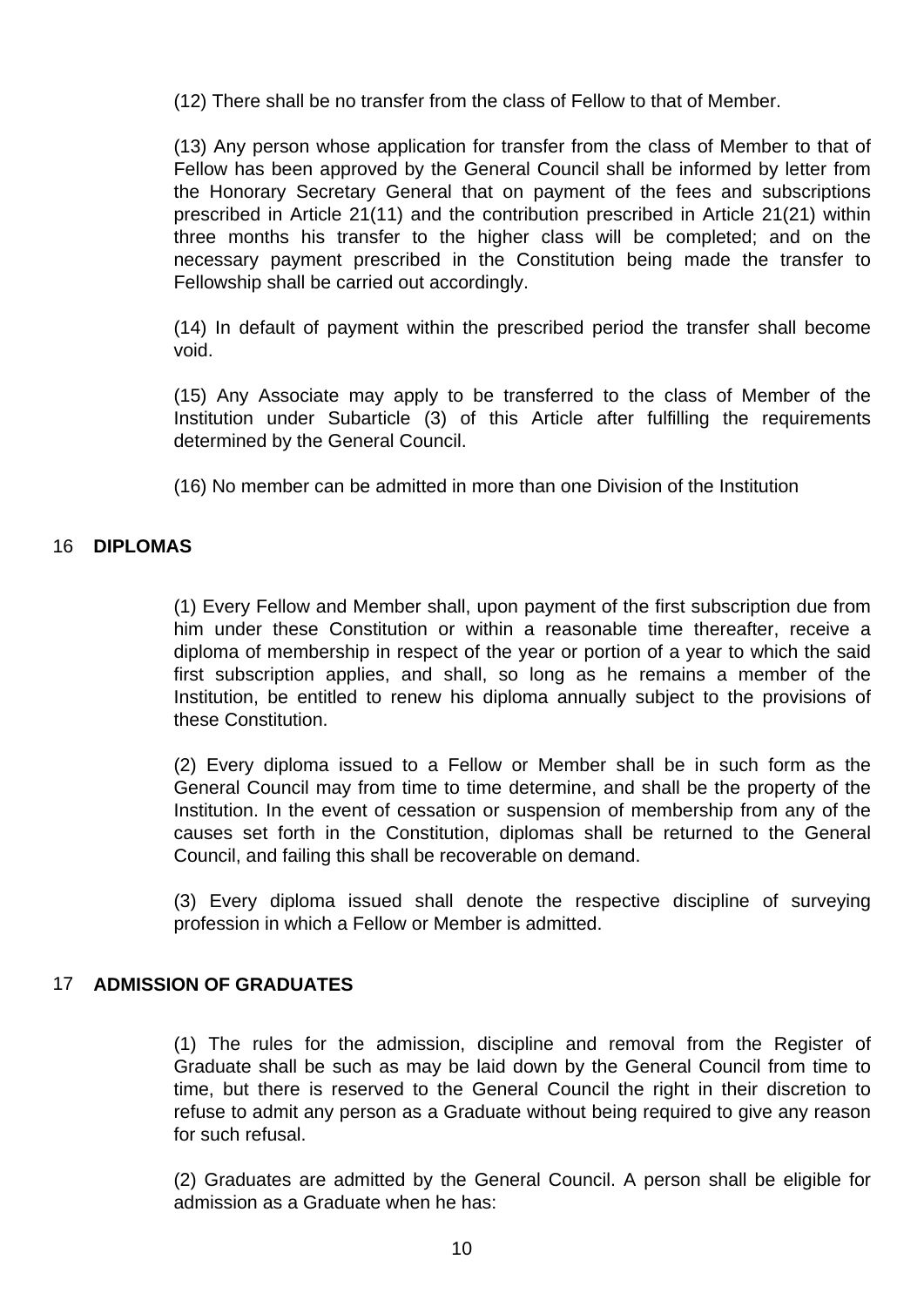(a) signed an undertaking in a form prescribed by the General Council (in these Constitution called Form F);

(b) passed the Final Examination or such other examination, if any, accepted by the General Council; and

(c) satisfied such other requirements as the General Council may from time to time prescribe.

#### 18 **ADMISSION OF PROBATIONERS**

(1) The rules for the admission, discipline and removal from the Register of Probationers shall be such as may be laid down by the General Council from time to time, but there is reserved to the General Council the right in their discretion to refuse to admit any person as a Probationer without being required to give any reason for such refusal.

(2) Probationers are admitted by the General Council. A person shall be eligible for admission as a Probationer when he has:

(a) signed an undertaking in a form prescribed by the General Council (in these Constitution called Form F);

(b) passed the Intermediate Examination or such other examination, if any, accepted by the General Council; and

(c) satisfied such other requirements as the General Council may from time to time prescribe.

#### 19 **ADMISSION OF TECHNICIANS**

(1) The rules for the admission, discipline and removal from the Register of Technician shall be such as may be laid down by the General Council from time to time, but there is reserved to the General Council the right in their discretion to refuse to admit any person as a Technician without being required to give any reason for such refusal.

(2) Technicians are admitted by the General Council. A person shall be eligible for admission as a Technician when he has:

(a) signed an undertaking in a form prescribed by the General Council (in these Constitution called Form F);

(b) qualification acceptable by the General Council or such other examination, if any, accepted by the General Council;

(c) practical experience accepted by the General Council; and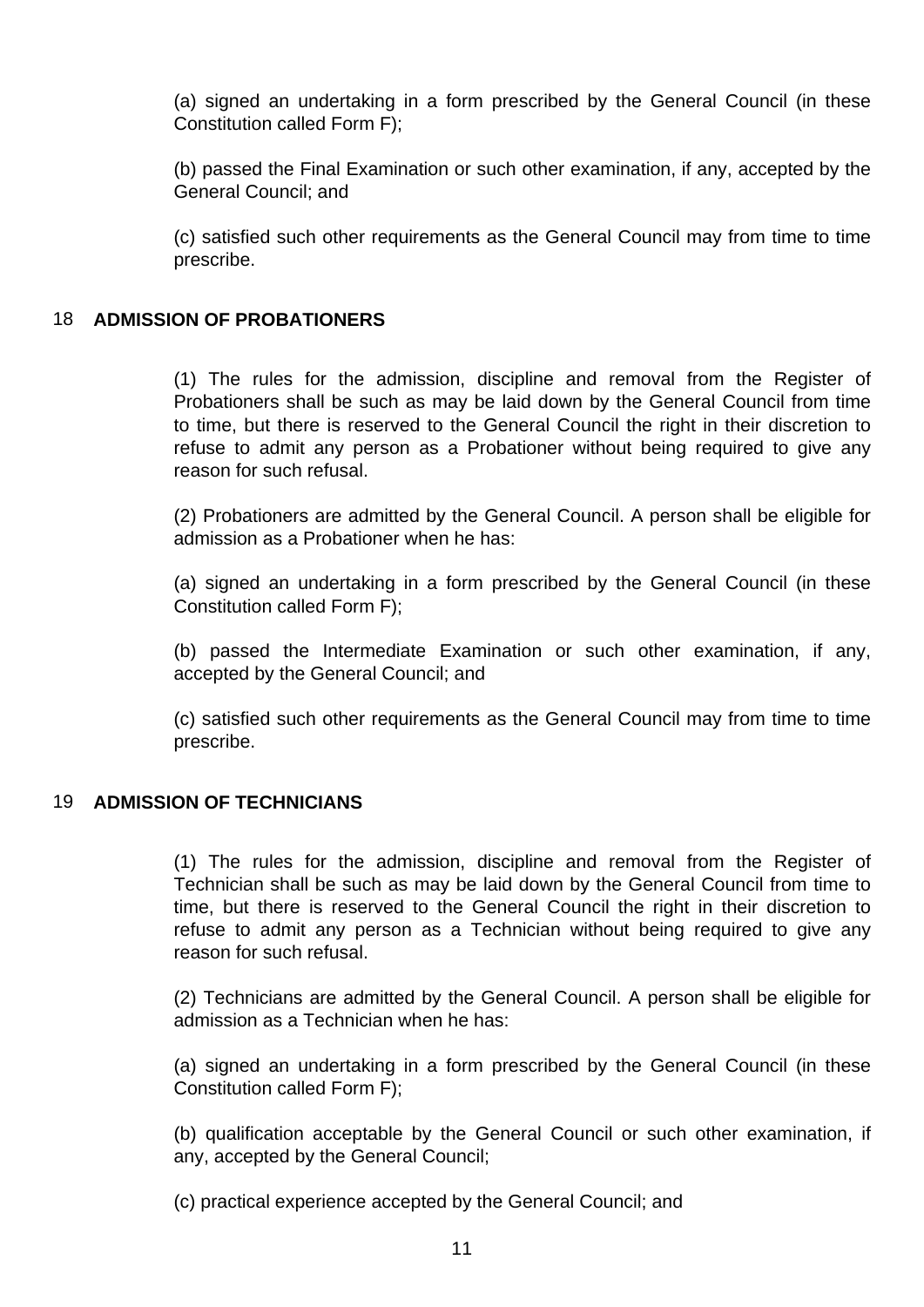(d) satisfied such other requirements as the General Council may from time to time prescribe.

#### 20 **ADMISSION OF STUDENTS**

(1) The rules for the admission, discipline and removal from the Register of Students shall be such as may be laid down by the General Council from time to time, but there is reserved to the General Council the right in their discretion to refuse to admit any person as a Student without being required to give any reason for such refusal.

(2) Students are admitted by the General Council. A person shall be eligible for admission as a Student when he has:

(a) signed Form F;

(b) passed the examination declared in the Rules of examination pertaining to the admission of Students or such other examination, if any, accepted by the General Council; and

(c) satisfied such other requirements as the General Council may from time to time prescribe.

#### 21 **ENTRANCE FEE, ANNUAL SUBSCRIPTION AND OTHER CONTRIBUTIONS TO THE ESTABLISHED FUNDS**

(1) The entrance fee and subscription payable shall be as follows:

(a) Entrance fee (Non Refundable)

Fellow - RM100.00 (Ringgit Malaysia One Hundred) Member - RM60.00 (Ringgit Malaysia Sixty) Associate - RM60.00 (Ringgit Malaysia Sixty) Graduate - RM50.00 (Ringgit Malaysia Fifty) Probationer - RM40.00 (Ringgit Malaysia Forty) Technician - RM40.00 (Ringgit Malaysia Forty)

(b) Annual Subscription

Fellow - RM400.00 (Ringgit Malaysia Four Hundred) Member - RM200.00 (Ringgit Malaysia Two Hundred) Associate - RM200.00 (Ringgit Malaysia Two Hundred) Graduate - RM100.00 (Ringgit Malaysia One Hundred) Probationer - RM60.00 (Ringgit Malaysia Sixty) Technician - RM60.00 (Ringgit Malaysia Sixty) Student - RM30.00 (Ringgit Malaysia Thirty) – One Off Payment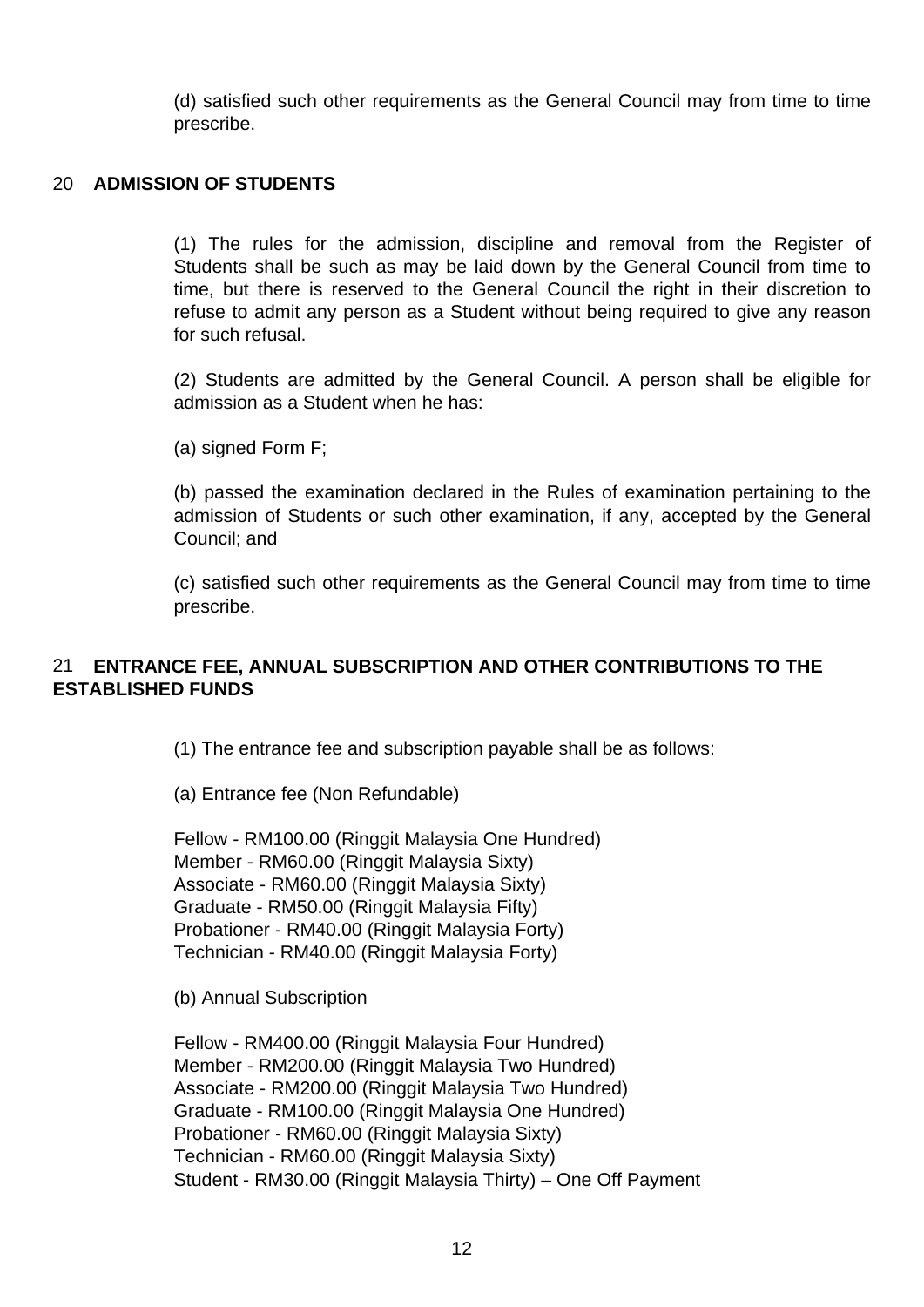(c) Scholarship Fund

Fellow - RM500.00 (Ringgit Malaysia Five Hundred) Member - RM200.00 (Ringgit Malaysia Two Hundred)

(d) Library Fund

Member - RM20.00 (Ringgit Malaysia Twenty)

(2) The entrance fee for membership categories as stated in Subarticle (1) (a) shall be paid upon submission of the application form.

(3) The amount of entrance fees and subscriptions shall be such as may from time to time be proposed by the General Council and determined (with or without amendment in reduction of any proposed increase) by resolution of an Extraordinary General Meeting called for that purpose.

(4)

(a) The amount of subscription for a Graduate who is eligible to be a Member but remains in the class of Graduate for more than five years, shall be equal to the class of Member or as determined by the General Council.

(b) The amount of subscription for a Student who is eligible to be a Graduate but remains in the class of Student for more than five years, shall be equal to the class of Graduate or as determined by the General Council

(5) The amount of subscription for all categories of members who are principal resident shall be 65% of the actual amount of subscription due.

(6) Notwithstanding the provisions of Article 16(1), where a Fellow or a Member whose name has been in the Register of the Institution of a continuous period of 15 years and has

(a) attained the age of 60 years; and

(b) retired from practice and desires to continue his association with the Institution; the General Council shall be empowered to continue his name on the Register of the Institution on receipt of a written application from such Fellow or Member and to exempt him from further payment of the annual subscription or any other levies pertaining to that class of membership.

(7) In case any Fellow or Member is unable, from ill health, advanced age or other sufficient causes, to continue to practise the profession, the General Council may remit his annual subscription and arrears, if any, wholly or in part, if they find good reason for so doing.

(8) A Fellow or a Member whose name has been in the Register of the Institution of a continuous period of 25 years and has attained the age of 65 years and desires to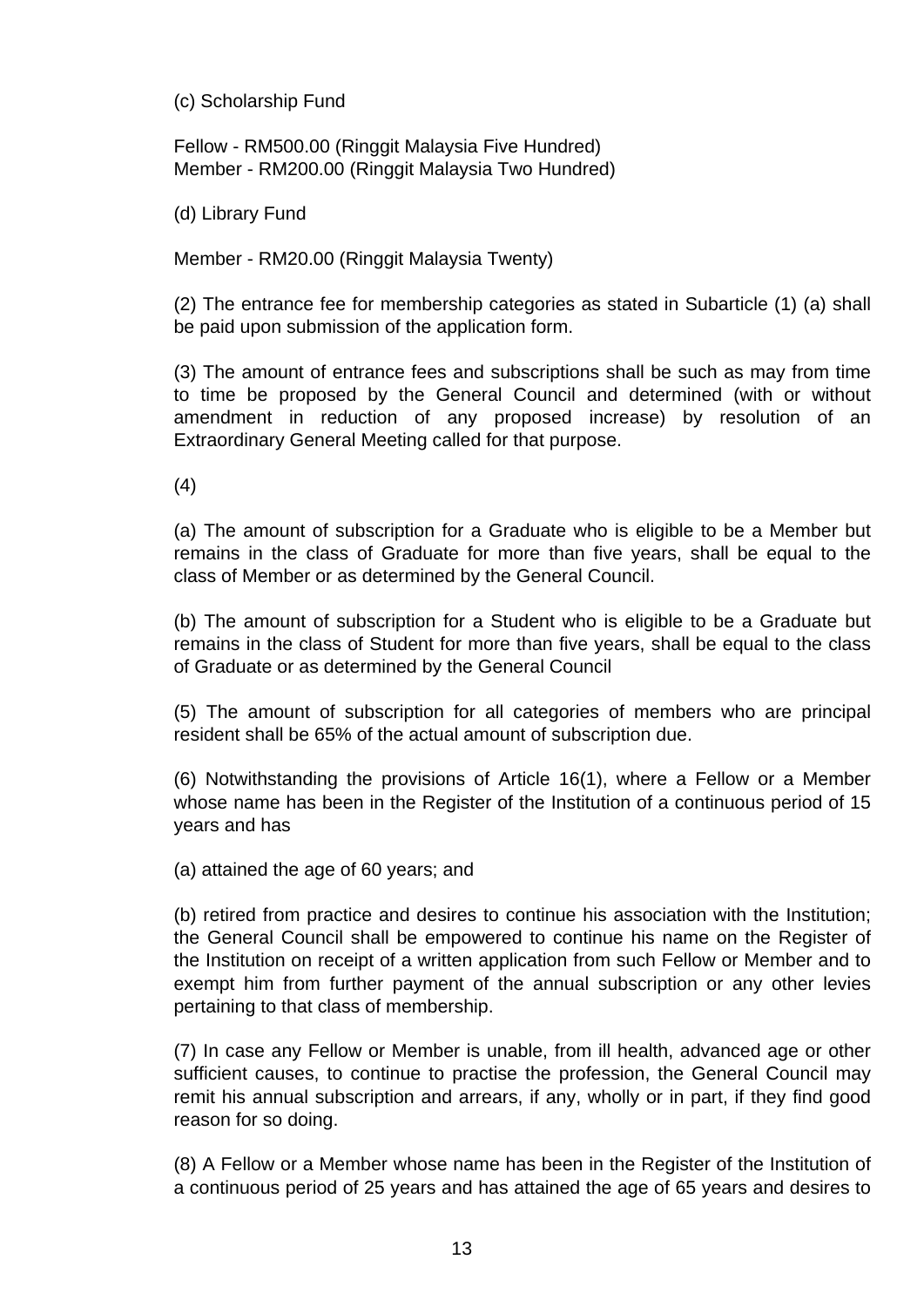continue his association with the Institution on receipt of a written application from such Fellow or Member and to exempt him from further payment of the annual subscription or any other levies pertaining to that class of membership.

(9) General Council shall be empowered to credit five (5) percent of the annual subscription to the Surveyors' Benevolent Fund upon payment of a member's annual subscription.

(10) Where any subscription for any year remains unpaid at 6 April, after written notice has been sent to the member's last known address, a recommendation is to be made by the membership committee to the General Council who shall have the power to approve such a recommendation, to be implemented if payment is not made by 25 April. A member who pays the subscription after 6 April shall be liable to pay additional administration fee as may from time to time determine by the General Council.

(a) All annual subscriptions are due on the 1st January in each year in advance and must be paid before the last day of March of that year. On payment of a member's annual subscription, the General Council shall renew his diploma subject to the provision of these Constitution. Any Fellow or Member whose subscription is in arrears after the last day of March shall not be entitled to:

- (i) Stand for election as per Article 29(17).
- (ii) Nominate candidates for any election.
- (iii) Cast his ballot paper for any election.
- (iv) Attend or vote at any General Meeting.

(b) Shall be disqualified from holding office should he/she be elected under Article 29(10), (11) and (12). In case of members who are elected during the course of a year their first subscriptions shall be proportionate to the quarters of the year in which they are elected.

(11) Every person transferred from one class of membership to another shall pay (i) the difference between the entrance fees, if any, of the old and new class of membership and (ii) in addition, the difference between the annual subscription for the current year of the old and new class of membership; provided that a member who is transferred after the 30th of September in any year shall pay the full annual subscription appropriate to the new class of membership; and such payment in his case discharge his subscription for the remainder of the current year and be deemed to include his subscription in advance for the following year as a member of the new class.

(12) Notwithstanding the provisions or subarticle 3, 4 and 5 of this article, any member, other than an Honorary Fellow, who has been a member for a period of not less than 10 years and who makes a donation of RM5,000.00 or more shall be exempted from paying further annual subscriptions until he/she ceases to be a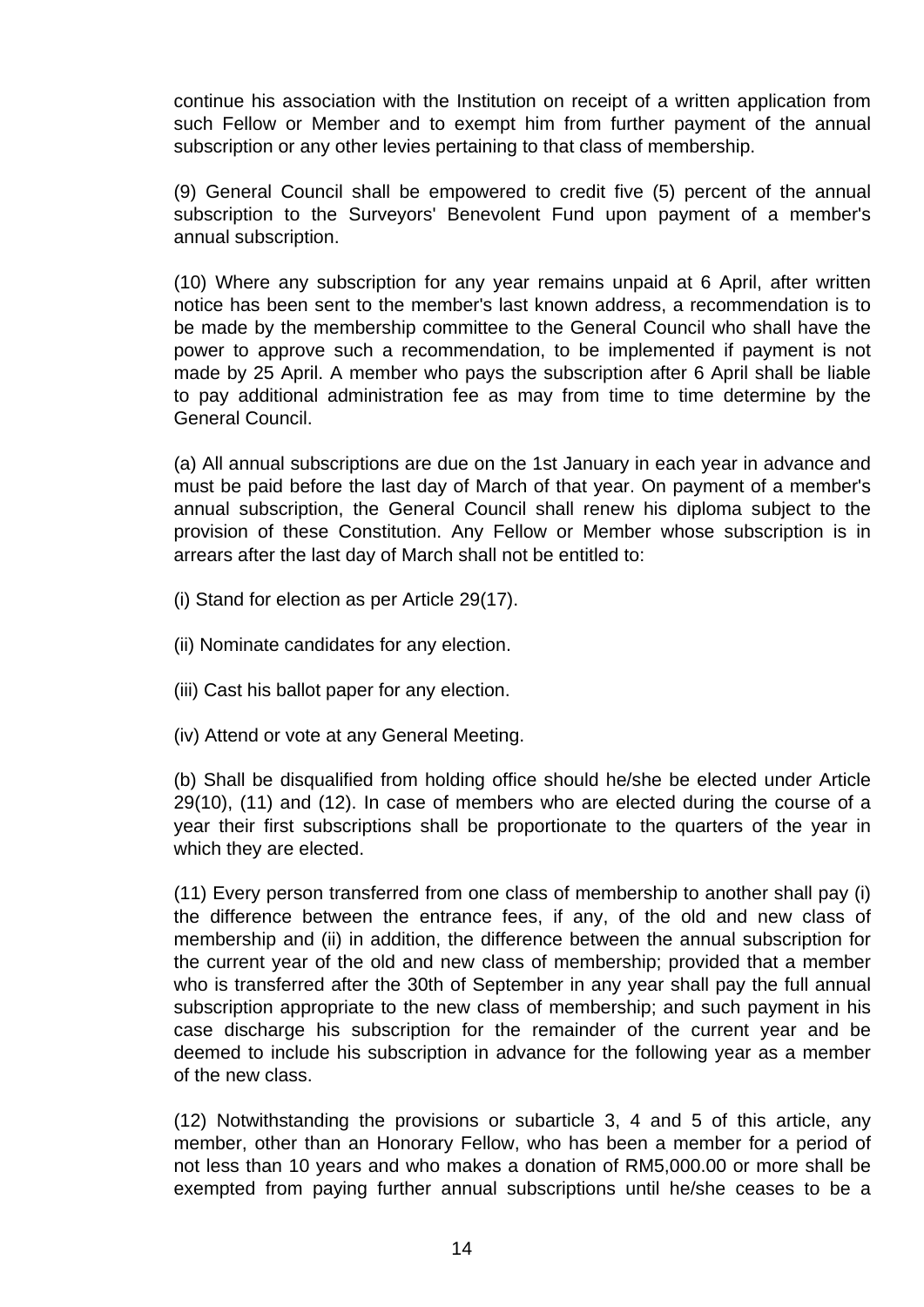member.

(13) General Council shall be empowered to credit five (5) percent of the donation of RM5,000.00 to the Surveyor's Benevolent Fund.

(14) General Council shall deposit the balance of the donation in an approved bank under term deposit account.

(15) The funds deposited under subarticle 12 can be withdrawn and be credited to the General Fund at the decision of the General Council.

(16) Every person admitted as member of the Institution shall remain liable to the payment of his annual subscriptions until he has either forfeited his claim to membership or has signified to the Honorary Secretary General in writing his desire to resign when, on payment of all arrears, his name shall be withdrawn from the Register of the Institution except as provided in Article 27.

(17) An application in a form prescribed by the General Council (in these Constitution called Form G) shall be sent to any person whose subscription shall not have been paid on or before the last day of March after the same has become due, and the General Council may if they think fit declare his rights of membership suspended, duly notifying him of the same. In the event of his subscription continuing two months in further arrears a second application shall be made for it according to a form prescribed by the General Council (in these Constitution called Form H) and, failing the payment of the amount due before the expiration of one month from the date of the second application, the member shall be reported to the General Council who shall have the power to remove the name of the defaulter from the Register of the Institution, declare that he be no longer a member of the Institution and demand the surrender of his diplomas, and is strictly prohibited from using prefix "Sr", duly notifying him according to a form prescribed by the General Council (in these Constitution called Form I).

(18) The General Council may, where they think it desirable, defer taking the action prescribed in subarticle 3, 4 and 5 of this Article until such later date as they may determine.

(19) The General Council may exempt a member from payment of annual subscription or part thereof by reason of ill health or any other reasons acceptable by General Council.

(20) All members other than Honorary Fellows shall, on election to membership, make a financial contribution to the library at the rate of RM20.00, such contribution being payable in accordance with the terms of Article 15(7). Any capital expenditures incurred in the management of the library shall be charged to this fund.

(21) All new Members other than Honorary Fellows shall upon approval of application of membership make a final contribution of RM200.00 towards the Scholarship fund of the Institution. A Member transferred to the class of Fellow shall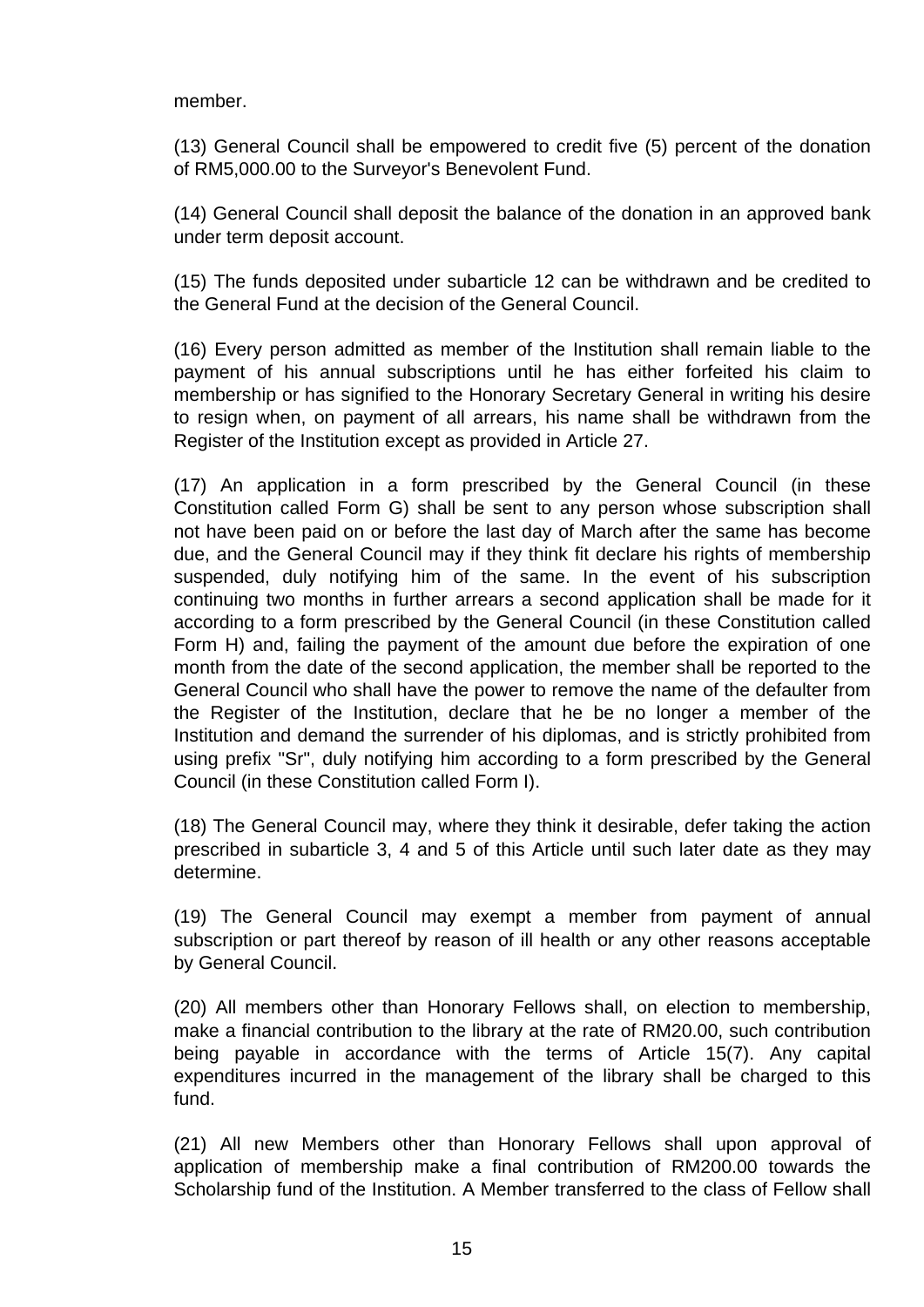contribute an additional sum of RM300.00 towards the said Fund.

(22) Notwithstanding the provisions of subarticle 21 of this Article where a Fellow or Member has retired from practice or is unable, from ill health, advanced age or other sufficient causes to continue to practice the profession, the General Council shall be empowered to exempt such fellow or Member from the payment of the financial contribution stated in subarticle 21 of this Article or reduce the amount payable by such Fellow or Member towards the Scholarship Fund.

(23) The Scholarship Fund shall provide:

(a) interest free loans to students for surveying courses with an administrative charge of six (6) percent of the total loan value.

(b) Interest free loans to members and members' children without an administrative charge for any course of study.

(c) scholarship to students, members and members' children without an administrative charge for any course of study subject to conditions as the General Council may determine.

(24) If any money from Scholarship Fund is invested in any building, the General Council shall ensure that commensurate returns are credited to the Fund.

(25) Monies from the Scholarship Fund shall not be transferred to the General Fund.

(26) The conversion of a study loan to a scholarship may be considered for those who has obtained First Class Honours Degree or such equivalent CGPA (Cumulative Grade Point Average) score subject to the approval of the General Council.

(27) The Institution may carry out economic activities such as selling, buying, investing, renting, owning of tangible and intangible assets and other economic activities meeting the objectives of the Institution including the setting up of a private limited company, subject to the approval of the General Council.

(28) The Institution is allowed to receive contribution in the form of monetary and goods from its economic activities carried out under subarticle 27 of this Article. Any monetary received from such activities shall be duly declared in the Annual Report.

#### 22 **AMENDMENTS TO THE CONSTITUTION**

(1) The General Council, when they consider it expedient to propose the enactment of any new Article or the alteration or repeal of any existing one, shall summon an Extraordinary General Meeting to decide on the same: and the General Council is at all times bound to do so on a requisition in writing of not less than twenty-five members, specifying the particular new Article or Articles or the alteration of any existing Article or Articles which they recommend.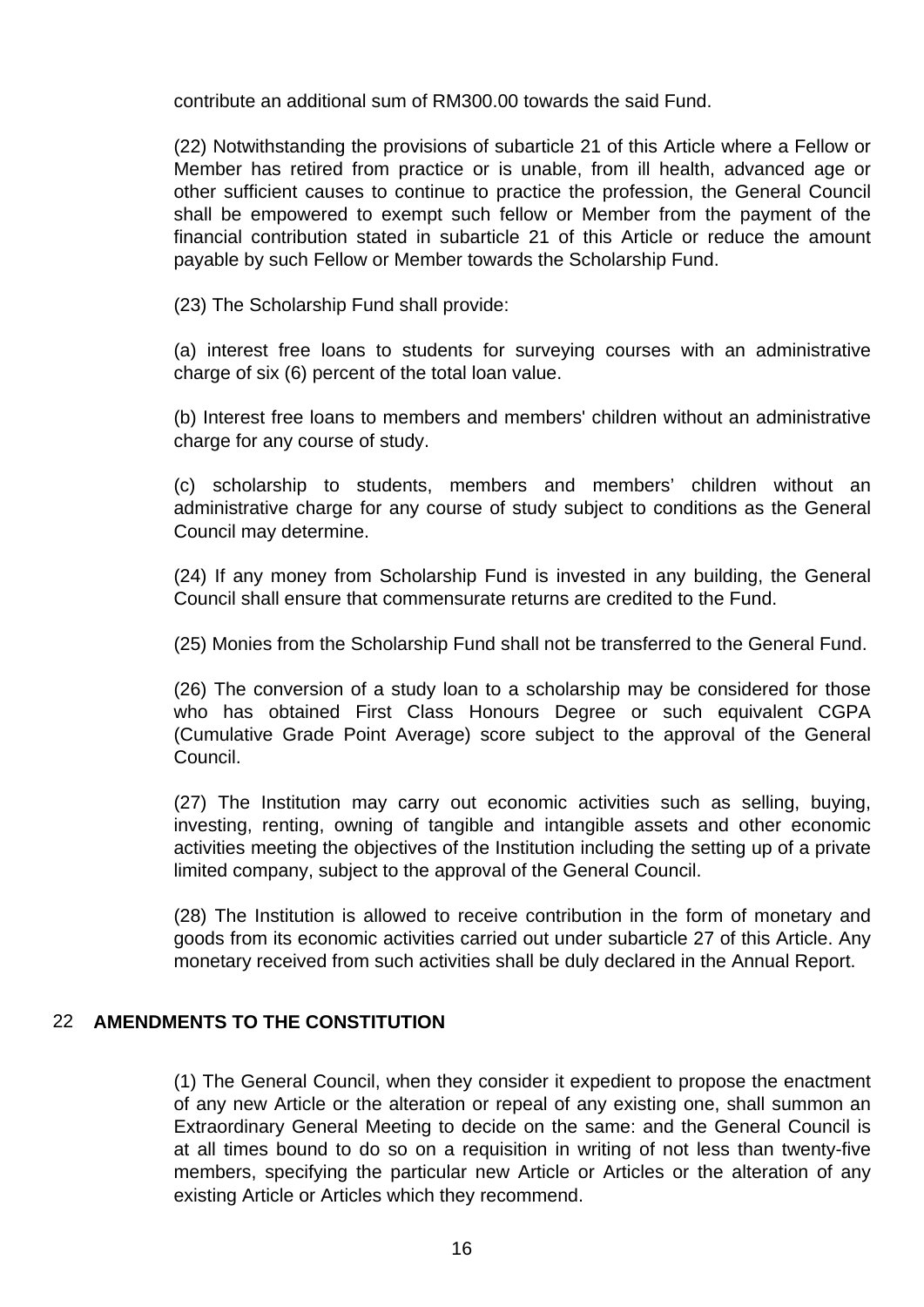(2) No enactment, alteration or repeal of the Article shall have effect except upon a resolution passed and until submitted to and allowed by the Federal Registrar of Societies.

(3) All members, other than Associates and Honorary Fellows, shall have not less than thirty days' notice sent to them by post to his last registered address or electronically or both at the time appointed by the General Council for an Extraordinary General Meeting summoned to decide on the enactment of any new Article or the alteration or repeal of any existing one. The notice shall state the general tenor and OBJECTIVES or any new Article or alteration of any existing one, which is to be proposed and discussed; and the business of the meeting shall be limited thereto. The notice may contain also a notice of the meeting to confirm such alterations. All members, other than Associates and Honorary Fellows, shall have a right subject to the Articles to attend and vote, and twelve shall constitute a quorum. The voting at such meeting on any particular Article shall be by ballot if so demanded by the person presiding or by not less than one-quarter of the members present and voting.

(4) No new Article or alteration or repeal of any existing Article shall be proposed at any meeting of the Institution except in the manner above prescribed.

(5) The General Council may from time to time prescribe and authorize appropriate forms to be used in the cases to which they are applicable, with such alterations or additions thereto as the General Council may from time to time determine; and all notes and directions thereon shall be deemed part of the forms and be observed accordingly.

(6) This Constitution shall continue until a resolution for its amendment shall be passed by one-sixth of the total voting members of the Institution present voting in favour of that resolution at an Extraordinary General Meeting duly convened for that purpose.

#### 23 **DISSOLUTION**

The Institution shall continue until a resolution shall be passed by three-fifths of the total membership of the Institution voting in favour of its dissolution at a General Meeting duly convened for that purpose.

#### 24 **EXAMINATION BOARD AND EDUCATION AND ACCREDITATION BOARD**

(1) The General Council shall cause to be held examinations for candidates seeking to be elected to the Class of Members of the Institution, and for such other purposes as they may determine. There is reserved to the General Council the right in their discretion to refuse to admit any person to any examination without being required to give any reasons for such refusal.

(2) Any examinations held by the Institution shall be conducted by the Examination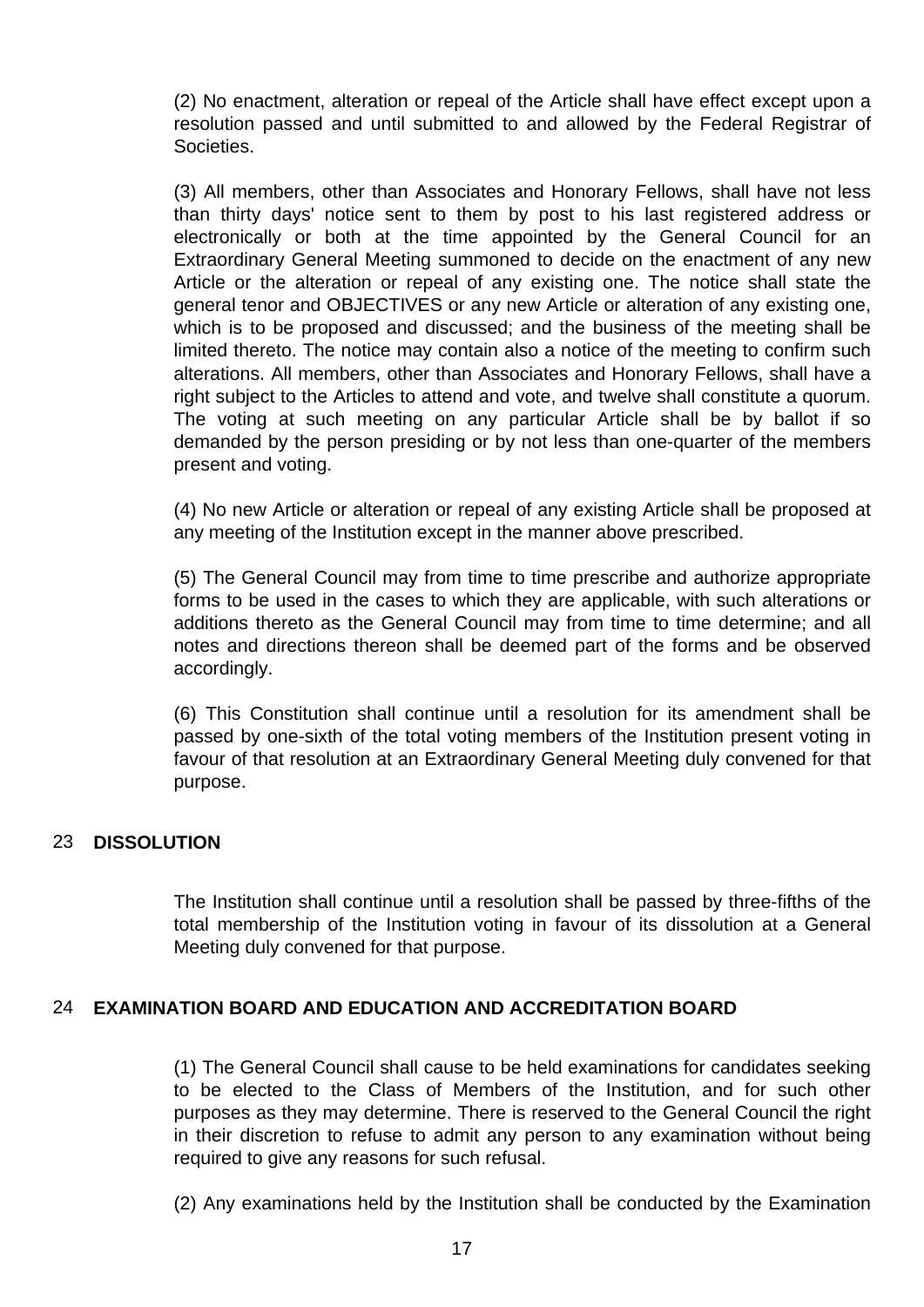Board who shall frame and publish Rules of Examination defining the cases and circumstances under which the said examinations shall severally apply, the periods at which they shall be held, the subjects which they shall comprise, the fees (if any) which shall be paid or deposited by candidates in respect of such examinations and the nature of any certificate to be granted to successful candidates; and the Examination Board shall have power from time to time to vary or rescind any such rules or make any such rules as may appear to them to be necessary or desirable.

(3) There shall be an Examination Board and Education and Accreditation Board nominated by General Council with each Board consisting of:

(a) One member who shall be a Fellow of the Institution, as Chair

(b) One member who shall be a Fellow of the Institution, as Deputy Chair

(c) One member who shall be a Fellow or Member of the Institution, as Secretary

(d) One member from each of the four Divisions namely, Geomatics and Land Surveying, Quantity Surveying, Property Surveying and Building Surveying.

(4) The General Council may nominate to the Examination Board representatives from Malaysian Institutions of Higher Learning and Surveyors' Boards.

(5) The members of both Boards shall hold office for a term not exceeding three (3) years and shall be eligible for reappointment.

(6) The General Council may remove a member of either Board and appoint another in his place.

(7) Any member of either Board other than the ex-officio members who fails to attend three (3) consecutive meetings without any leave of absence shall thereupon cease for all purposes to be a member of that Board.

(8) The Chair shall preside at the meetings of the Boards and the Secretary shall record the minutes thereof.

(a) In the absence of the Chair or Deputy Chair, the members shall appoint from among themselves one member present to preside at the meeting.

(b) In the absence of the Secretary, the members shall appoint from among themselves one member present to record the minutes thereof.

(9) The Examination Board shall be empowered to appoint or revoke the appointment of examiners for the examinations.

(10) The Education and Accreditation Board shall set up a Surveying Accreditation Panel to co-ordinate with the respective Surveyors' Boards on the accreditation of surveying courses and related matters.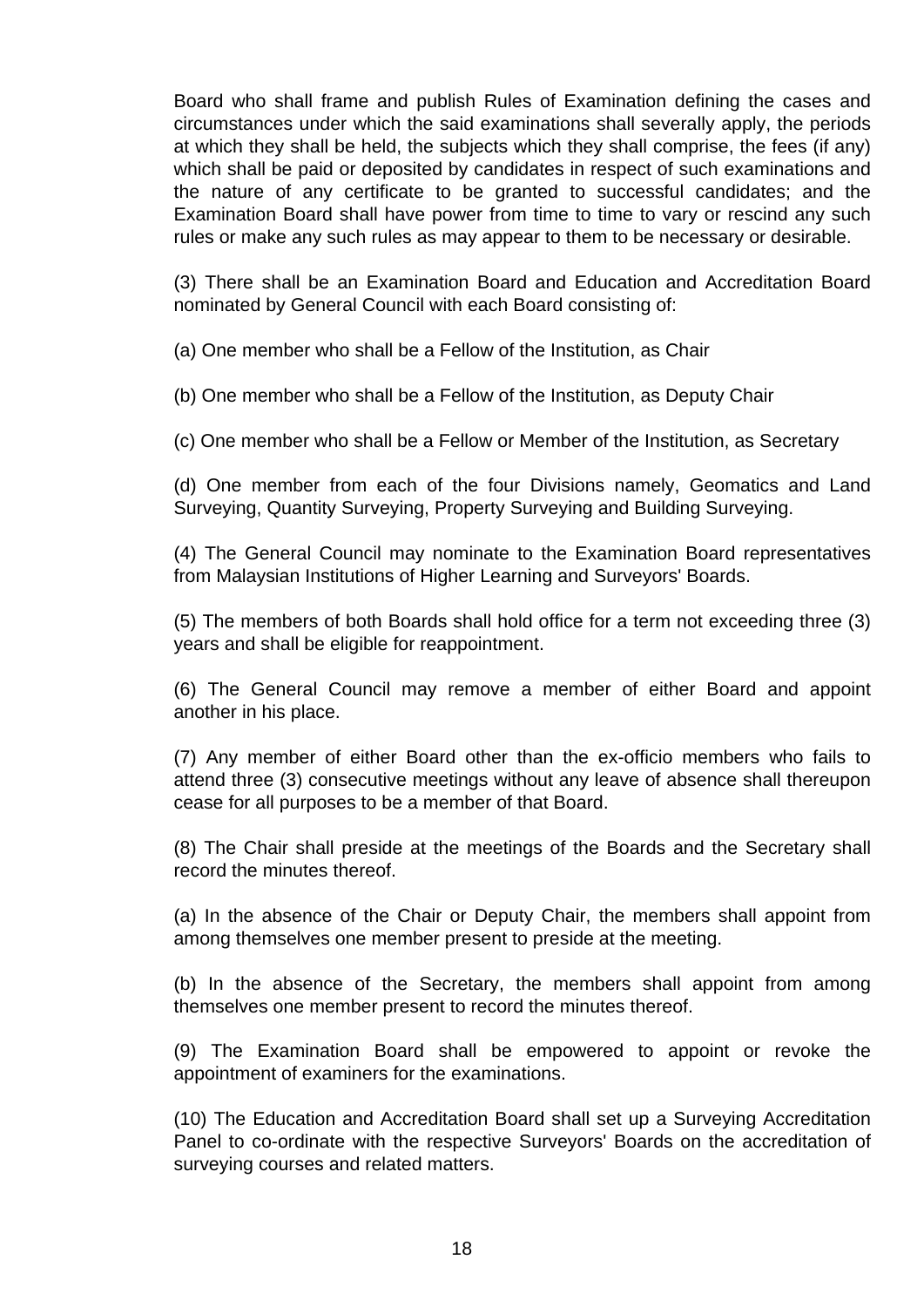(11) The Boards shall meet as often as the affairs of the Boards may require, but at least once in every three months and at every meeting six shall constitute a quorum. In the event the quorum is not met, the Chair will adjourn the meeting and reconvene 30 minutes later when those present will form a quorum.

(12) The Boards shall prepare a report for inclusion in the Annual Report.

(13) The Education and Accreditation Board shall recommend to General Council to accept the degrees or diplomas of universities or other bodies when they are satisfied with the standard of the subjects in the surveying courses.

(14) The Education and Accreditation Board may recommend to the General Council to accredit approved institutions to conduct courses and examinations on its behalf.

(15) The Institution has the authority to award a Professional Diploma to any member who has completed the final examination carried out under subarticle (2) of this Article subject to the approval of the General Council.

#### 25 **DISCIPLINE**

(1) No member shall conduct himself in such a manner as would in the opinion of the General Council prejudice the reputation of the Institution.

(2) No member shall in any way be connected with any occupation or business if such connection is, in the opinion of the General Council, inconsistent with membership of the Institution.

(3) No member shall engage in work recognized as being properly that of a solicitor other than as prescribed in any Act or Ordinance pertaining to Surveyors.

(4) Every member who is a sole principal of a practice or a partner in a firm or a director of a company carrying on practice as surveyors shall be held equally responsible for any contravention of this Constitution committed by any other partner or directors or by any member of the staff of such practice, firm or company; provided that if such sole principal, partner or directors as the case may be shall show that he has prior to such contravention taken all steps as may be reasonable to ensure that such contravention was not committed he may be absolved of responsibility for such contravention.

(5) It shall be the duty of every Member:

(a) when acting for a client whose interests conflict or may conflict with his own to disclose the relevant facts to his client;

(b) to ensure that neither he personally nor any firm or company carrying on practice as surveyors of which he is a partner or director acts for two or more parties with conflicting interests without disclosing the relevant facts to those parties.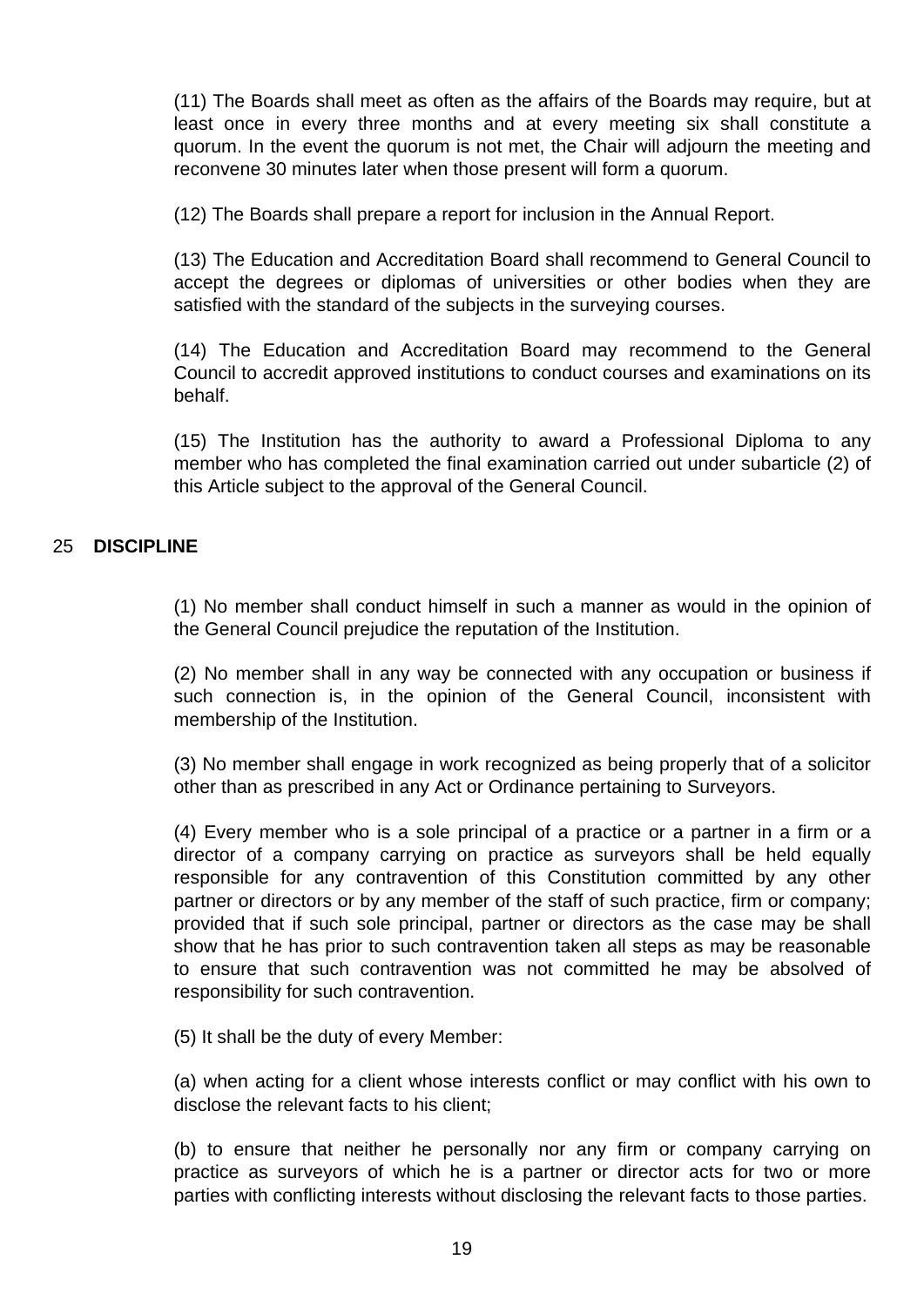(6) All members shall observe such Scale of Professional Fees as may from time to time be laid down by law or in the absence thereof by the General Council.

(7) No member shall accept or give any illicit or secret trade or other discount, commission, or allowance in connection with any professional business which may be entrusted to him, or any goods he may order on behalf of the clients.

(8) No member shall directly or indirectly allow any person to participate in his remuneration other than a member of his own profession unless otherwise provided by law or in the absence thereof as approved by the General Council.

(9) No member shall except where permitted by law:

(a) offer any financial inducement to secure instructions;

(b) undertake or offer to undertake work for charges which in the opinion of the General Council would be unfair to other members; or

(c) with the object of securing instructions attempt to compete with another member on the basis of fees.

(10) In the conduct of his work:

(a) No member shall offer to accept instructions on the basis that no charge will be made unless a successful result is attained.

(b) No member shall, either directly or indirectly, orally or in writing, seek instructions for business which he knows, or with ordinary care could have ascertained, as in the hands of another member; nor in other cases without a definite intimation that if another member has already been retained, instructions can only be accepted from and as sub-agent to, that member.

(c) A member who seeks instructions to deal with a property on which another member's board or notice is exhibited will be deemed knowingly to have disregarded this injunction.

(d) The seeking of instructions by a member or one of his staff by personal call or telephone or by any communication which in the opinion of the General Council constitutes a circular is prohibited.

(e) Members shall ensure that advertisements and other public announcements with which their names are associated are not such as would in the opinion of the General Council be inconsistent with membership of the Institution.

(11) No member shall carry on his practice under a name or style which would in the opinion of the General Council be inconsistent with membership of the Institution.

(12) No member shall maliciously injure or attempt to injure, whether directly or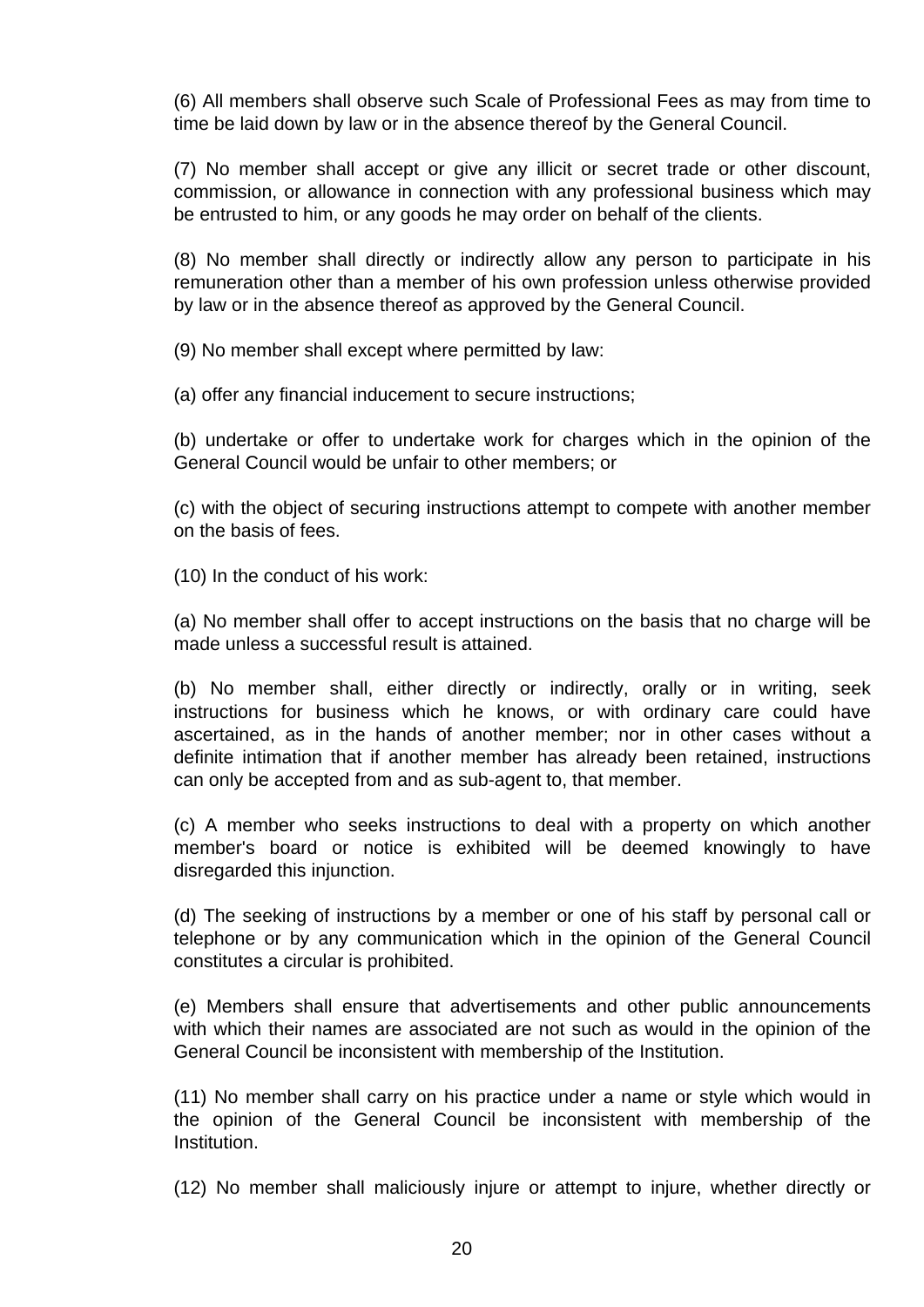indirectly the professional reputation, prospects or business of another member.

(13) The General Council shall issue directions for the regulation of members' publicity and such directions may be applicable generally or to particular sections and members shall conform to such directions. The Regulation on Advertising and Publicity and Professional Code of Conduct are as follows:

(a) No member shall conduct himself in such a manner as would in the opinion of the General Council prejudice reputation of the Institution.

(b) No member shall in any way be connected with any occupation or business if such connection is, in the opinion of the General Council, inconsistent with membership of the Institution.

(c) Every member who is a sole principal of a practice or a partner in a firm or a director of a company carrying on practice as surveyors shall be held equally responsible for any contravention of this Constitution committed by any other partner or director or by any member of the staff of such practice, firm or company; provided that if such sole principal, partner or director as the case may be shall show that he has prior to such contravention taken all steps as may be reasonable to ensure that such contravention was not committed he may be absolved of responsibility for such contravention.

(d) It shall be the duty of every member:

(i) When acting for a client whose interest conflict or may conflict with his own to disclose the relevant facts to his client,

(ii) To ensure that neither he personally nor any firm or company carrying on practice as surveyors of which he is a partner or director acts for two or more parties with conflicting interests without disclosing the relevant facts to those parties.

(e) All members shall observe such scale of Professional fees as may from time to time be laid down by law or in the absence thereof by the General Council.

(f) No member shall accept or give any illicit or secret trade or other discount, commission, or allowance in connection with any professional business which may be entrusted to him, or any goods he may order on behalf of clients.

(g) No member shall directly or indirectly allow or agree to allow any person to participate in his remuneration other than a member of his own profession unless otherwise provided by law or in the absence thereof as approved by the General Council.

(h) No member shall offer any financial inducement to secure instruction; undertake or offer to undertake work for charges which in the opinion of the General Council would be unfair to other member; or with the object of securing instructions attempt to compete with another member on the basis of fees.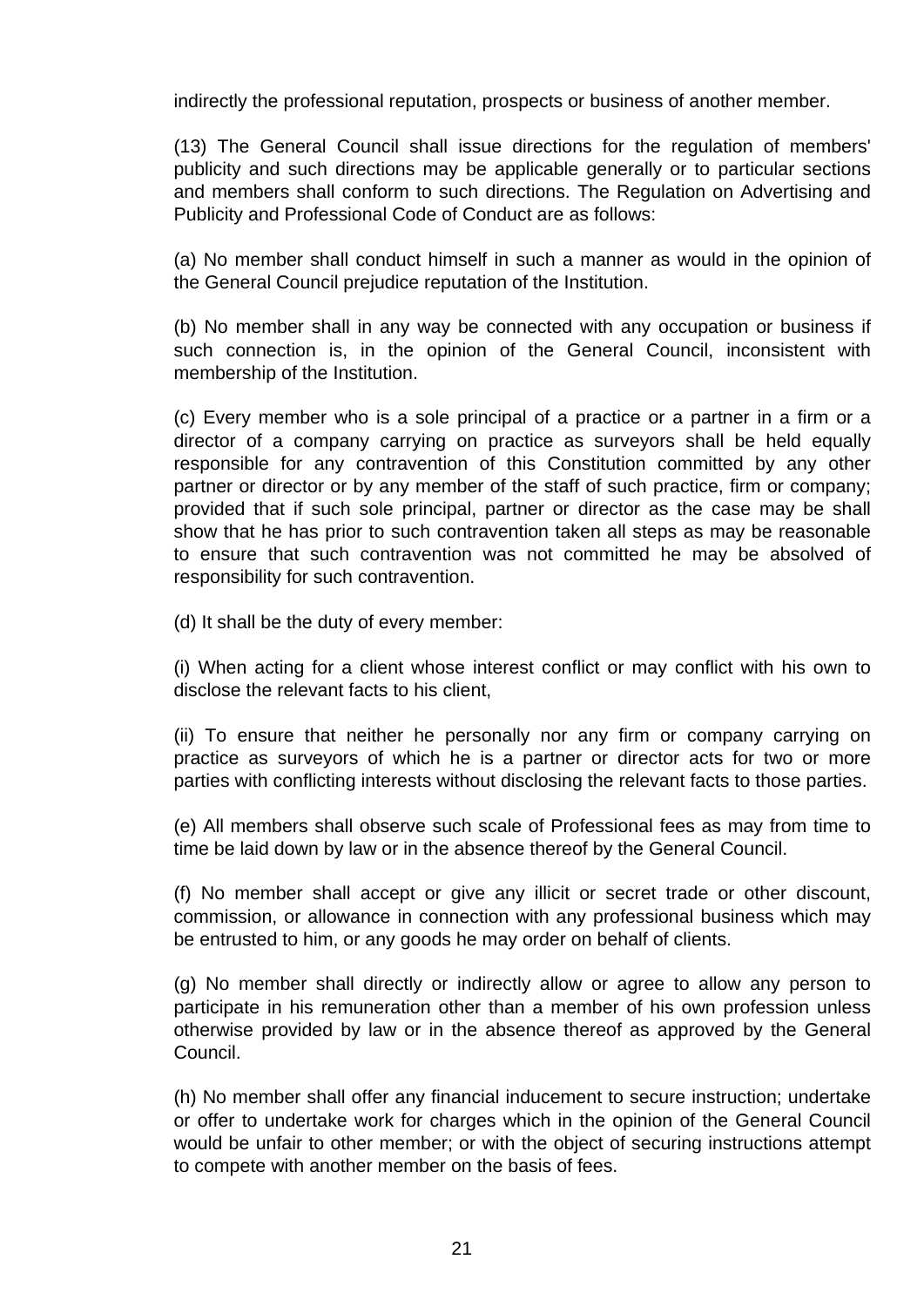(i) In the conduct of his work:

(i) No member shall offer to accept instructions on the basis that no charge will be made unless a successful result is obtained.

(ii) No member shall, either directly or indirectly, orally or in writing seek instructions for business which he knows, or with ordinary care could have ascertained, is in the hands of another member, nor in other cases without a definite intimation that if another member has already been retained, instructions can only be accepted from and as sub-agent to that member.

(iii) A member who seeks instructions to deal with a property on which another member's board or notice is exhibited will be deemed knowingly to have disregarded this injunction.

(iv) The seeking of instructions by a member or one of his staff by personal call or telephone or by any communication which in the opinion of the General Council constitutes a circular is prohibited.

(v) Members shall ensure that advertisements and other public announcements with which their names are associated are not such as would in the opinion of the General Council be inconsistent with membership of the Institution.

(j) No member shall maliciously injure of attempt to injure, whether directly or indirectly the professional reputation, prospects or business of another member.

(k) No member shall carry on his practice under a name or style which would in the opinion of the General Council be inconsistent with membership of the Institution.

(l) The General Council shall issue directions for the regulation of members' publicity and such directions may be applicable generally or to particular sections and members shall conform to such directions.

#### 26 **DISCIPLINARY POWERS OF THE GENERAL COUNCIL**

(1) The General Council shall have the power, to be exercised in the circumstances set out in subarticles (2), (3) and (4) of this Article by a majority of four fifths of those present and voting at a meeting of the General Council convened for the purpose at which at least ten members are present and vote:

(a) to admonish a Member;

(b) to require the member to give an undertaking to refrain from continuing or repeating the conduct which is found to have constituted the contravention;

(c) to reprimand a member;

(d) to suspend a member from exercising any rights or privileges of membership of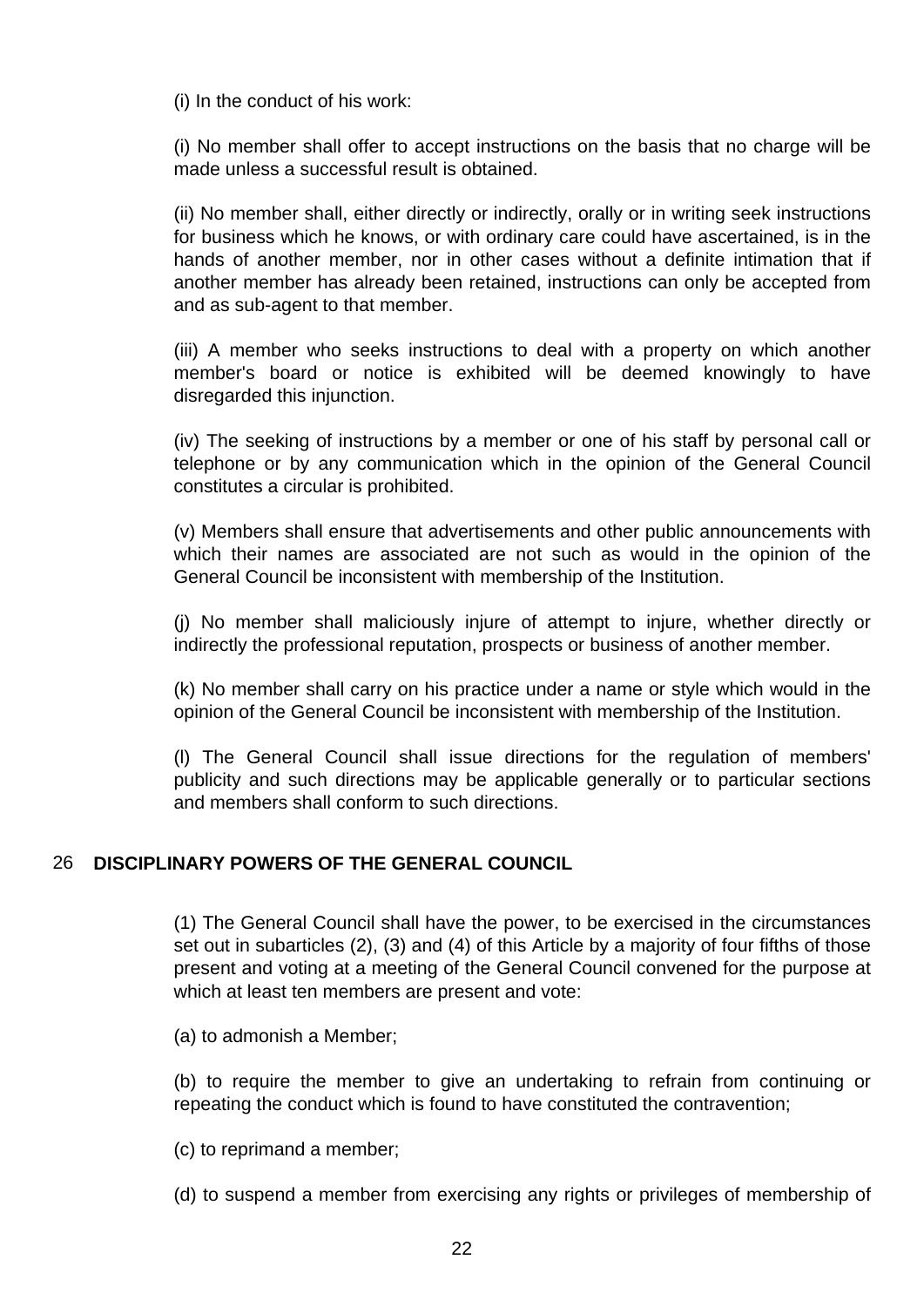The Institution for such period or on such conditions as the General Council may determine;

(e) to expel a member from the Institution.

(2) The General Council may expel a member convicted of embezzlement, larceny, fraud or other criminal offence upon proof to their satisfaction of such conviction.

(3) The General Council may temporarily suspend a member pending an enquiry as hereinafter provided.

(4) The General Council may after enquiry as hereinafter provided expel, suspend or reprimand a member who:

(a) in their opinion has been guilty of disgraceful conduct in his profession as a surveyor; or

(b) has violated any of the provisions of Article 25; or

(c) is adjudged bankrupt; individually or as a partner makes an assignment for the benefit of creditors, under any resolution of creditors or under the order of a Court of Bankruptcy; under any deed or document has his estate placed in liquidation for the benefit of creditors; makes any arrangement for payment of a composition to creditors; or

(d) uses any professional designation or initials to which he is not entitled; or

(e) being in practice as a surveyor with any person not a member of the Institution, uses or permits to be used in conjunction with the title of the firm the designatory letters or other description indicating membership of the Institution.

#### 27 **DISCIPLINARY PROCEDURE**

(1) The General Council may on grounds which seem to them proper hold or order an enquiry into the conduct of a member, and shall hold or order such enquiry on the requisition of five members, setting out the complaint against the member unless after a preliminary investigation (which may be by the General Council or under the following provisions) they find no reason to proceed further in the matter. If on such investigation it is decided not to proceed, no entry of the complaint or requisition shall be made in any minute.

(2) For the purpose of this Article there shall be a standing committee (hereinafter called the 'Disciplinary Committee') comprising the President, Honorary Secretary General and all Divisional Chairs to which all matters of professional conduct shall be referred. Provided that in any particular case the General Council may resolve:

(a) to enquire into the case themselves; or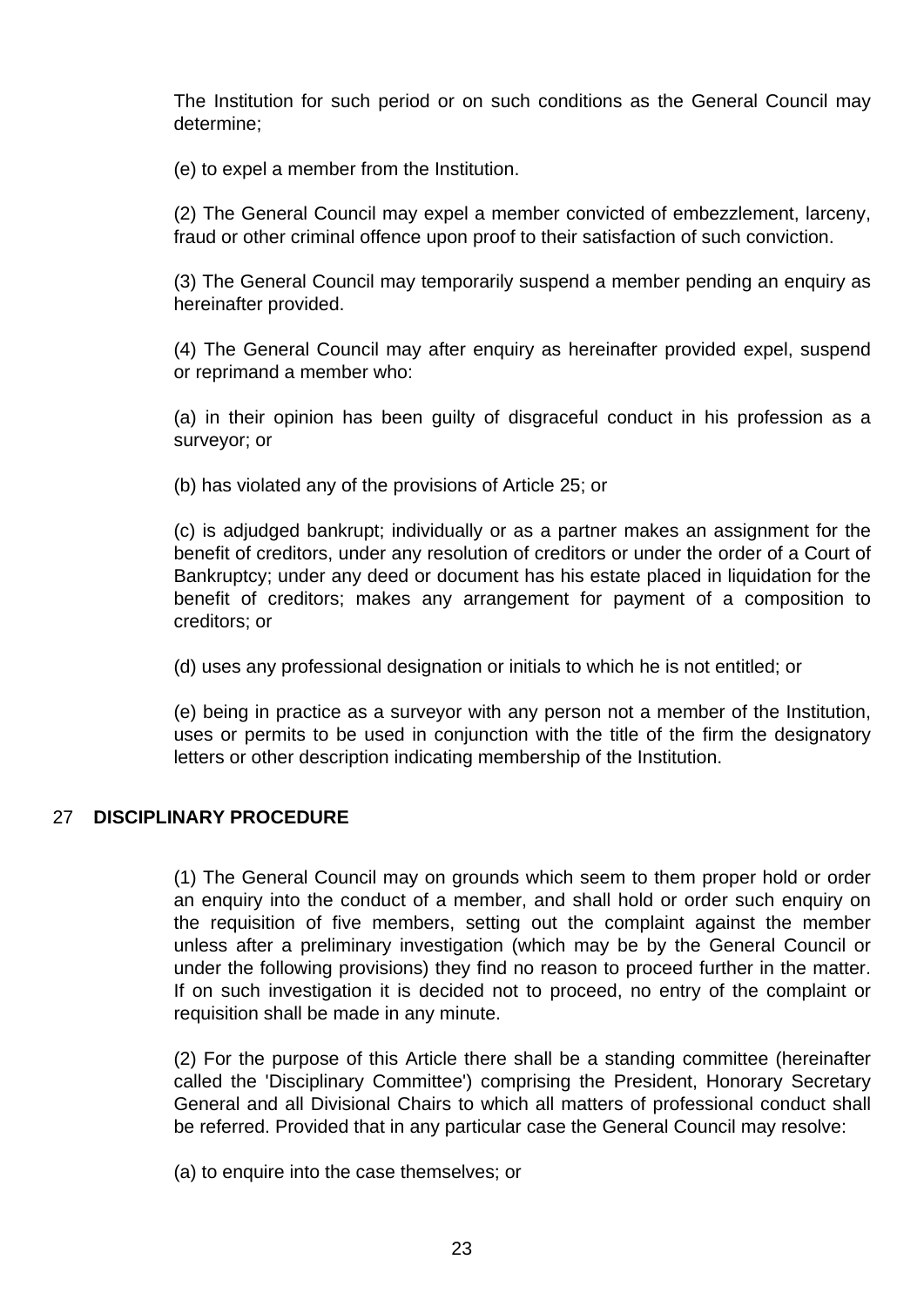(b) that the case be referred to an adhoc committee of members appointed by the General Council; such committee shall in relation to any case so referred be deemed to be the Disciplinary Committee and provisions of these Constitution shall apply accordingly.

(3) The quorum of the Disciplinary Committee shall be three. The Chairman of the Disciplinary Committee shall be the President unless otherwise decided by the General Council.

(4) Any matter of professional conduct shall, unless the General Council otherwise direct, be considered in the first instance by not less than two members of the Disciplinary Committee, of whom the chairman shall be one, who shall if they are satisfied that a prima facie case for inquiry exists order that the case (hereinafter called "the complaint") be referred to the Disciplinary Committee for investigation, and a notice of complaint as hereinafter provided signed by the Honorary Secretary General shall be served upon the member concerned.

(5) The member concerned shall be entitled to appear before the Disciplinary Committee and to rebut or explain the matters of which complaint is made either personally or in writing provided he files the notice or reply prescribed in the succeeding sub-paragraph of this paragraph.

(6) Within thirty days of the service upon him of a notice of complaint the member concerned may deliver or send by post to the Honorary Secretary General either a notice of intention to appear or a reply to the charges or both.

(7) If the member concerned fails to file such a notice or reply the Disciplinary Committee and the General Council may consider and act upon the complaint without further reference to him.

(8) Any notice sent pursuant to subarticle (4) of this Article shall be sent by registered post to the last known address of the member concerned. The notice shall contain short particulars of the complaint and state the date, time and place of the meeting at which the complaint will be considered. It shall call upon the member to rebut or explain the matters for which complaint is made either in writing or personally or both, and notify him that his reply or notice of intention to appear must be received by the Honorary Secretary General within thirty days of the service upon him of the notice, and of the right of Disciplinary Committee and the General Council to proceed in his absence.

(9) The Disciplinary Committee have power to extend the time within which a reply or notice of intention to appear must be made and to alter the date of the meeting, adequate notice of such alteration being given to the member concerned.

(10) At the meeting of the Disciplinary Committee to consider the complaint the committee may resolve either:

- (a) to dismiss the charge against the member; or
- (b) to admonish the member and warn him not to repeat or continue the conduct on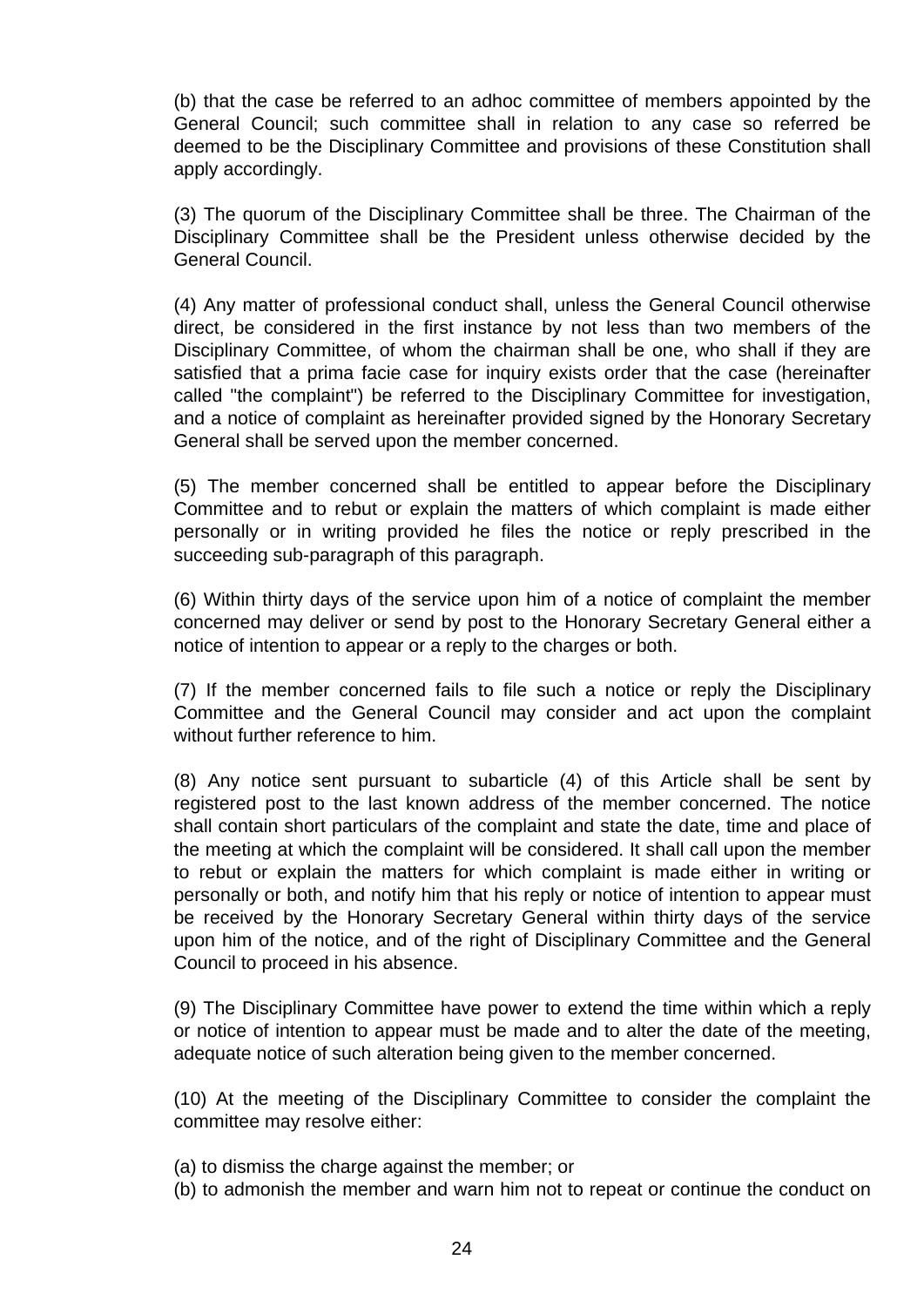which the charge was found subject to the right of the member when informed of the committee's resolution to require them to make a report to the General Council; or

(c) to report the result of their inquiry with recommendations to the General Council; and the member shall be notified accordingly.

(11) If the Disciplinary Committee report any complaint to the General Council or if the General Council decide to enquire into any complaint themselves, a date, time and place shall be appointed for a meeting of the General Council for the consideration of the report or complaint, at which the General Council may exercise of the powers conferred by Article 26. The provisions hereinafter set out as to the rights of the member concerned to appear or reply to the charges and the requirement of notice shall apply mutatis mutandis, provided always that if the matter comes before the General Council on a report from the Disciplinary Committee the member shall have no right of appearance before the General Council unless he shall have replied to the charge to, or appeared before, the Disciplinary Committee. It shall be the duty of the Honorary Secretary General to secure that the General Council be convened as soon as possible to receive the report or investigate the complaint.

(12) A notification shall be sent by the Honorary Secretary General to the member concerned of the decision of the General Council and the effect thereof.

(13) If the General Council resolve to expel a member his name shall be removed from the Register of the Institution, and he shall thereupon cease for all purposes to be a member of the Institution. He shall not use any designation or description implying membership or former membership of the Institution and shall immediately return his diplomas of membership.

(14) If the General Council suspends a member, he shall not use any designation or description implying membership or former membership of the Institution during his suspension and shall immediately return his diplomas of membership.

(15) The General Council shall publish in "The Malaysian Surveyor" and in the case of expulsion in the general press also, any of the penalties prescribed in Article 26 which they may impose and with the name and address of the member or members upon whom such penalty has been imposed.

(16) No member shall be entitled to resign from the Institution after he has been notified of the commencement of any proceedings against him under the provisions of this Constitution until such proceedings have been concluded.

(17) The General Council shall be entitled to proceed with the expulsion of a member under Article 26 and to publish a notice of such expulsion, notwithstanding the resignation or purported resignation of such member.

(18) A member who has been suspended (except temporarily under Article 26 or for non-payment of subscription or other dues) and who desires to have his rights and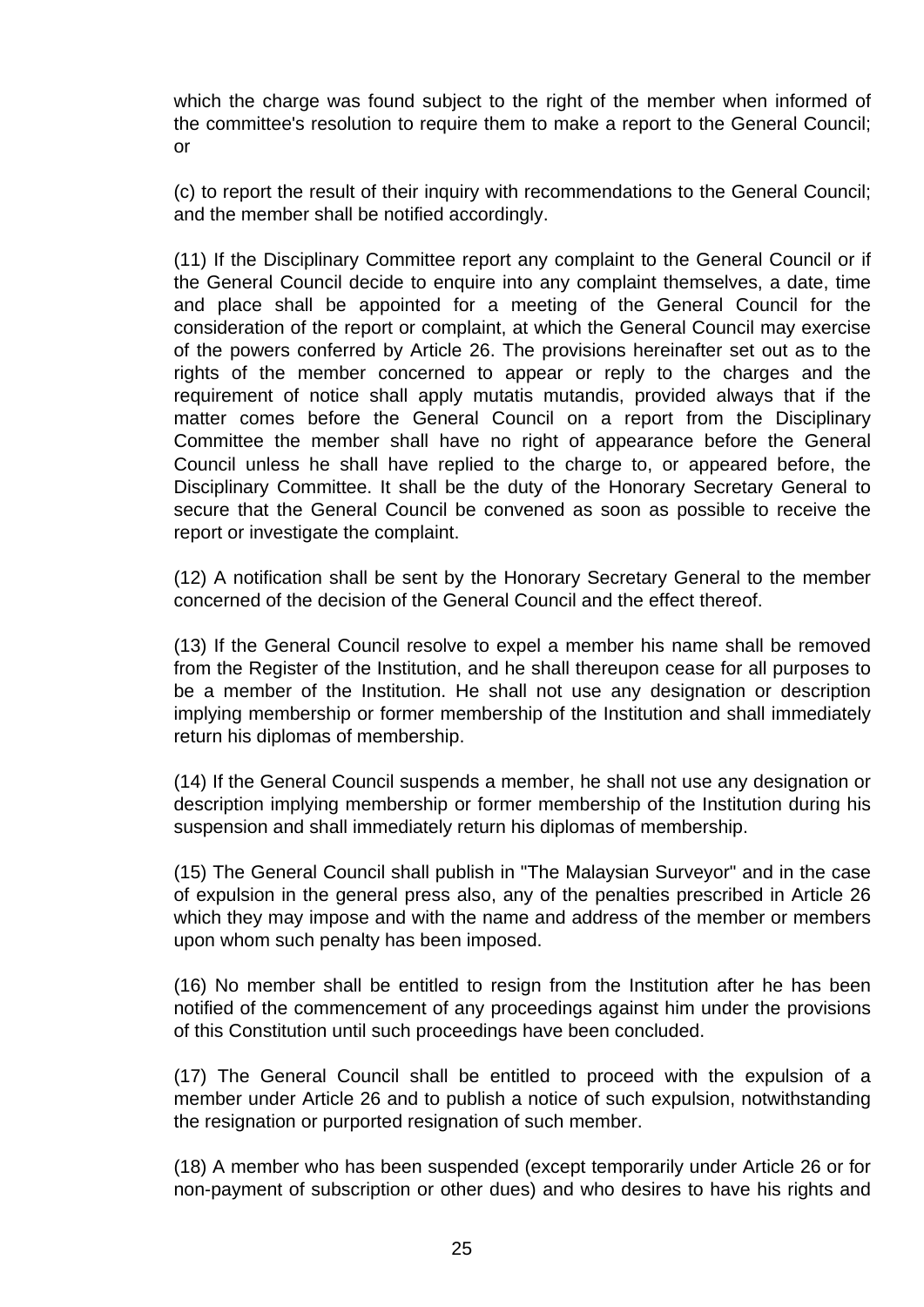privileges restored to him, shall be required to make application for the restoration of rights of membership, and the application shall, if the suspension is upon conditions, be referred to the Disciplinary Committee who may hold an inquiry, and shall report to the General Council whether in their view the conditions of suspension have been complied with. Like provisions in regard to notice and the right of appearing before the Disciplinary Committee as are contained in subarticles (4), (5), (6) and (7) of this Article shall apply mutatis mutandis to any inquiry, but a member suspended on conditions shall have no right of appearance before the General Council.

(19) A suspended member remains subject to the Constitution and regulations.

#### 28 **REINSTATEMENT**

(1) A former member of the Institution whose name is deleted from the Register because of non-payment of subscriptions may be reinstated through submission of a formal application (Form E) for reinstatement and upon payment of the current year's subscription, together with full subscriptions for the past years as if there had been no lapse of his membership. The additional administration fee for reinstatement shall be determined by the General Council.

(2) A former member of the Institution who had resigned for more than seven years and wish to re-apply as member of the Institution is required to submit application pursuant to the Constitution relating to the relevant class of members.

(3) A former member of the Institution who had resigned or who had been removed from the register for any reason whatsoever for not more than 7 years may apply for re-admission and the fees for re-admission shall be determined by the General Council with regard to the circumstances of his resignation or his removal.

#### 29 **THE OFFICERS, MEMBERS OF GENERAL COUNCIL AND AUDITORS: ELECTION AND NOMINATION**

(1) There shall be a President and a Deputy President, who shall be Fellows.

- (2) There shall be a Honorary Secretary General.
- (3) There shall be a Honorary Treasurer General.

(4) The President, the Deputy President, Honorary Secretary General, the Honorary Treasurer General and four Vice-Presidents who shall be the principal officers of the Institution and forming the Management Committee of the Institution who shall all be Malaysian citizen.

(5) The Management Committee shall deal with all matters as and when they arise and table the minutes of the decisions taken to General Council.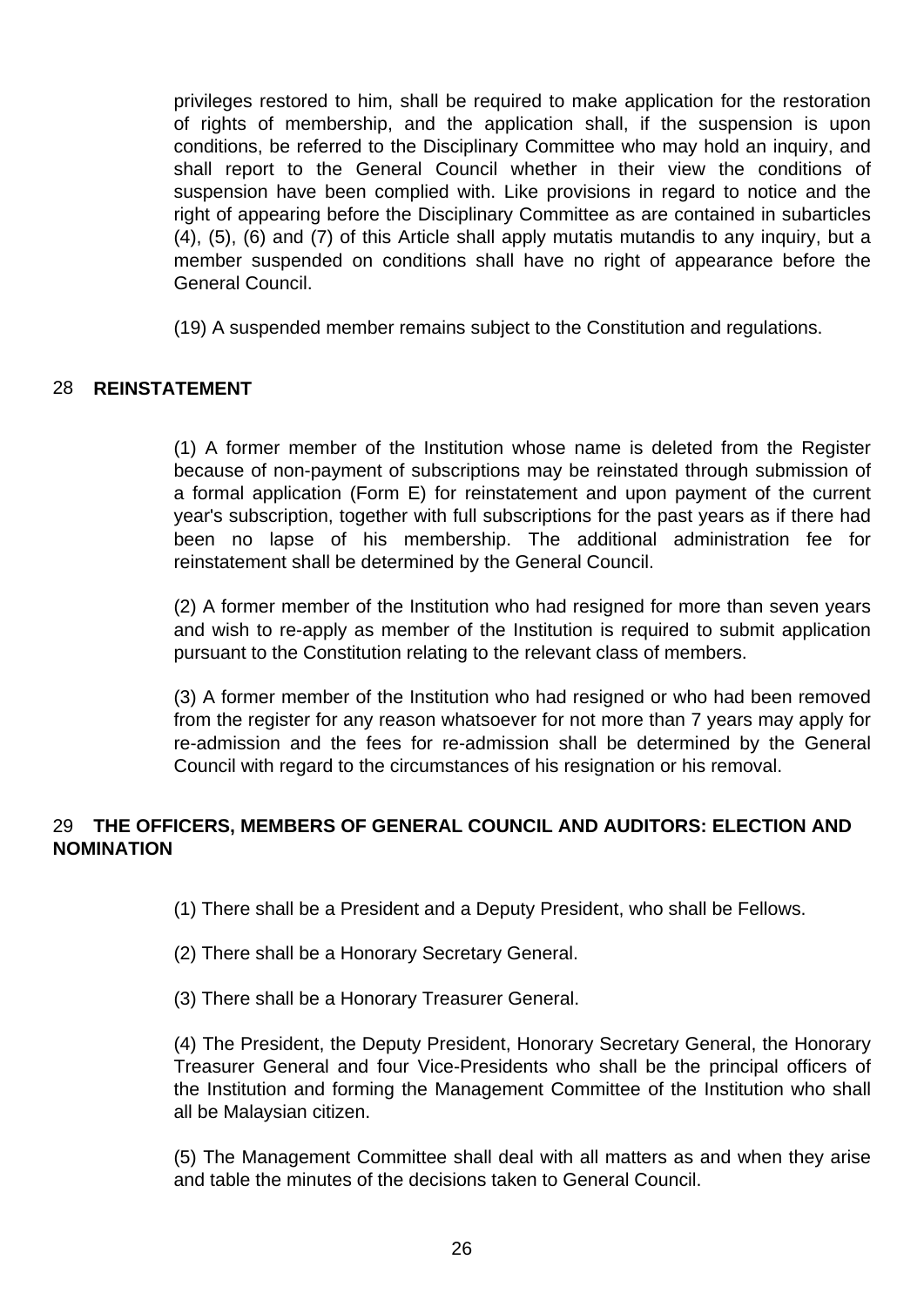(6) There shall be a General Council which is the governing body of ROYAL INSTITUTION OF SURVEYORS MALAYSIA, consisting of:

(a) The Management Committee of the Institution.

(b) The Chair of Divisional Committees of the Institution. If the Chair is unable to attend a meeting, the Deputy Chair or the Divisional Secretary shall represent him.

(c) Eight members of the Institution, with a minimum of one from each of the four Divisions, namely Geomatics and Land Surveyors, Quantity Surveyors, Property Surveyors and Building Surveyors is as stipulated in subarticle (19)(g) of this Article.

(d) The Immediate Past President.

(e) The Chair of the Education and Accreditation Board.

(f) The Chair of the Board of Building Management.

(g) The Chair of the Examination Board.

(h) The Chair of the Branch Committees.

(i) The Chair of the Editorial Board of the journal of the Institution.

(j) A Member or Fellow appointed by the President.

(7) All officers and members of the General Council, except the Chair of the Board of Building Management, the Chair of the Examination Board, the Chair of the Education and Accreditation Board and the Chair of the Editorial Board, shall be elected or appointed annually in the manner hereinafter prescribed.

(8) In the event of the Chairman of the Land Surveyors Board, Malaysia, the President of the Board of Quantity Surveyors, Malaysia and the President of the Board of Valuers, Appraisers & Estate Agents, Malaysia not being elected or appointed in the manner hereinafter prescribed, the President of the Institution shall invite any or all of them to the General Council provided they are members of the Institution.

(9) Notwithstanding subarticle (7) of this Article the General Council may by resolution carried by three-quarters of those present re-elect the President and Deputy-President for another term of office provided that by so doing the President's aggregate period of office shall not exceed two consecutive years.

(10) The General Council shall elect the President, Deputy President, Honorary Secretary General and Honorary Treasurer General for the ensuing year not later than the last working day in February. The Deputy President shall not be a member of the same Division as the President. The Honorary Secretary General and the Honorary Treasurer General shall be nominated by the President-Elect.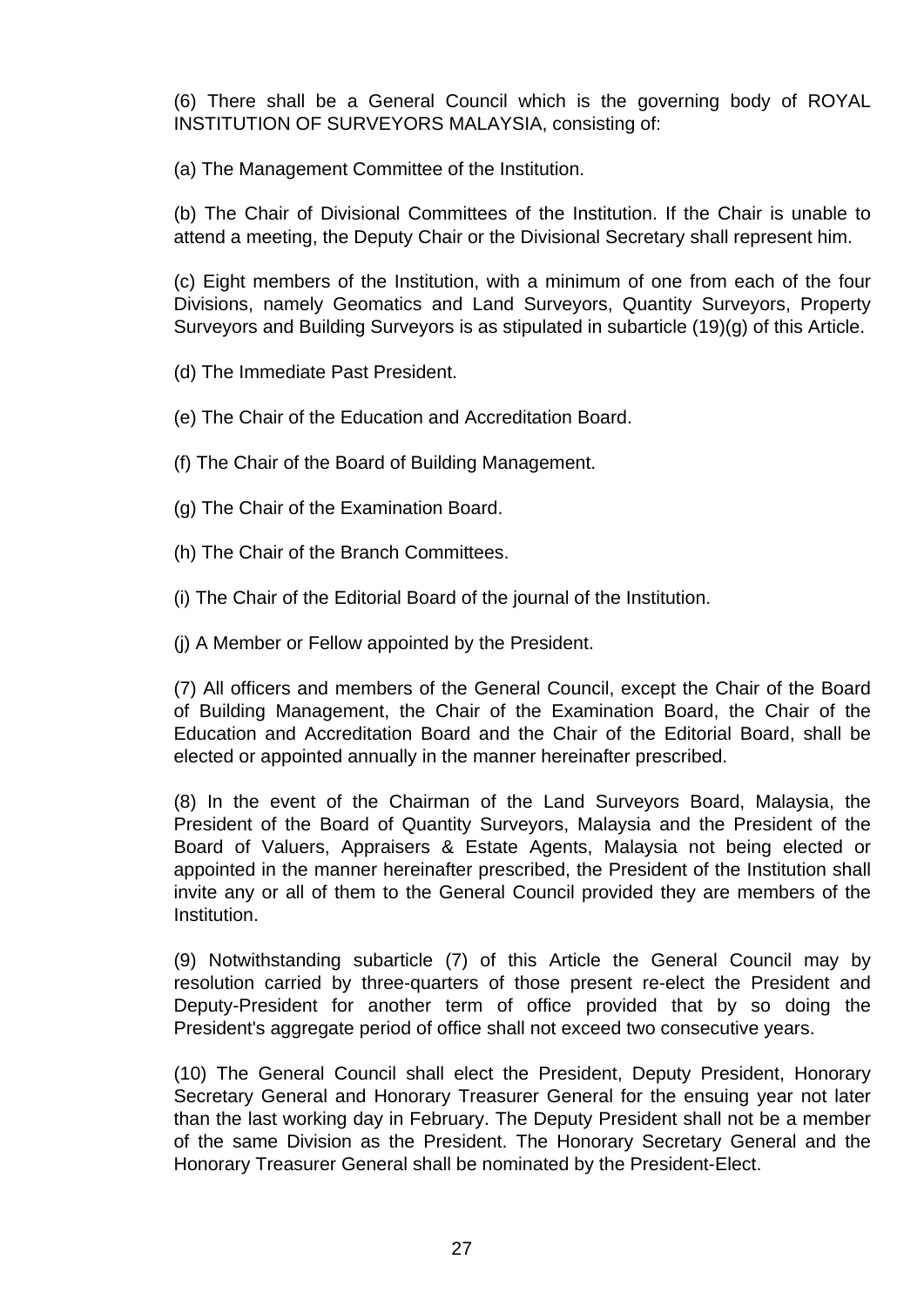(11) Divisions shall elect the officers and members of Divisional Committees for the ensuing year not later than the last working day in March.

(12) Branches shall elect the officers and members of the Branch Committees for the ensuing year not later than the last working day in March.

(13) The members of the Institution shall elect the remaining eight members of the General Council for the ensuing year not later than the last working day in June.

(14) No person elected to any office qualifying for membership of General Council under either subarticle (11) and (12) of this Article shall be eligible for nomination and election for any other office qualifying for membership of General Council under any other section of this Constitution.

(15) On or before the first Monday in April the General Council shall issue to every Fellow and Member a list showing:

(a) the persons who have been elected to the General Council as President, Deputy President, Honorary Secretary General and Honorary Treasurer General by the General Council;

(b) the persons who have been elected to the General Council as Divisional Chair and Divisional Secretaries of Divisional Committees by the Divisions;

(c) the persons who have been elected to the General Council as Chair of Branches.

(16) At the same time the General Council shall call for nominations for the remaining eight members of the General Council.

(17) The General Council shall prepare a list of persons nominated in the manner prescribed in subarticle 19 of this Article, and approved by the General Council as eligible and suitable to serve as members of the General Council for the ensuing year, and this list shall be the balloting list for the election of the eight remaining members of the General Council.

(18) A copy of the balloting list with all requisite instructions for voting and an official envelope, shall subject to Article 21(10) be sent to every Fellow and Member not later than the second Monday in May and shall be returned to the Honorary Secretary General at the office of the Institution in the official envelope and in accordance with the instructions for voting, not later than the last day in May.

(19) The names of persons to be placed on the balloting list shall be nominated as follows:

(a) Any two or more members may nominate and second candidates for the approval of the General Council for inclusion in the balloting list as candidates;

(b) The General Council may nominate candidates for inclusion in the balloting list;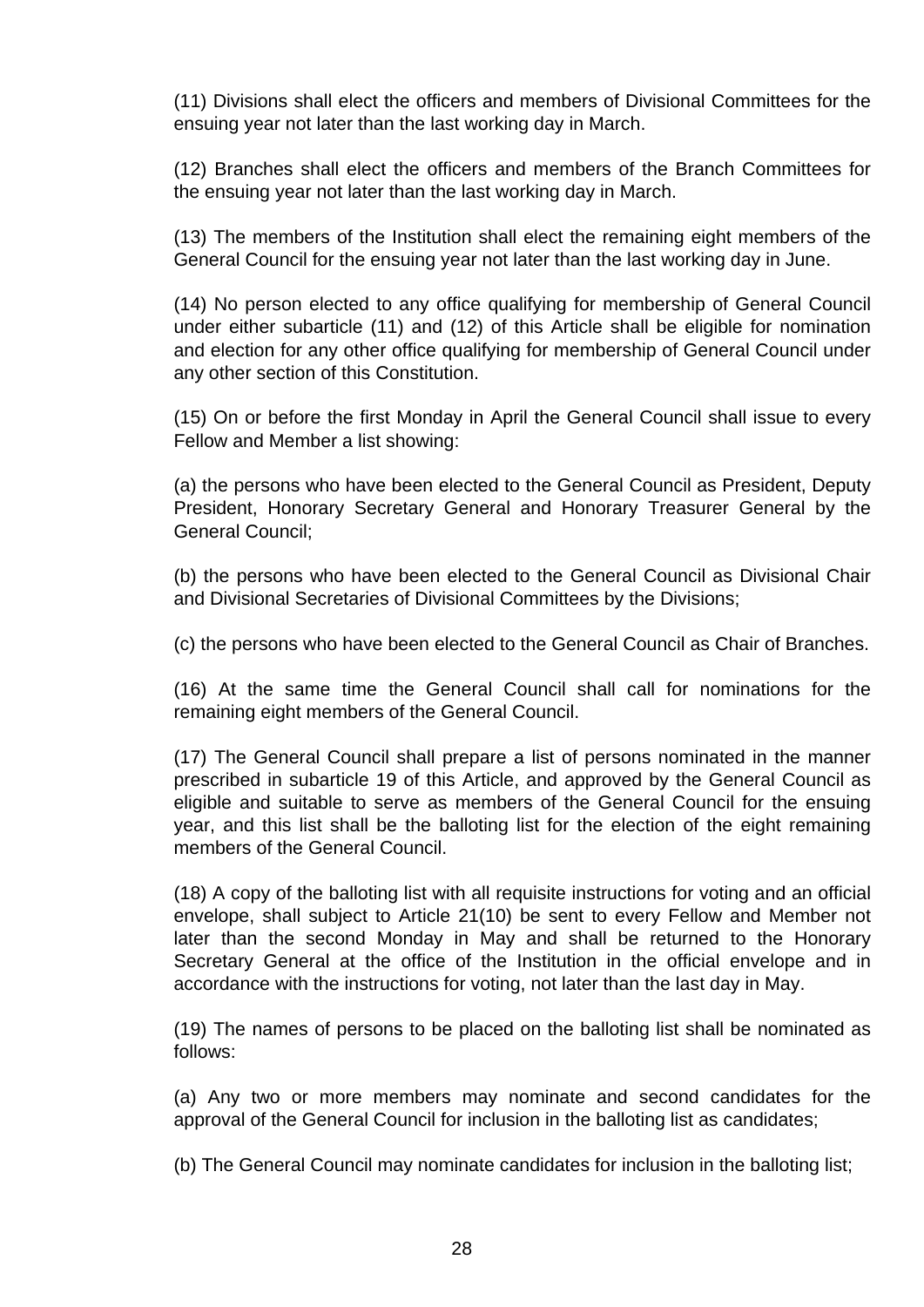(c) The names of candidates nominated for inclusion in the balloting list must be sent to the Institution accompanied by a statement that the candidates are willing to serve if elected, not later than the last working day in April;

(d) The names of candidates shall be placed upon the balloting list under two separate headings of Fellows and Members, each in alphabetical order, the proposer and seconder being indicated. Candidates who are returned unopposed would be indicated as such;

(e) Existing members of the General Council who are nominated for re-election shall be indicated by an asterisk;

(f) There shall be placed against the name of each member included in the balloting list a short statement as to his professional status together with an indication of the Division of the profession in which he practises and his address;

(g) Subject to subarticle (6)(c) of this Article, the vote shall be for 8 nominated members, otherwise the vote is invalid;

(20) The General Council shall appoint an Election Panel to oversee all elections of the General Council and Divisional Councils which include:

(a) Determining the voting and nomination process either by post or e-voting;

(b) processing nomination papers;

(c) preparing ballot and supervising distribution to all qualified Fellows and Members;

(d) collecting and counting envelopes containing ballot papers received by post and hand or records received electronically;

(e) Witness counting of votes by the Scrutineers.

(21) It shall be the duty of the Scrutineers to remove the balloting lists from their envelopes or e-voting records and to take such measures to prevent the identification of the votes as may seem to them necessary or desirable.

(22) The members of the Election Panel and the Scrutineers shall not be members of General Council, or Divisional Committees or Branch Committees or candidates or proposers or seconders for any election conducted by the Institution.

(23) In case any election conducted as hereinbefore provided is declared by the General Council to be null and void for whatever reason the General Council shall be empowered to call for new nominations and elections in the same way, as far as possible, as provided for in the annual election.

(24) Any member other than ex-officio members of the General Council who fails to attend three (3) consecutive meetings without any leave of absence shall thereupon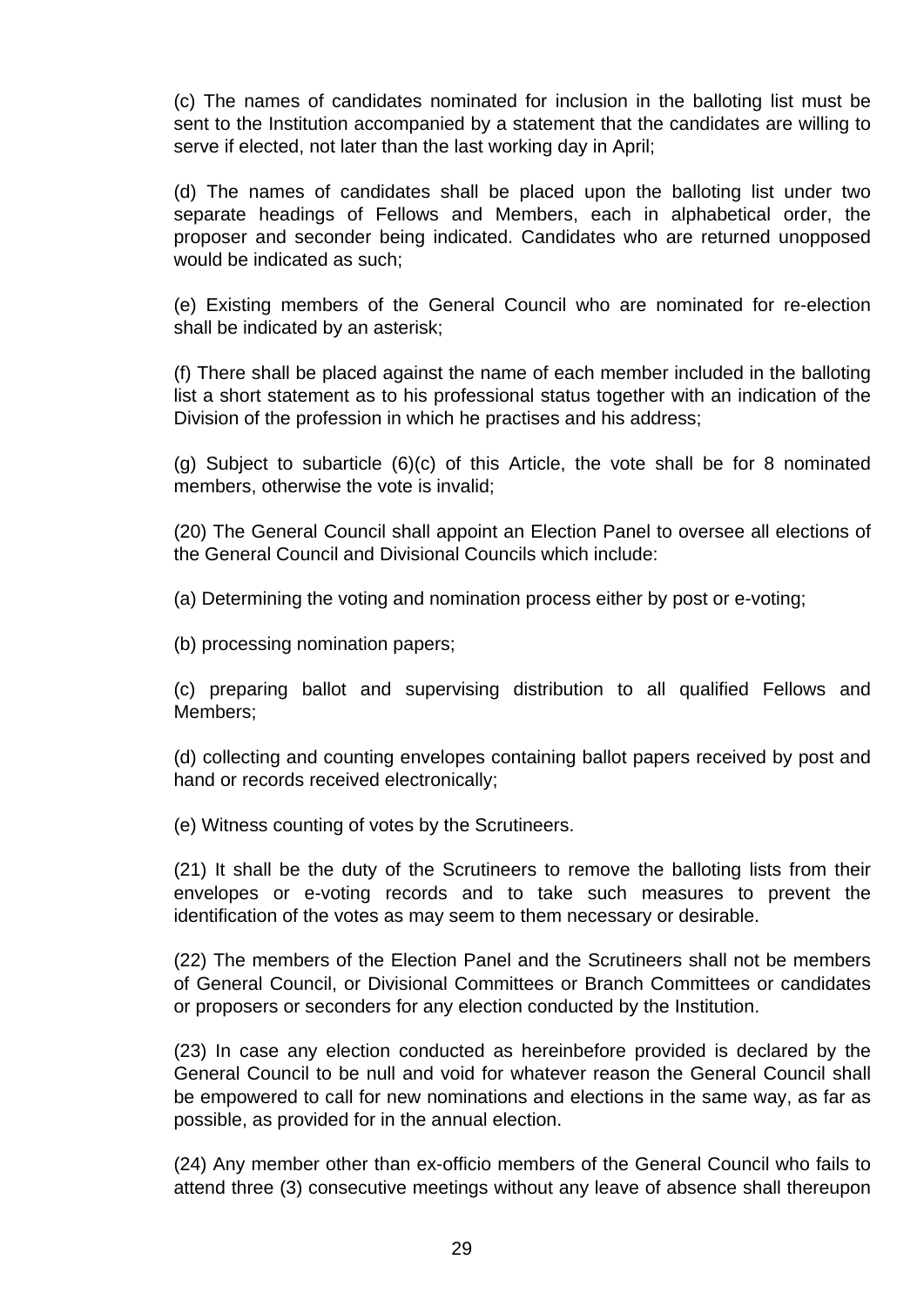cease for all purposes to be a member of General Council.

(25) In case of death, resignation or inability to act on the part of any principal officer or other member of the General Council, the General Council shall appoint another member to hold office for the remainder of the Session.

(26) Any act or proceeding of the General Council shall not be invalidated by any vacancy in the General Council provided the number of members of the General Council is not reduced below one half of the full number prescribed by the Constitution.

(27) The two Internal Auditors shall be elected annually at the Annual General Meeting.

(28) An Internal Auditor shall not be a member of General Council or any Committee dealing with the finances of the Institution.

(29) The Internal Auditor shall be eligible for re-election.

(30) In case of death, resignation or inability to act on the part of any Internal Auditor, General Council shall appoint another Internal Auditor for the remainder of the Session.

#### 30 **THE OFFICERS, GENERAL COUNCIL AND PERMANENT STAFF: DUTIES**

(1) The President shall be a Fellow of the Institution eminent as a surveyor. It shall be his duty to deliver an address at the Annual General Meeting of each Session. The President shall preside at all General Meetings of the Institution, and of the General Council at which he is present, and shall regulate the proceedings.

(2) The Deputy President shall be a Fellow of the Institution eminent as a surveyor, and in the absence of the President it shall be his duty to preside or, in the case of both their absences any General Council Member who is a Fellow may be elected to preside at that meeting.

(3) The duties of the Honorary Secretary General shall be such as the General Council may from time to time determine.

(4) The duties of the Honorary Treasurer General shall be as such as the General Council may from time to time determine.

(5) The General Council shall meet as often as the business of the Institution may require, but at least once in every three months; and at every meeting eight shall constitute a quorum save as otherwise provided in the Constitution. The General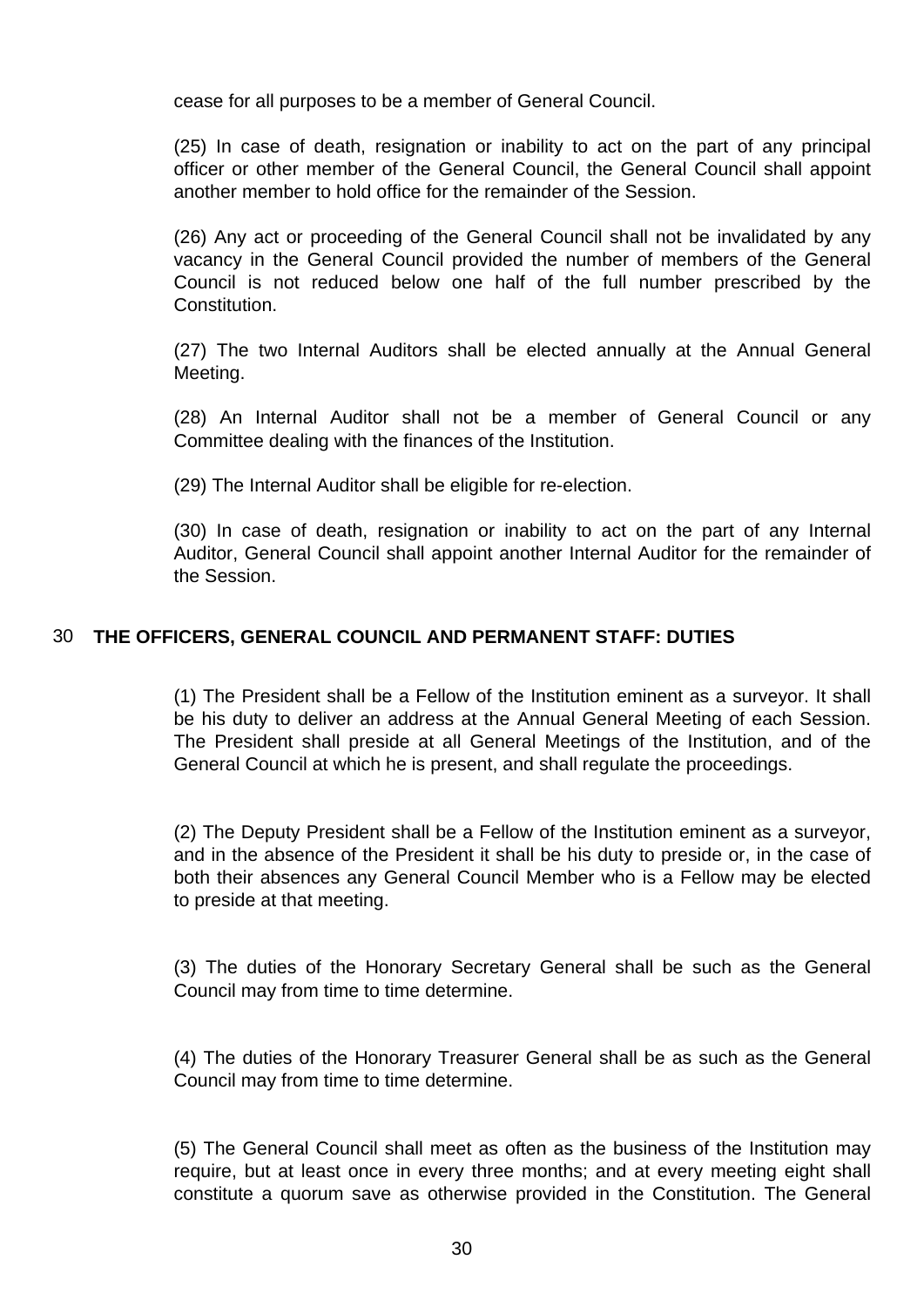Council may appoint committees and may delegate such authority to them as the General Council may, subject to the provisions of the Constitution, deem expedient.

(6) All questions shall be decided in the General Council by show of hands, unless a ballot be demanded by not less than one-quarter of the members present. When a ballot is demanded it shall be a secret ballot and the person presiding may adjourn the meeting for the purpose. The person presiding shall have a casting vote.

(7) The General Council shall draw up a yearly report on the state of the Institution, which shall be presented at the Annual General Meeting.

(8) The General Council may employ for and on behalf of the Institution such permanent staff and servants as it thinks fit in connection with or to facilitate the exercise of the powers and the performance of the duties of the Institution.

#### 31 **DIVISIONS AND DIVISIONAL COMMITTEES**

(1) The General Council shall establish Divisions consisting of Property Surveyors, Quantity Surveyors, Geomatics and Land Surveyors and Building Surveyors. The General Council shall also establish other divisions relating to the objective of the Institution pursuant to a resolution of an Extraordinary General Meeting called for that purpose.

(2) A Division shall consist of members of the Institution professionally interested wholly or to a substantial degree in the work of such Division.

(3) A Divisional Committee may deal with matters connected with syllabus for examinations, accreditation, applications for membership, professional conduct and fees or any other matters particularly affecting the Division and advise General Council accordingly.

(4) A Divisional Committee shall consist of a Chair and a Deputy Chair, a Divisional Secretary and a Treasurer and six members, all elected by Division members, together with the following who shall be ex-officio members:

(a) The President, Deputy President and Honorary Secretary General of the Institution;

(b) The Immediate Past Chair of the Divisional Committee;

(c) A representative of the Branch Committee.

(d) Only for the Property Surveying Division, the four stated office bearers and at least 50% of the committee members must be Registered Valuers registered with the Board of Valuers, Appraisers, Estate Agents and Property Managers.

(5) The Divisional Chair shall be one of the Vice-Presidents of the Institution.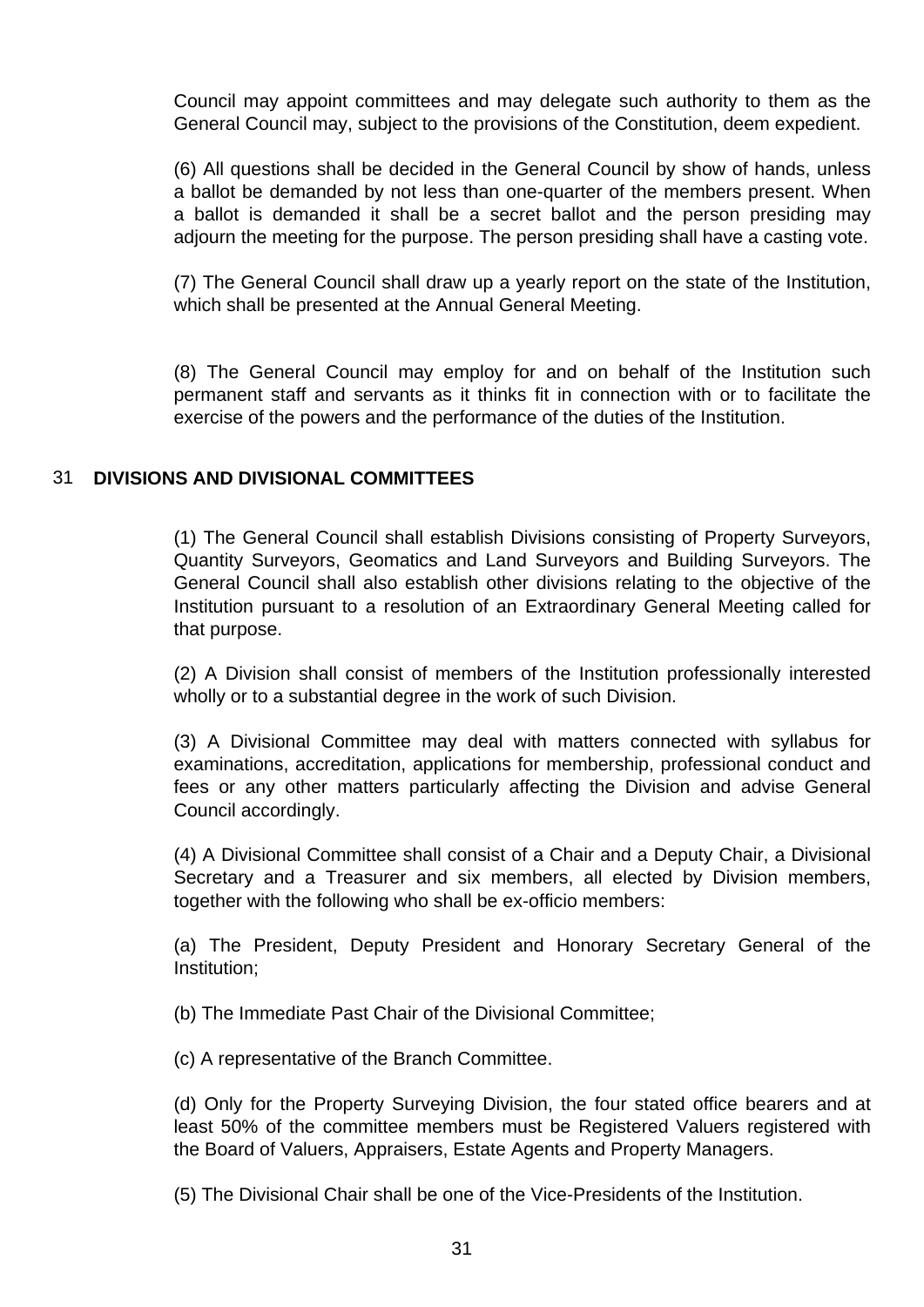(6) At every Divisional Committee meeting five shall constitute a quorum.

(7) The Divisional Committee shall be elected annually by members of the Division. It shall be in the power of the General Council to make regulations to govern the proceedings as may appear to them advisable. The procedure for the ballot for the election of members of the Divisional Committee shall be the same as the procedure for the ballot for the election of the members of the General Council, except that the Divisional Committee shall be elected directly by all members of the Division. The election of Divisional Committee shall be completed not later than the last day in March.

(8) In the event of a vacancy, a Divisional Committee shall fill such vacancy and inform the General Council accordingly.

(9) Any member of a Divisional Committee other than ex-officio members who fails to attend three (3) consecutive meetings without any leave of absence shall thereupon cease for all purposes to be a Divisional member.

(10) The Division shall prepare a Report for inclusion in the Annual Report.

(11) The Divisional Committee shall maintain a Register of the Division.

(12) The Division may open a bank account or borrow monies from an approved bank only with the prior approval in writing from the General Council.

(13) The Bank Account of the Division shall be operated by any two of the four office bearers, namely, the Chair, Deputy Chair, Secretary and Treasurer.

#### 32 **BRANCHES AND BRANCH COMMITTEES**

(1) The General Council may form Branches in each or in combination of two or more of the following territorial areas:

Johor Kedah Kelantan Melaka Negeri Sembilan Pulau Pinang **Terengganu** Perak Perlis Sabah Sarawak Pahang **Selangor** Wilayah Persekutuan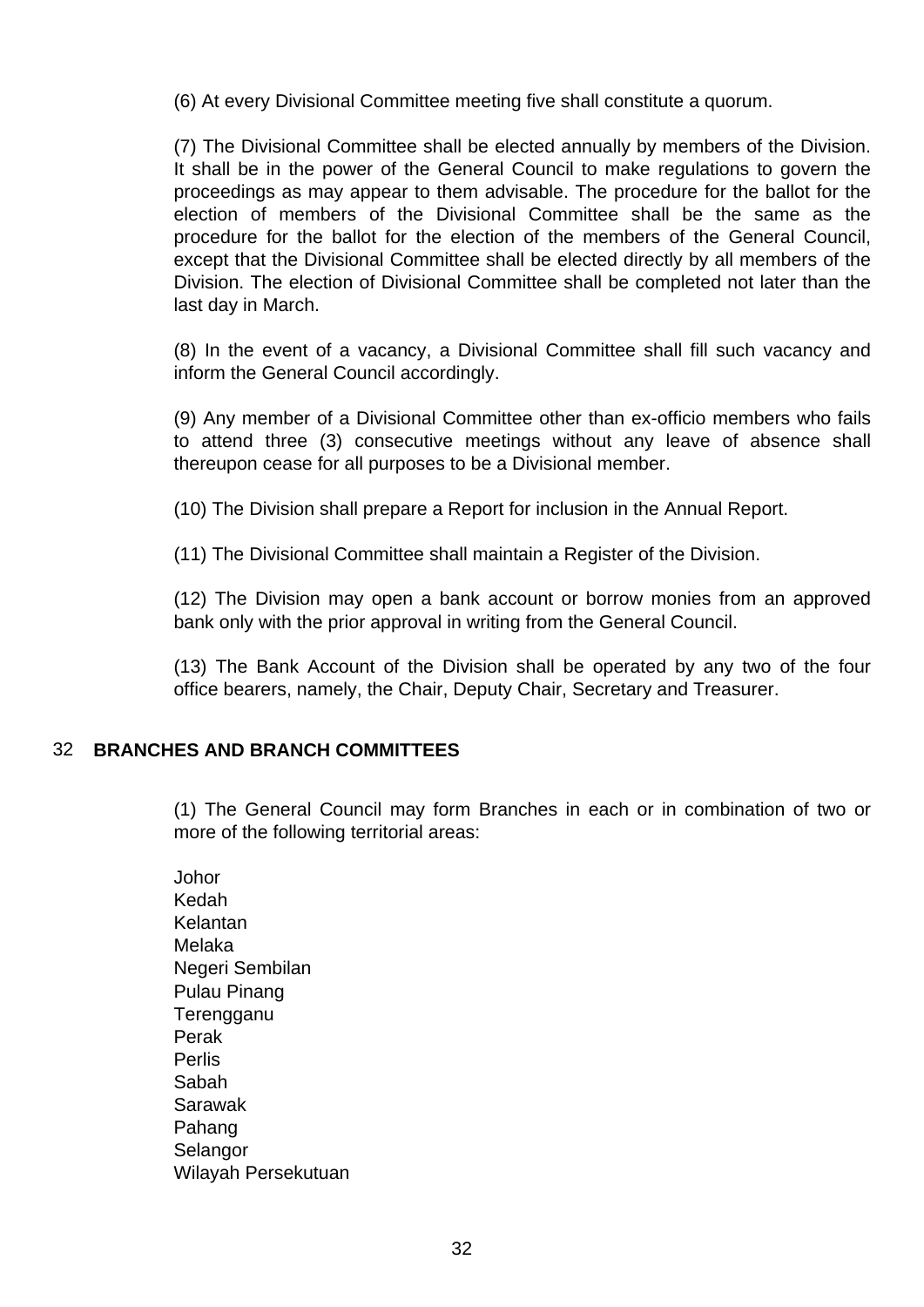(2) The Branch shall be registered with the Registrar of Societies in the State it is situated.

(3) A Branch shall consist of members of the Institution practising within the territorial area of the Branches, provided that they shall have an address in the Branch territory and are not members of any other Branch.

(4) A Branch Committee shall be directed by General Council to implement decisions and policies of the Institution. The Committee shall approve state liaison committee with prior approval of the General Council.

(5) A Branch Committee shall consist of a Chair, a Deputy Chair, a Secretary, a Treasurer and not more than seven members, all elected by Branch members and together with the following, who shall be ex-officio members:

(a) The President, Deputy President and Honorary Secretary General of the Institution;

(b) The Immediate Past Chair of the Branch Committee.

(6) At every Branch Committee meeting five shall constitute quorum.

(7) The Branch Committee shall be elected annually by members of the Branch. It shall be in the power of the General Council to make regulations to govern the proceedings as may appear to them advisable. The procedure for the election shall be determined by the General Council. At the Branch Annual General Meeting fifteen members present shall form a quorum. The election shall be completed not later than the last day of March.

(8) In the event of a vacancy, the Branch Committee shall fill such vacancy and inform the General Council accordingly.

(9) The Branch Committee shall elect two internal auditors for the Session.

(10) The Branch Committee shall appoint a Professional Auditor for the Session.

(11) Any member of the Branch Committee other than the ex-officio members who fails to attend three (3) consecutive meetings without any leave of absence shall thereupon cease for all purposes to be a member of that Committee.

(12) The Chairman or a member of the Branch Committee shall attend General Council meetings.

(13) The Branch Committee shall prepare and maintain a Register of the Branch which contains the names of members and class of members.

(14) The Branch shall submit through General Council annual returns together with the audited accounts to the Registrar of Societies within thirty days of the conclusion of the Annual General Meeting of the Institution.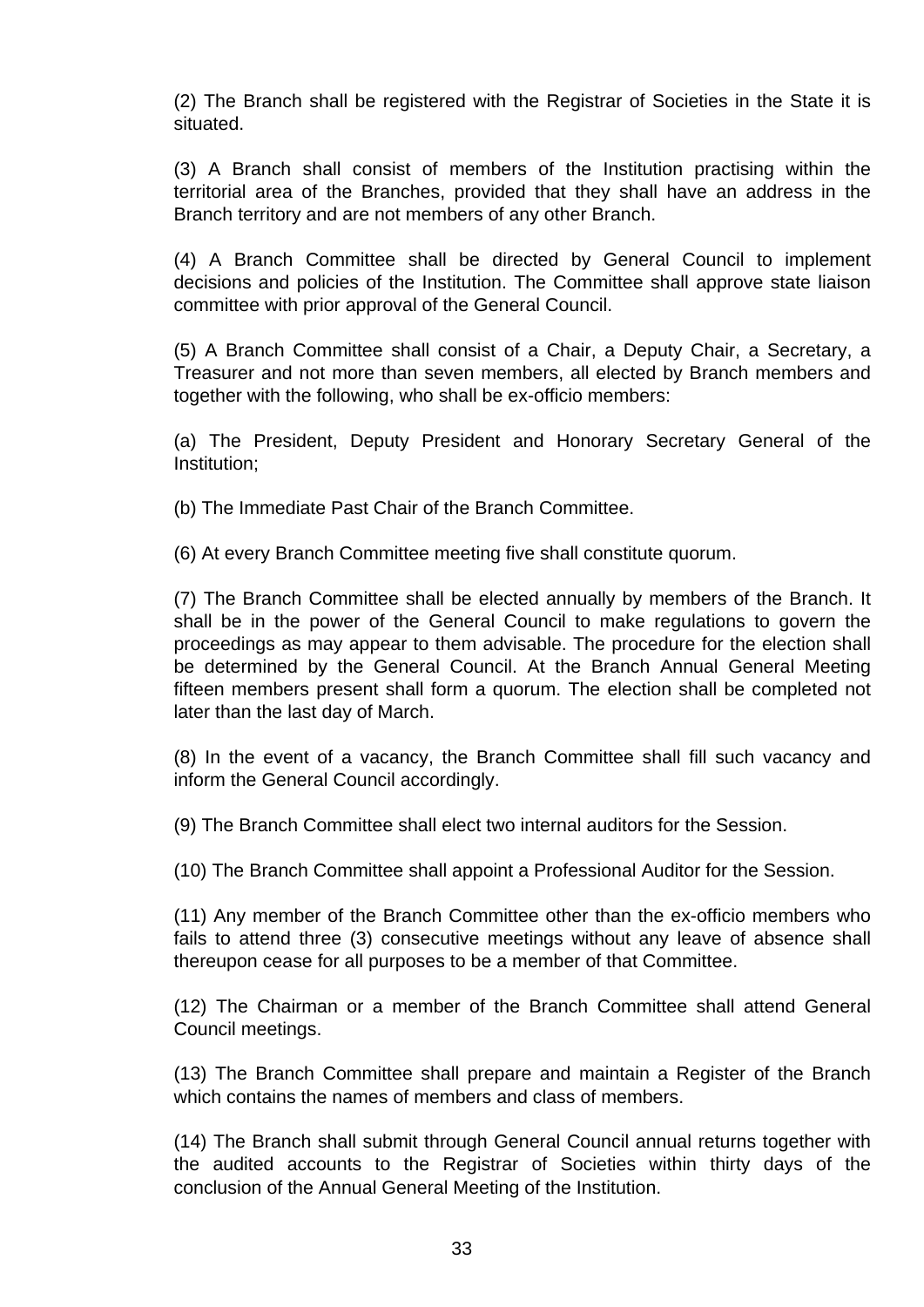(15) The Branch shall submit returns to the Inland Revenue Board not later than 30th April of each year.

(16) The Branch may open a bank account or borrow monies from an approved bank only with the prior approval in writing from the General Council.

(17) The Bank Account of the Branch shall be operated by any two of the four office bearers, namely, the Chair, Deputy Chair, Secretary and Treasurer.

(18) The Branch shall forward the names of office bearers together with their signatures to the Honorary Secretary General for endorsement prior to the submission to the Bank at the commencement of each Session.

(19) The Branch shall forward the minutes of the meeting together with Financial Statement to General Council within 30 days of that meeting.

(20) The General Council may dissolve a Branch:

(a) if for a consecutive period of six months the number of Branch Members is below ten; or

(b) if the Branch refuses to abide by the Constitution of the Institution or the decisions of the General Meeting or the General Council, or if it is, in the opinion of the General Council, guilty of conduct detrimental to the Institution.

(21) The Branch shall prepare a Report together with the audited accounts for inclusion in the Annual Report.

#### 33 **CHAPTERS AND CHAPTERS COMMITTEES**

(1) The General Council may form such Chapters in any countries outside the jurisdiction of Malaysia in the event that any Member of any Division residing in such jurisdiction make an application for an Institution's Chapter to be formed in a particular jurisdiction.

(2) Any application for the formation of such Chapter shall be made by any Member of the Institution and supported by no less than 10 other persons who are either working, practicing or studying at the tertiary level any discipline of the Surveying profession as belonging to any Divisions of the Institution.

(3) The office bearers of such Chapter shall consist of at least (3) persons who shall be a Member of the Institution.

(4) The incorporation of such Chapter shall be subject to local laws applicable in the Chapter's respective jurisdiction. The Chapter may collect such fees as the Chapter deem fit for the purpose of funding the administration of such Chapter.

(5) The office bearers of such Chapters may be invited to attend the Annual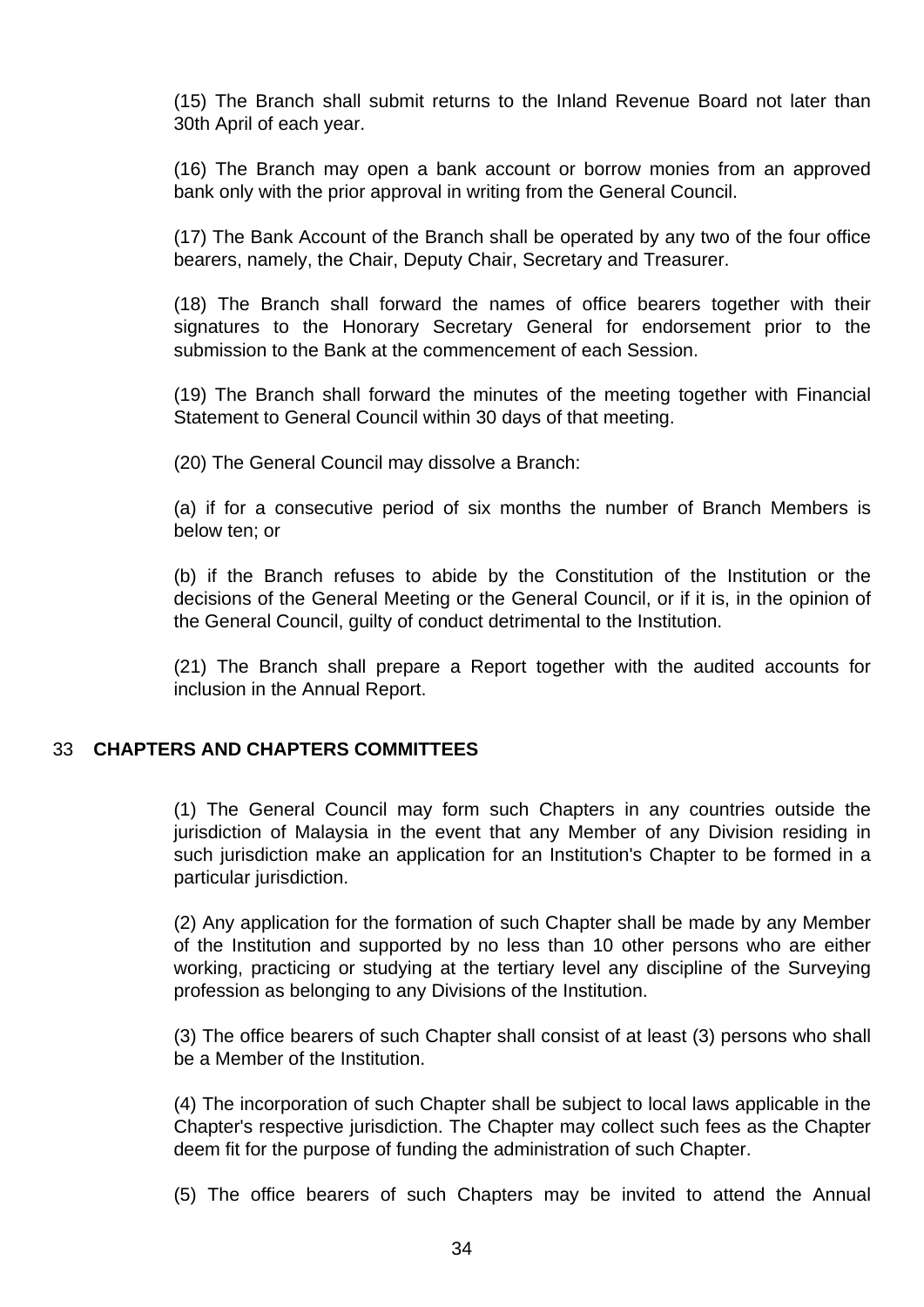General Meeting or any meetings of the Institution as the Institution may decide but such attendance of the office bearers at the Institution's meeting shall be as invitees and the invitees is not entitled to any vote.

(6) The Chapter shall be registered with Registrar of Societies in the jurisdiction which all equivalents.

(7) A Chapter Committee shall consist of at least a Chair, a Deputy Chair and a Secretary who shall be Members of the Institution.

(8) At every Chapter Committee meeting three (3) shall constitute a quorum.

(9) The General Council may dissolve a Chapter as the General Council shall deem fit or in the event:

(a) if for a consecutive period of six months the number of Chapter's Members is below twenty; or

(b) If the Chapter refuses to abide by the Constitution of the Institution or the decisions of the General Meeting or the General Council, or if it is, in the opinion of the General Council, guilty of conduct detrimental to the Institution.

(10) The Chapter may prepare a Report together with the audited accounts for inclusion in the Annual Report.

#### 34 **SESSIONS AND MEETINGS**

(1) The session of the Institution shall commence on the day following an Annual General Meeting and shall continue until the day in which the next Annual General Meeting is held.

(2) A General Meeting of the Institution other than the Annual General Meeting shall be known as the Ordinary General Meeting or the Extraordinary General Meeting.

(3) The Annual General Meeting of the Institution shall be held not later than the last working day in June as determine by the General Council.

(4) The business of the Annual General Meeting shall be to receive and deliberate upon the report of the General Council and the Annual Accounts, to announce the result of the ballot for the election of members of General Council for the ensuing year, and to appoint the Honorary and Professional Auditors and to consider any other matter of which seven days' prior notice shall have been given to the Honorary Secretary General.

(5) The Ordinary General Meetings shall be held on such days and at such hours as the General Council may determine. It shall be in the power of the General Council to make regulations to govern the proceedings as may appear to them advisable.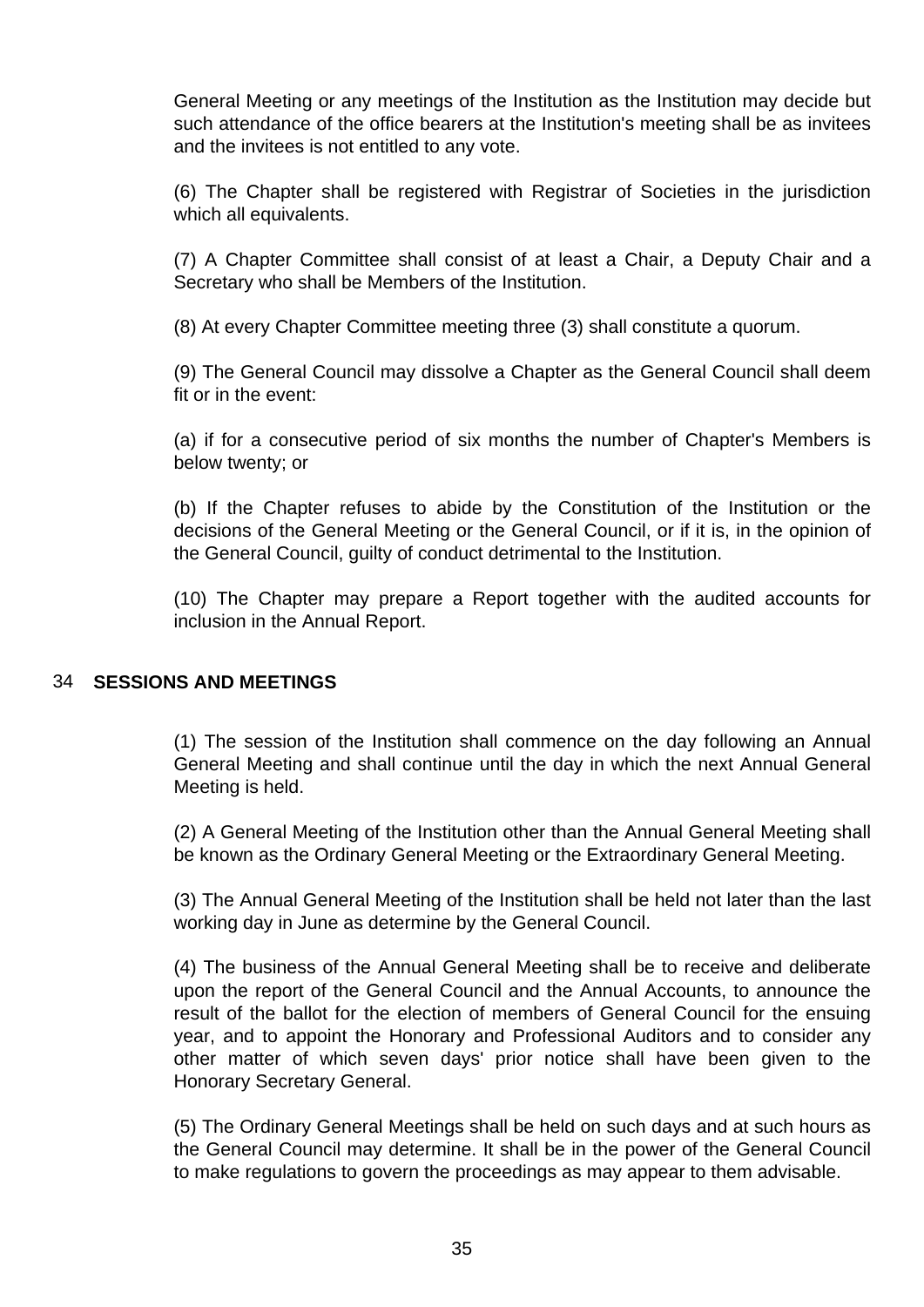(6) The business of the Ordinary General Meetings of the Institution shall be conducted in such order as the General Council may determine.

(7) Every member shall have the privilege of introducing a visitor to be present at an Ordinary General Meeting of the Institution. If the visitor is accompanied, the member introducing him shall write the visitor's name in the book provided for the purpose. If the visitor is unaccompanied, the member introducing him shall provide him with a card bearing the visitor's name and the member's signature.

(8) No question shall be discussed or motion be made at the Ordinary General Meetings relative to the direction and management of the concerns of the Institution; such direction and management being vested in the General Council, subject to the control of the Constitution and the resolutions of Extraordinary General Meetings.

(9) The General Council may summon an Extraordinary General Meeting on any occasion when the General Council may deem it necessary. An Extraordinary General Meeting shall also be called on a requisition in writing of not less than twenty-five members. The requisition shall specify the purpose for which the meeting is demanded, and it shall be the duty of the General Council to summon an Extraordinary General Meeting for such purpose within three calendar months from the date of the receipt of the requisition by the Honorary Secretary General.

(10) All members, other than Associates and Honorary Fellows, shall have not less than thirty days' notice sent to them by post of the time appointed by the General Council for an Extraordinary General Meeting convened under subarticle (9) of this Article and notices shall specify the nature of the business to be transacted, and no other than that business shall be transacted at that meeting. All members, other than Associates and Honorary Fellows shall have a right subject to the Constitution to attend and vote. The voting at such meeting shall be by secret ballot if so demanded by the person presiding or by not less than one-quarter of the members present and voting.

(11) On a show of hands every member present in person shall have one vote. Upon a secret ballot every member present in person or by proxy shall have one vote. The person presiding shall have a casting vote.

(12) The instrument appointing a proxy shall be in writing in a form prescribed by the General Council or as near thereto as possible. A member shall only appoint as his proxy a member who is entitled by the Constitution to exercise a vote at a meeting of the Institution. The proxy shall be valid for use at one meeting only, or for any adjournment of that meeting. The General Council shall be entitled to issue and appeal for proxies in favour of the President or his nominee.

(13) When a secret ballot is demanded, the person presiding may adjourn the meeting for the purpose.

(14) The instrument in proper form appointing a proxy must be deposited at the office of the Institution not less than forty-eight hours before the meeting at which it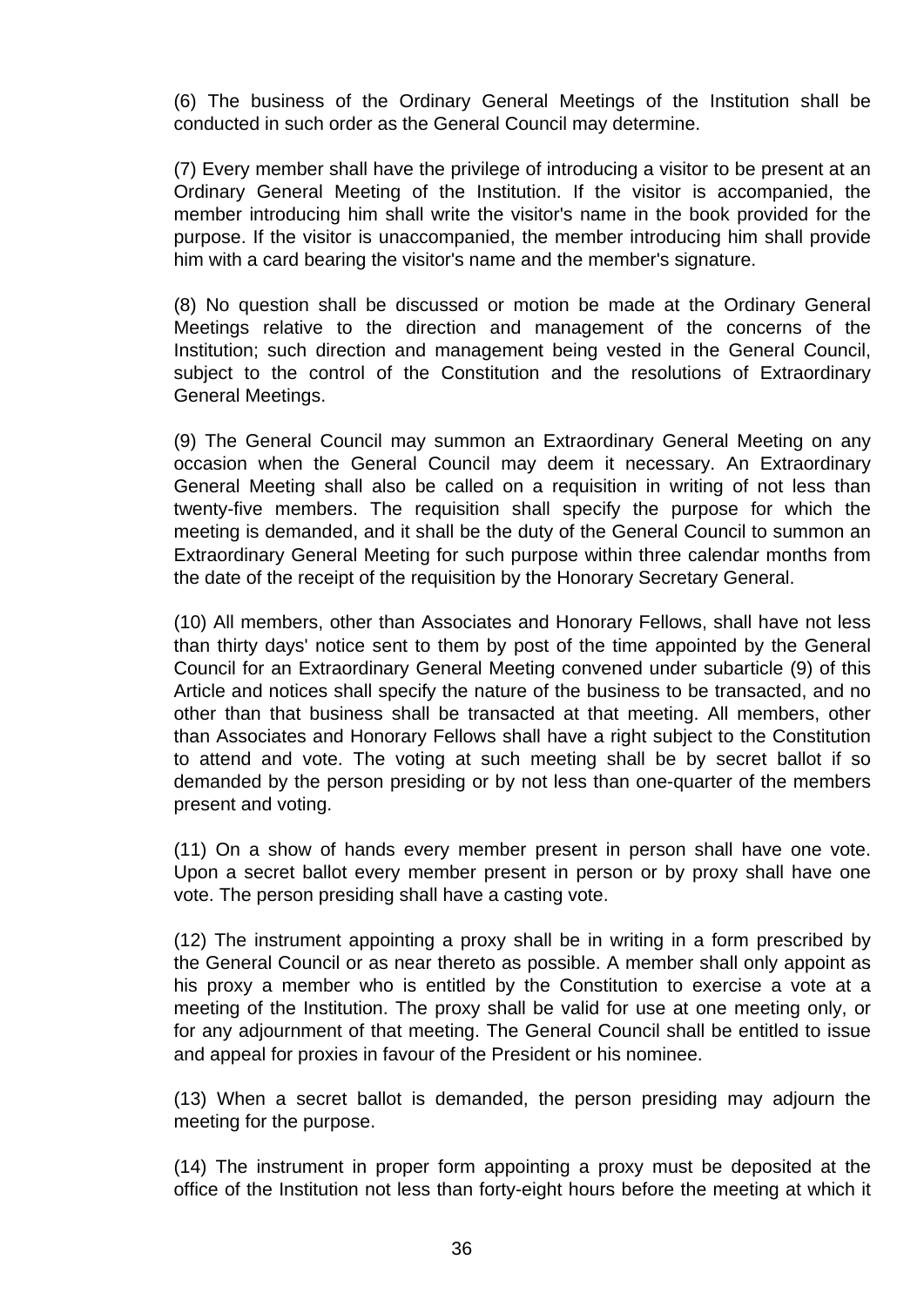is intended to be used.

(15) At all Annual General Meetings of the Institution, fifty members present shall form a quorum.

#### 35 **DONATIONS AND LEVY**

(1) A record shall be kept in such manner as the General Council may prescribe of the names of all persons who have presented any additions to the Library, or to the Collections of the Institution or who have made any voluntary contribution to the funds of the Institution.

(2) The General Council may impose a levy on profits made by a Divisional Committee or a Division or a Branch in connection with the organization of seminars / congress / workshops / continuing professional development programs.

#### 36 **FINANCIAL PROVISIONS**

(1) The Honorary Treasurer General may hold a petty cash advance not exceeding RM3,000.00 (Ringgit Malaysia Three Thousand) at any one time. All money in excess of this sum shall within seven days of receipt be deposited in a bank approved by the Committee.

(2) The authorized signatories shall be the President, the Honorary Secretary General and the Honorary Treasurer General. All cheques or withdrawal notices on the Institution account shall be signed by any two of the authorized signatories.

(3) Expenditure less than RM30,000.00 (Ringgit Malaysia Thirty Thousand) at any one time may be incurred by the President together with the Honorary Secretary General or the Honorary Treasurer General. No expenditure RM30,000.00 (Ringgit Malaysia Thirty Thousand) and above at any one time shall be incurred without the prior sanction of the General Council. Any expenditure exceeding RM100,000.00 (Ringgit Malaysia One Hundred Thousand) shall require the approval of an Extraordinary General Meeting or Annual General Meeting.

(4) The General Council shall have control of the finance of the Institution, PROVIDED ALWAYS that the General Council shall not incur any capital expenditure or borrowing by way of lease or otherwise from any financial institution any sum exceeding RM50,000.00 (Ringgit Malaysia Fifty Thousand) without prior approval of the members at an Extraordinary General Meeting convened for that purpose.

#### 37 **ACCOUNTS**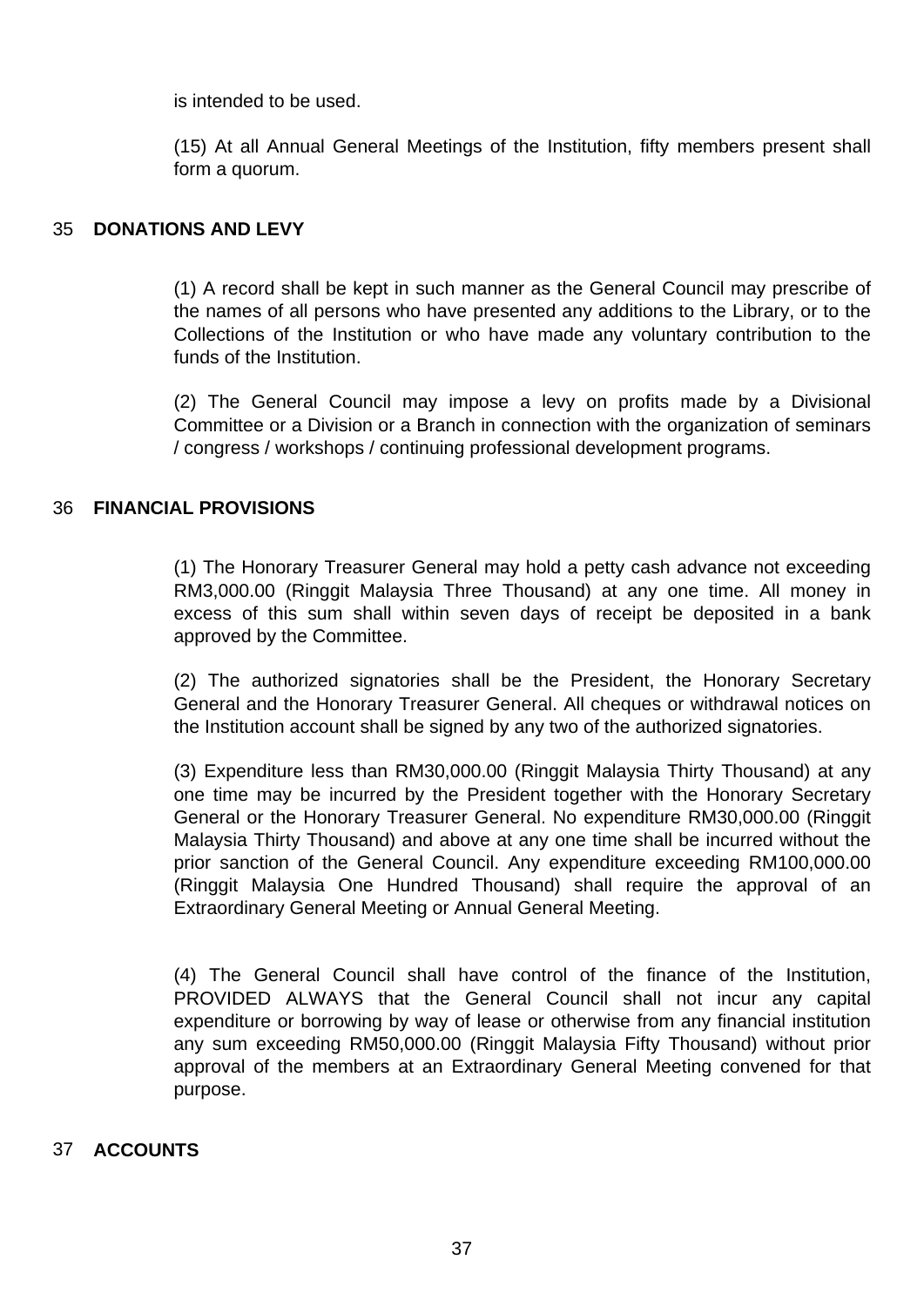(1) The General Council shall cause proper books of account to be kept with respect to:

(a) all sums of money received and expended by the Institution and the matters in respect of which the receipt and expenditure takes place; and the assets and liabilities of the Institution;

(b) proper books shall not be deemed to be kept if there are not kept such books of account as are necessary to give a true and fair view of the state of the Institution's affairs, and to explain its financial transactions.

(2) The books of account shall be kept at the office of the Institution or at such other place or places as the General Council think fit and shall always be open for inspection by members of General Council, the Internal Auditors, the Professional Auditors and any Committee appointed by the General Council for the purpose.

(3) No member (not being a member of General Council or an Internal Auditor) shall have any right of inspecting any account, book or document relating to the financial affairs of the Institution, except when authorized by the General Council.

(4) The General Council shall place before the Institution at each Annual General Meeting:

(a) an Income and Expenditure Account giving a true and fair view of the income and expenditure of the Institution for the period of preceding financial year;

(b) a Balance Sheet giving a true and fair view of the state of the financial affairs of the Institution as at the end of preceding financial year; and

(c) a Report of the financial affairs of the Institution.

(5) The Professional Auditors appointed in accordance with the provisions of the Constitution, shall make a report in writing to the members on the accounts examined by them and on all Annual Accounts during their tenure of office.

(6) The Professional Auditors' report shall state whether:

(a) they have obtained all the information which, to the best of their knowledge and belief were necessary for the purposes of their audit;

(b) in their opinion, proper books of account have been kept, so far as appears from their examination of those books and proper returns adequate for the purposes of their audit have been received from branches not visited by them;

(c) the Annual Accounts are in agreement with the books of account and returns;

(d) in their opinion, and to the best of their information, and according to the explanations given to them the Annual Accounts give a true and fair view of the state of the Institution's financial affairs as at the end of its financial year, and of the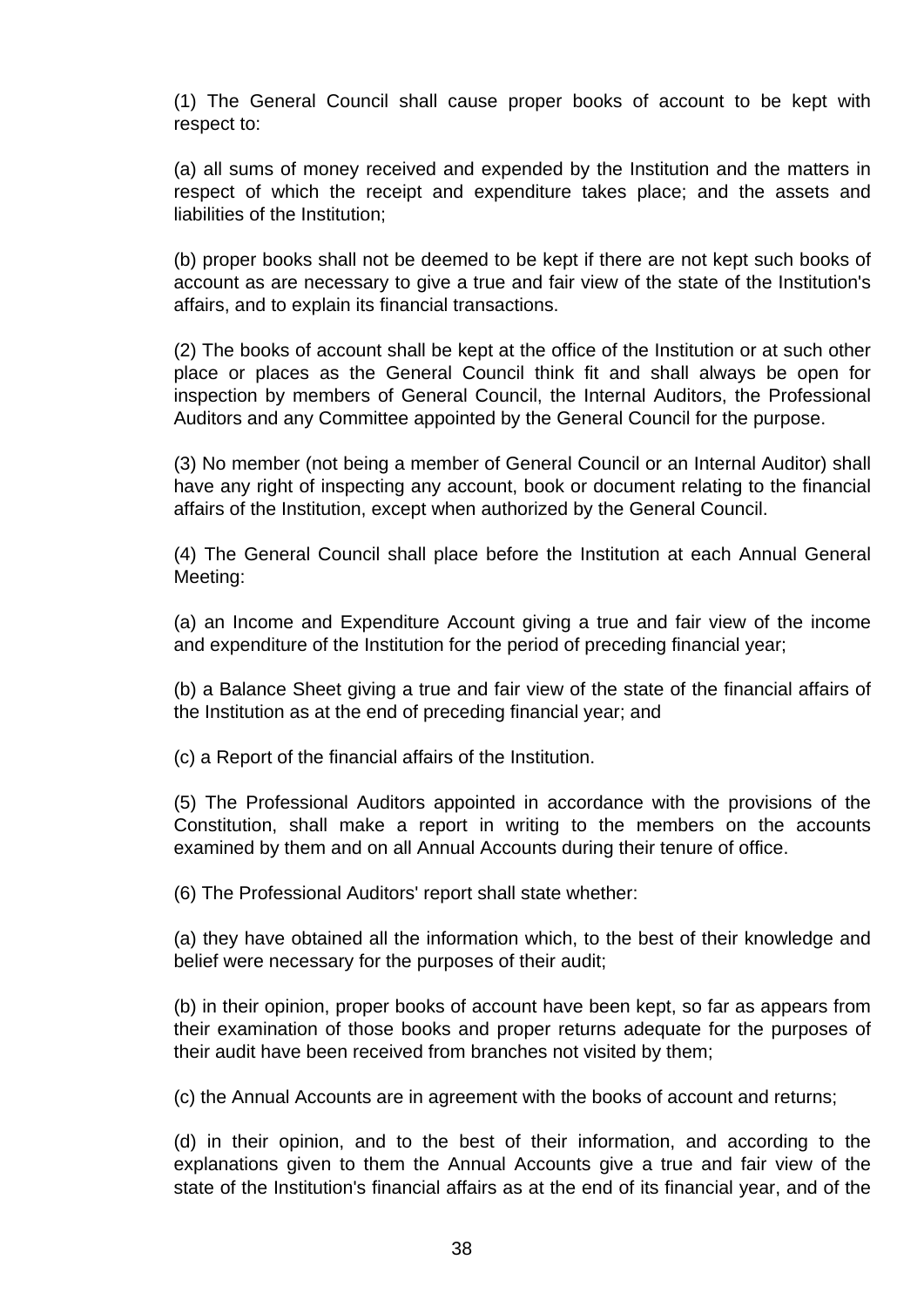income and expenditure for its financial year.

(7) The Internal Auditors shall sign the Annual Accounts after they have been audited by the Professional Auditors.

(8) The Internal Auditor shall review:

(a) The system of internal accounting control;

(b) The Balance Sheet and Statement of Receipts and Payments;

(c) Any transactions which do not conform with written procedures;

(d) The transparency in all dealings.

(9) The Internal Auditors shall prepare a report to be presented at the Annual General Meeting. They may also be required to audit the accounts of the Institution for any period at any date and make a report to General Council.

(10) Every copy of the Annual Accounts shall have annexed thereto the report of the Professional Auditors.

(11) Not less than twenty-one days before the date of an Annual General Meeting at which Annual Accounts are to be laid before the Institution, a copy thereof, and of the report of the Professional Auditors, shall be prominently displayed and copies shall be available on demand without charge to members, at the office of the Institution.

#### 38 **PROFESSIONAL AUDITORS**

(1) The General Council shall appoint a firm of Professional Auditors to hold office for the financial year.

(2) The General Council may fill any vacancy in the office of Professional Auditors, but while any such vacancy occurs the surviving or continuing Professional Auditor or Auditors, if any, may act.

(3) Professional Auditors so appointed shall not hold office for more than three consecutive years.

(4) A person shall not be qualified for appointment as Professional Auditors unless he is a member of a body of accountants recognized by legislation of the country.

(5) Every Professional Auditor shall have a right of access at all times to the books, accounts and vouchers of the Institution, and shall be entitled to require from any member or person belonging to any attached class or from any servant of the Institution such information and explanation as he thinks necessary for the performance of his duties.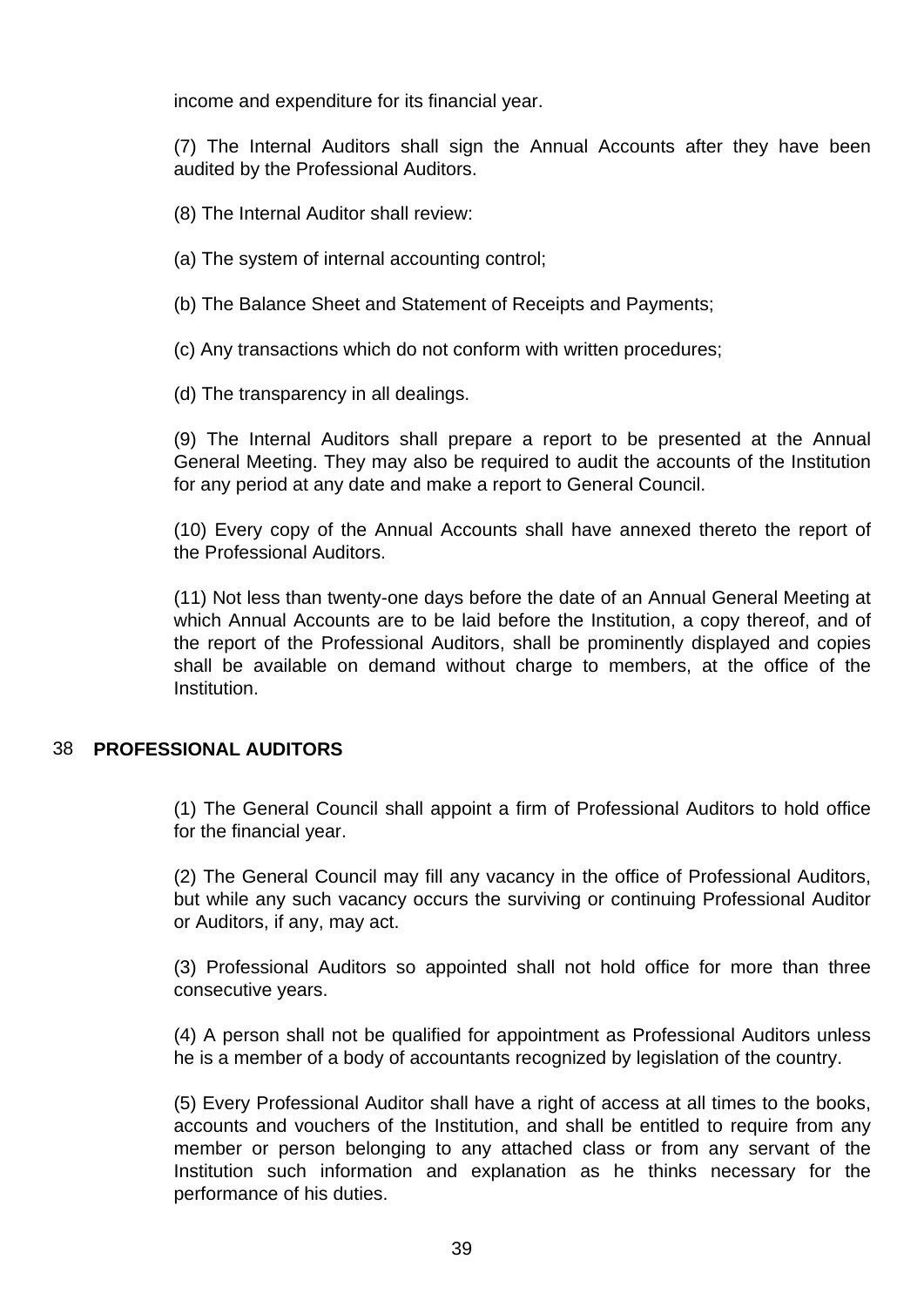(6) The Professional Auditors shall be entitled to receive all notices and communications of and to attend any Annual or Extraordinary General Meeting and shall be heard on any matters which concern them as Professional Auditors.

#### 39 **PROPERTY OF THE INSTITUTION AND APPOINTMENT OF THE BOARD OF BUILDING MANAGEMENT**

(1) Under no pretense whatever shall the property and effects, or the income or revenue of the Institution derived from the voluntary contributions of members or otherwise howsoever, be applied in making any dividend, gift, division or bonus unto or between any of the members, and the same is hereby expressly prohibited, and no proposition in contravention thereof shall be entertained by the General Council or by any meeting of the members of the Institution.

(2) Notwithstanding the above, the General Council shall be empowered to make donations to any foundation or trust for the advancement of surveying education or other benevolent purposes.

(3) The General Council shall have the power to grant from time to time, as they may think fit, the use of the rooms of the Institution to any persons who may be desirous of having lectures delivered on subjects connected with the OBJECTIVES of the Institution, or for such other purposes as shall be approved by the General Council.

(4) Every book, paper, map, plan, drawing or model presented to the Institution shall be considered the property thereof unless there shall have been some previous arrangement to the contrary, and the General Council may publish the same in any way and at any time they may think proper, but should the General Council refuse or delay the publication of such book, paper, map, plan, drawing or other document beyond a reasonable time, the author thereof shall have a right to copy the same and to publish it as he may think fit, having previously given notice in writing to the Honorary Secretary General of his intention. No person except asafore-said shall report for publication the proceedings at any General Meeting of the Institution, or publish or give his consent for the publication of any communication presented and belonging to the Institution without the previous consent of the General Council.

(5) The Library shall be open to all members, at such times as the General Council may determine, when they shall have the right to peruse and inspect all books, papers, plans, maps, etc., belonging to the Institution, and to make copies and extracts there from (under such restrictions and with such exceptions as may be determined by the General Council from time to time) but none of the property of the Institution shall be taken out of the premises of the Institution without the express permission of the General Council.

(6) Any immovable property acquired by the Institution shall be registered in the name of the Institution.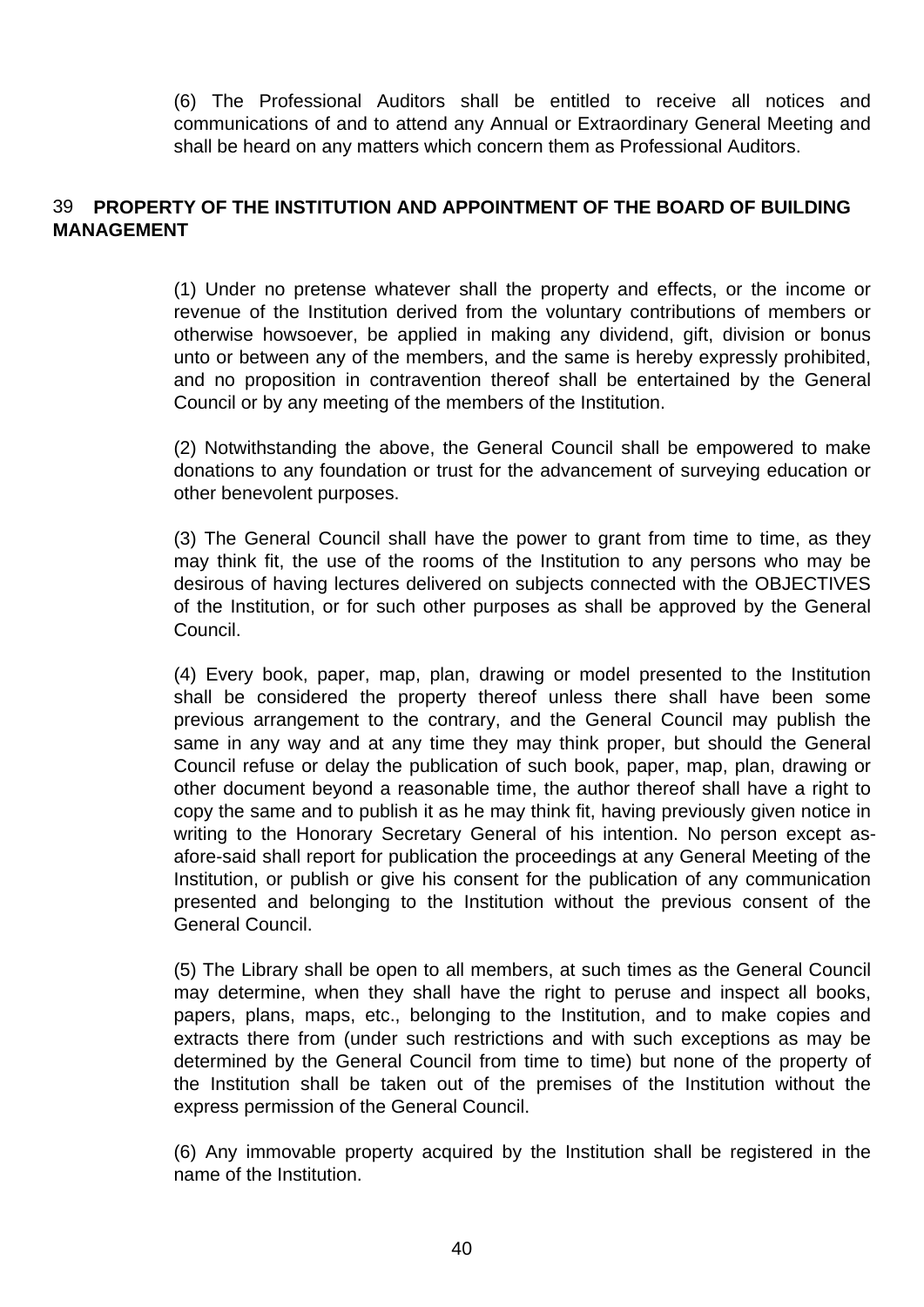(7) The General Council shall appoint a Board of Building Management comprising a Chairman and eight (8) members with at least one member from each Division to manage the property.

(8) The members of the Board of Building Management shall hold office for a term not exceeding 3 years and shall be eligible for re-appointment.

(9) A member of the Board of Building Management who fails to attend three (3) consecutive meetings without any leave of absence shall thereupon cease for all purposes to be a member of the Board.

(10) The General Council may remove a member of the Board of Building Management and appoint another in his place.

(11) The General Council being the governing body of the Institution, shall acquire, hold, sell, exchange, charge or otherwise deal with or dispose of such property, in such manner as directed by any resolution passed at an Extraordinary General Meeting.

(12) The General Council in accordance with the resolution passed at an Extraordinary General Meeting may make, enter into, execute and do all such contracts, conveyances and acts as shall be deemed necessary for the purpose of effectuating any such purchase, sale, exchange or charge.

(13) Any two principal officers of the Institution shall on the authority of General Council execute all instruments pertaining to any immovable property of the Institution.

(14) The General Council upon the recommendation of the Board of Building Management may secure the services of a Property Surveyor to manage a property and determine the professional fees payable for such services.

(15) The Board of Building Management shall appoint a committee consisting of at least five members to manage any immovable property registered in the name of the Institution outside the State of Selangor and Federal Territory of Kuala Lumpur. The Committee shall refer all matters in connection with the management of a building to the Board of Building Management.

(16) The functions of the Board of Building Management shall be:

(a) to control, manage, administer and keep an immovable property in good repair;

(b) to let a property or any part thereof for any period not more than three years at such rents and subject to such covenants and conditions as it thinks fit and with liberty to accept surrenders or leases or tenancies, to make allowances to and arrangements with lessees and others;

(c) to pay all expenses and other outgoings and whatsoever payable in respect thereof from the rent derived and credit the balance to the Institution;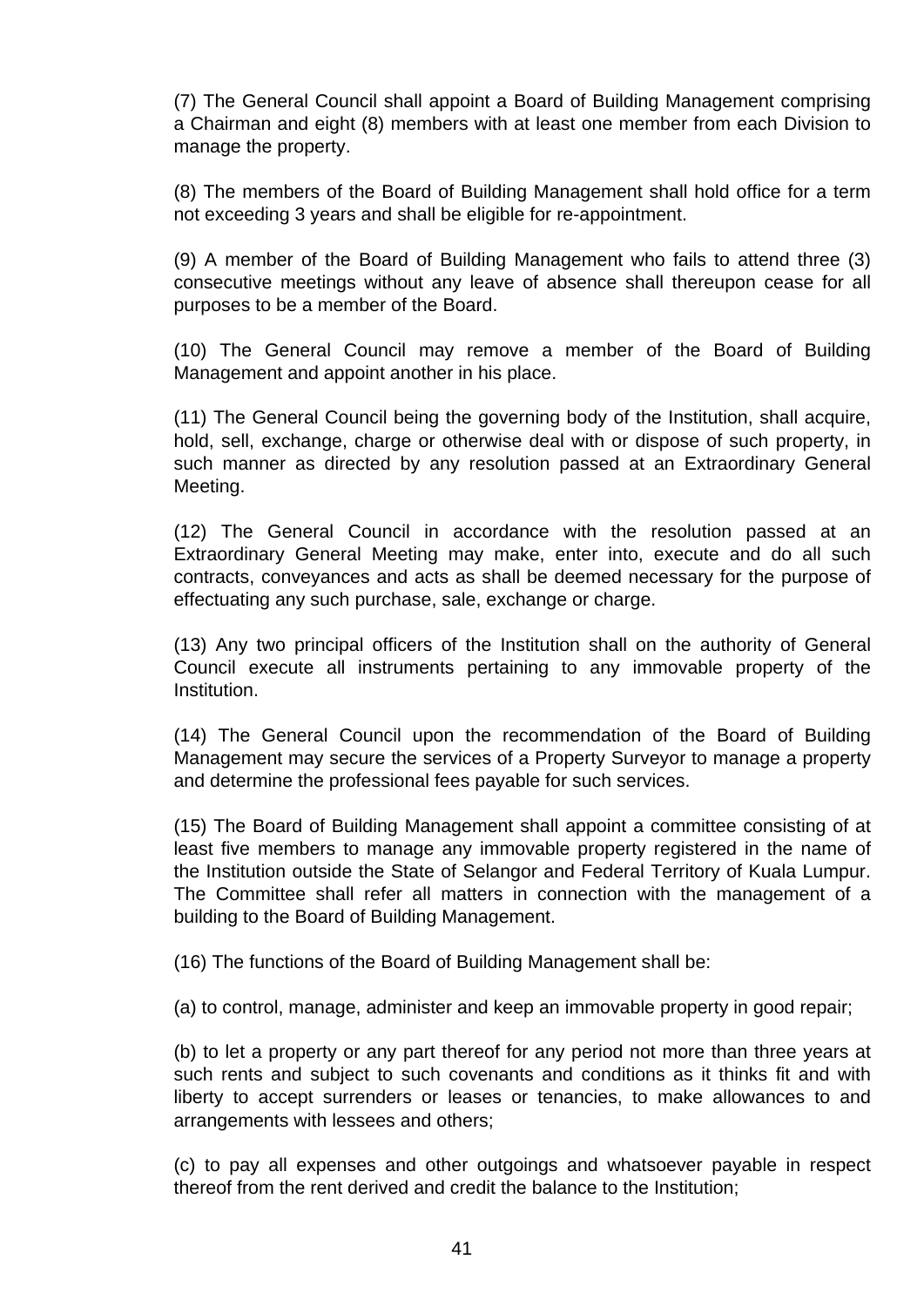(d) to pay the annual quit rent, local authority and sewerage rates;

(e) to insure a building to its replacement value against fire and to keep it so insured;

(f) to effect such other insurance policies of the building as may be required;

(g) subject to any order made by a court of competent jurisdiction, to apply insurance money received by it in respect of damage to a building in rebuilding and reinstating a building, so far as it may be lawful to do so and to pay the premiums on any policy of insurance effected by it; and

(h) to perform any other functions as directed by General Council.

#### 40 **INSTITUTION'S SEAL**

The common seal of ROYAL INSTITUTION OF SURVEYORS MALAYSIA shall be used on the authority of the General Council previously given and in the presence of at least two principal officers of the Institution who shall sign the instrument to which the seal is affixed.

#### 41 **SERVICE OF NOTICES AND DOCUMENTS**

(1) Except where otherwise expressly provided, any notice or document that is given or sent to a member for the purposes of these Constitution may be given either personally or sent by post to his last registered address or electronically.

(2) Where a notice or other document is sent by post, service thereof shall be deemed to have been properly effected by properly addressing and posting, and, if required by the Constitution, registering a letter containing the notice or other document, and to have been effected in the case of a notice of meeting or of a balloting list at the expiration of twenty-four hours after the letter is put into the post, and in any other case in the normal course of post.

(3) The accident omission, save in respect of any notice or document required to be given or sent pursuant to Article 25, 26 and 27 of the Constitution to give notice or send a document to, or the non-receipt of a notice or document, by any person entitled to receive the same shall not invalidate the proceedings consequent upon such notice or document.

(4) Electronic voting (E-voting) for the election of the officers and members of Divisional Committees, officers and members of the Branch Committees and the remaining eight members of the General Council.

#### 42 **ADVERTISING AND PUBLICITY**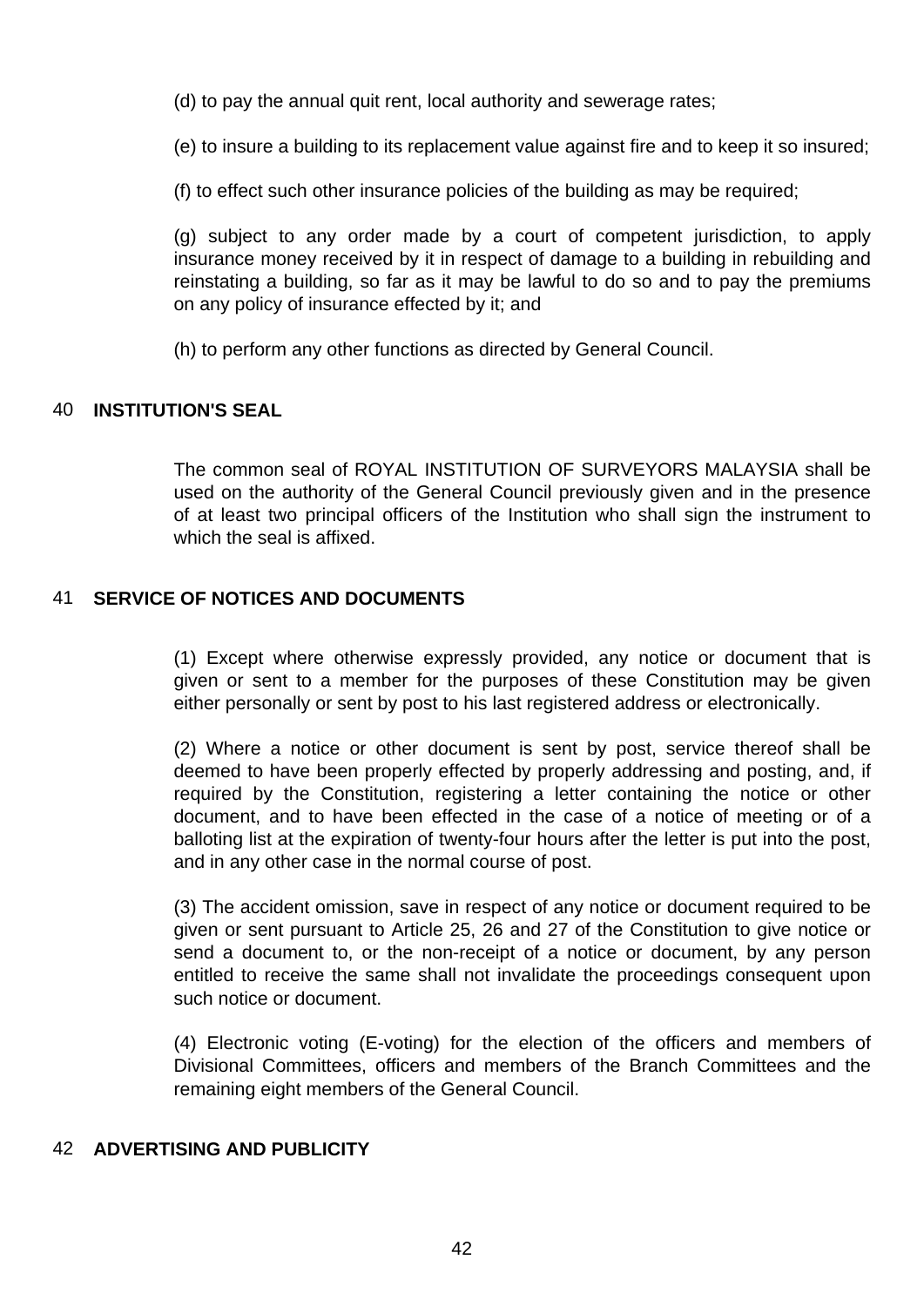(1) In these Article the following expressions shall unless the context otherwise requires have the meanings respectively assigned to them, namely:

'Member' means a Member carrying on practice as a sole principal, or a firm or a company carrying on practice as surveyors in which at least one partner or one director (as the case may be) is a Member.

'Client' means a person or body who retain a Member and is responsible for the payment of the Member's fee or commission.

'Applicant' means a person or body who asks a Member for particulars of property or other information and is not responsible for the payment of the Member's fee or commission.

'Advertisement' means any published material of any kind whatsoever issued or exhibited by or on the authority of a Member primarily designed to promote the Member's business.

'Sale announcement' means any announcement published by or on the authority or a Member primarily designed to promote the disposal of property, whether on sale or lease, on behalf of a client.

'Wanted announcement' means any announcement published by or on the authority of a Member primarily designed to promote the deposit of property, whether on sale or lease, on behalf of a client or applicant.

- (2) Advertisement (for purposes other than Estate Agency)
- (a) No advertisement shall contain any of the following:
- (i) an inaccurate or misleading statement of fact;
- (ii) an explicit solicitation of instructions;
- (iii) an explicit comparison between the service offered by other firms or companies;
- (iv) any advertisement by a commercial concern;

(v) a claim by the Member publishing the advertisement to "Specialize in" or to be a "Specialist" or "Expert" in any particular aspect of the work of surveyor.

(b) No Member shall publish except under the authority of the General Council any advertisement the purpose of which is to announce his name or promote his business, in either the technical or the lay press or in any public position unrelated to his actual office or site operations. He may however arrange for a listing in any telephone, business or trade directory.

(c) A Member may advertise for staff in a "Situations Vacant" section in the press,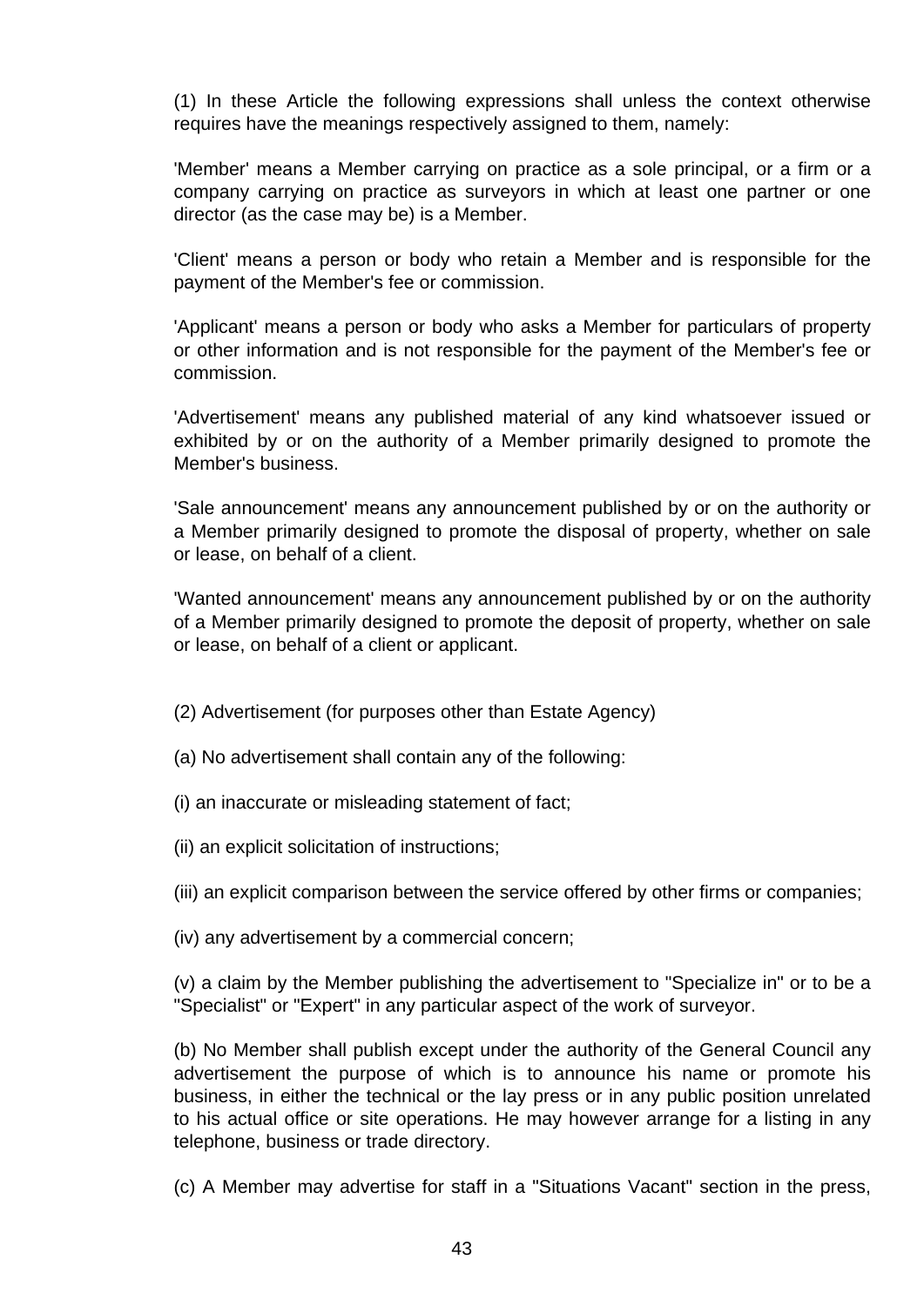provided that any such advertisement is restrained and dignified.

(d) A Member may within 3 months publish in the press and/or circulate notices to his existing clients, other members and members of allied profession briefly stating the facts when he has acquired a new telephone, a new address, or a new office is opened by a existing practice, or when a new partner joins or a partner retires.

(e) No Member shall allow any reference to him, his firm or his company to appear in any advertisement of manufactured products published by a commercial concern.

(f) A Member who in an advertisement publicizes the Institution or its Members generally shall not use for that purpose any terminology which has not either

(i) already appeared in an advertisement published by the Institution; or (ii) received the prior approval of the General Council.

(3) Advertisements (Estate Agency Only)

(a) Regulations 1 to 6 above shall apply to Members practising Estate Agency as well.

(b) Every sale announcement shall be so worded and designed as to:

(i) Promote the interests of the Member's client; and

(ii) Provide an accurate representation of the property concerned.

(c) A Member may, subject as hereinafter provided, publish a wanted announcement on behalf of an applicant or applicants with the object of attracting instructions from owners having property for disposal which meets the requirements of such applicant or applicants.

(d) A Member shall not accept direct instructions from a person who respond to such announcement as aforesaid if he knew, or is deemed to have known, that such person had already instructed another member.

#### (4) Brochures

(a) A Member may produce a brochure or other material describing his firm and the service which it offers, provided that such brochure or other material is not sent, given or otherwise made available to clients, prospective clients or any person, unless a specific request to do so has been received from the person or organization concerned.

(b) Any such brochure or other material may contain:

(i) the name, address, telephone/telex number and telegram abbreviations of the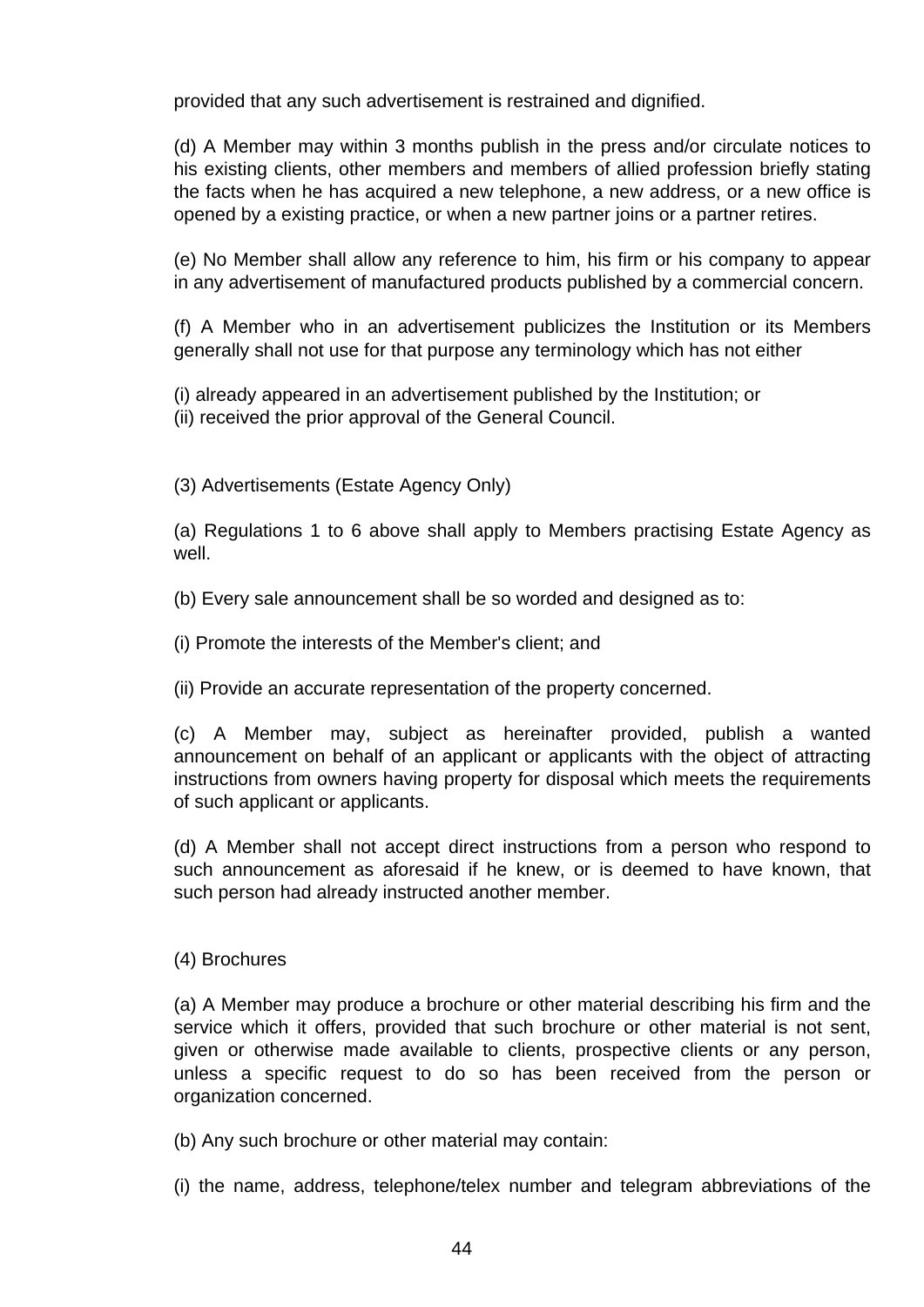main office of the firm, together with similar information about all other offices of the firm;

(ii) factual information about the firm;

(iii) a list of directors/partners with biographical information, provided that such information is confined to those matters which are directly relevant to the surveying profession;

(iv) factual information about the surveying profession and the range of services undertaken by the firm;

(v) a statement that all surveyors are bound by the Institution's Rules of Conduct and that fees are based on the Institution's Scales of Charges;

(vi) a list of projects on which the firm has been engaged;

(vii) a list of clients to whom reference may be made by a prospective client, provided that such clients shall have given prior permission for the use of their names.

(c) Any such brochure or other material must:

(i) be factual and in no way laudatory of the firm's achievements or experience;

(ii) avoid any direct solicitation of instructions, express or implied comparison with other firms or specific inducements to prospective clients;

(iii) be so designed in respect of wording, content, layout and arrangement as to ensure that the surveying profession is in no way brought into disrepute and that public confidence in the services provided by Members is not undermined;

(iv) avoid any description, claim or illustration which is directly or by implication inaccurate or misleading.

(d) Subject to Regulations 12 and 13, Members may use their discretion in deciding upon the design and layout of brochures or other material.

(5) Blotters, Calendars and Diaries

A Member may not, in connection with his practice, circulate blotters, calendars, diaries or the like.

#### (6) Business Cards

Members may use business cards which contain the member's name, qualifications, name of his firm, nature of practice, his business address and private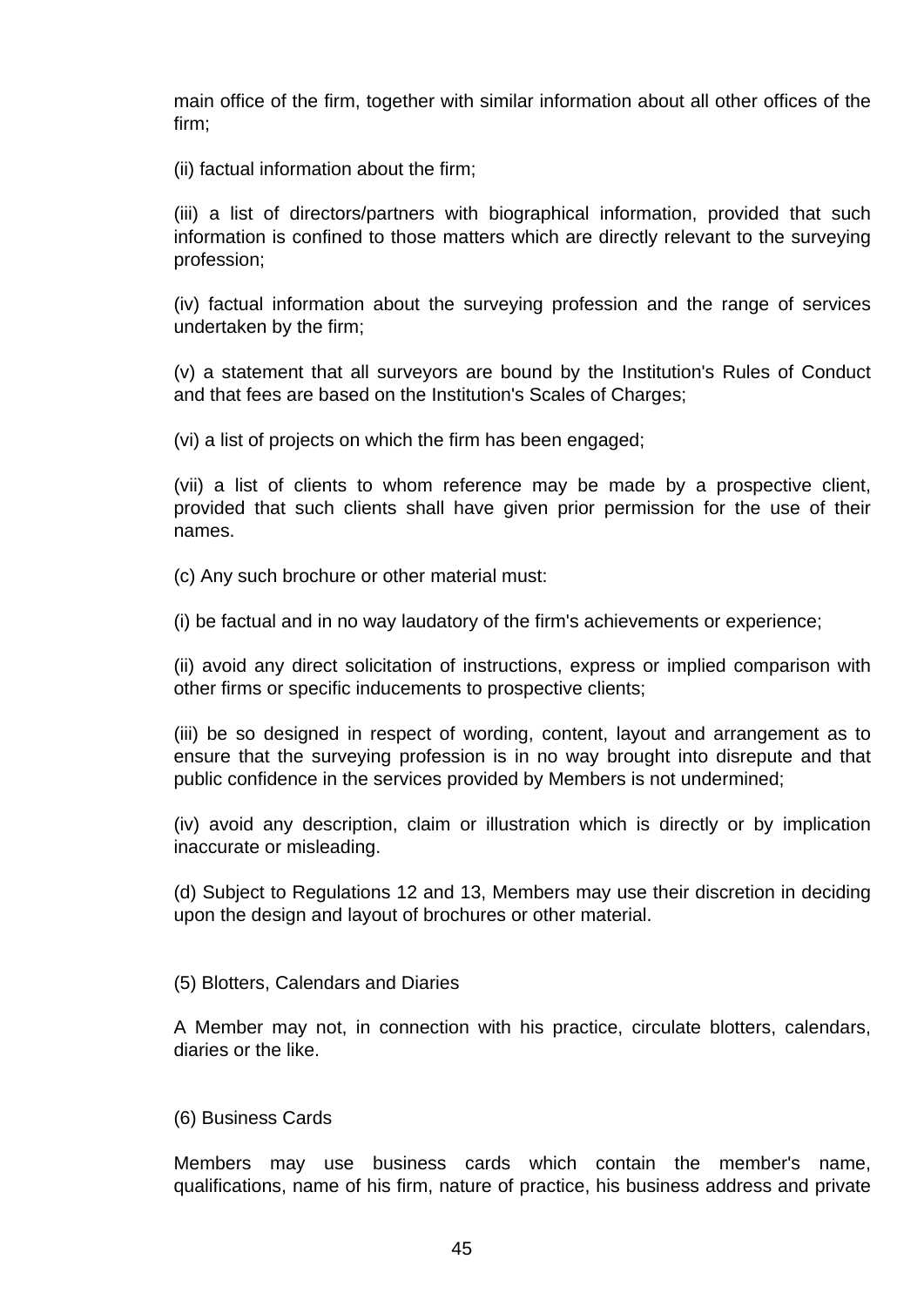address together with telephone numbers and logo(s).

(7) Letters to the Press and Published Articles

(a) An article, letter or other contribution by a Member in a professional journal, or a textbook written by a Member, may contain:

(i) his name and professional designation;

(ii) the name and address of his firm or employer and the position which he holds, provided that the nature of the firm's or employer's business is made clear.

(b) An article, letter of other contribution by a Member in a non-professional journal or newspaper on a topic related to surveying may bear:

(i) his name

(ii) his profession designation, provided that the nature of his practice or employment is made clear;

(iii) if he holds a full-time public appointment, the appointment so held.

(c) In all contributions to the press, a Member must observe strictly those principles or professional etiquette which demand modesty concerning personal attainments and achievements and courtesy in reference to colleagues. Apart from the President of the RISM or the approved Member, the Chair of the respective Division and Branch can speak for the Division or Branch of the Institution on matters pertaining to the particular Division or Branch only.

(8) Members in Contracting Firms

(a) A Member employed by a contracting organization shall not permit:

(i) the use of his name and professional designation in brochures issues by his employer in such a manner as to state or imply that any surveying service can be provided to the public;

(ii) by claims to provide such service to be made by his employer in any way.

(b) A Member employed by a contracting organization shall:

(i) ensure that in all his public and business dealings where his professional designation is used, it shall be made clear that he is a director or employee of such organization;

(ii) not hold himself out to be in a professional practice or in a position to give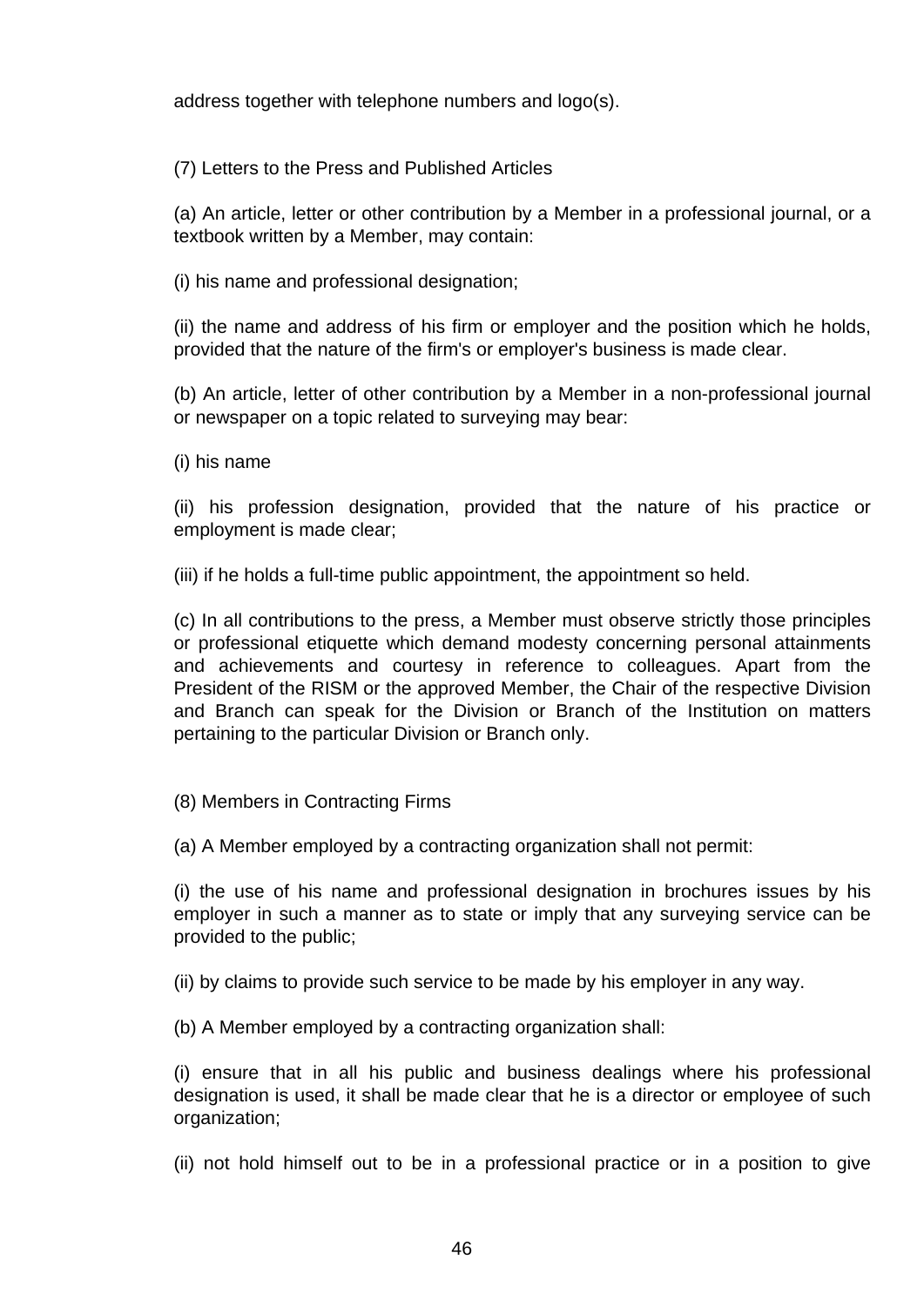independent advice to clients on matters related to surveying services.

(9) Public Speaking

(a) A Member speaking at a course, conference or meeting may be identified by name only.

(b) Notwithstanding Regulation 21, a Member speaking at a course, conference or meeting when the subject matter is related to surveying may disclose:

(i) his name;

(ii) his professional designation, provided that the nature of his practice or employment is made clear;

(iii) if he holds a full-time public appointment, the appointment so held.

(c) If the audience at such course, conference or meeting consists of members of allied professions or those studying to become members of allied professions, a Member speaking or presenting a paper may also disclose the name and address of his firm or employer and the position he holds, provided that the nature of his practice or employment is made clear.

(10) Stationery

(a) A Member may either incorporate his name and address (but nothing more) in a postal frank, or print his name, address on envelopes, labels or other cover used to send letters or parcels by post, provided that undue prominence is not given to such name and address.

(b) In the case of letterheads he may print his name and designation and those of his directors/partners, the address and telephone/telex numbers and telegram abbreviation of his firm and logo(s).

(11) Sign Board

Members may use sign boards each of which shall not exceed an area of 30 square feet at their place of business. Sign boards may also be used at project sites. All sign boards used may display the member's name, designation, name, address and telephone number(s) of firm and logo(s).

(12) Radio and Television

(a) A Member appearing on a radio or television programme, such as an individual talk, interview or group discussion, when the subject matter is related to surveying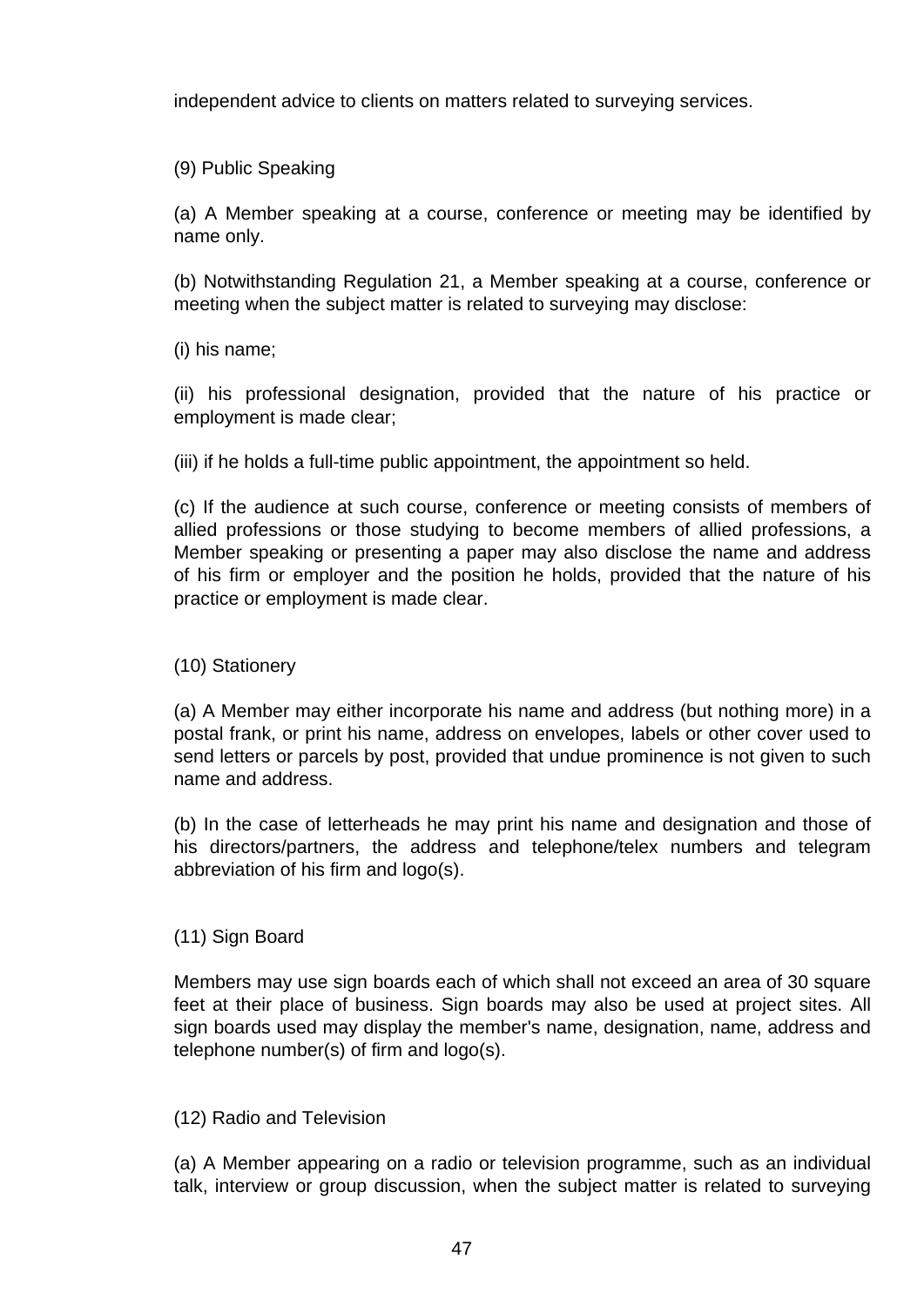may disclose:

(i) his name;

(ii) his professional designation provided that the nature of his practice or employment is made clear;

(iii) if he holds a full-time public appointment, the appointment so held.

(b) When the subject matter of a radio or television programme is not related to surveying, a Member may be identified by his name only.

(c) In all appearance on radio or television, a Member must observe strictly to those principles of professional etiquette which demand modesty concerning personal attainments and achievements and courtesy in reference to colleagues. He must also not purport to speak for The Institution unless he has been expressly authorized to do so.

#### 43 **RATIONALE OF RISM LOGO**

(1) The logo of the Royal Institution of Surveyors Malaysia contains features that represent the four surveying disciplines of RISM.

(2) The crown placed on top of the tripod symbolises "Royal" status conferred to the Institution by His Royal Highness, The Sultan of Selangor.

(3) The tripod and divider represents Geomatics & Land Surveying, the buildings represent Quantity Surveying & Building Surveying and the trees and land represent the Property Surveying profession.

(4) The colours of the logo have symbolic meanings: yellow represents the Mother Earth, blue represents Universal spread of our practices and green represents Peace and Harmony.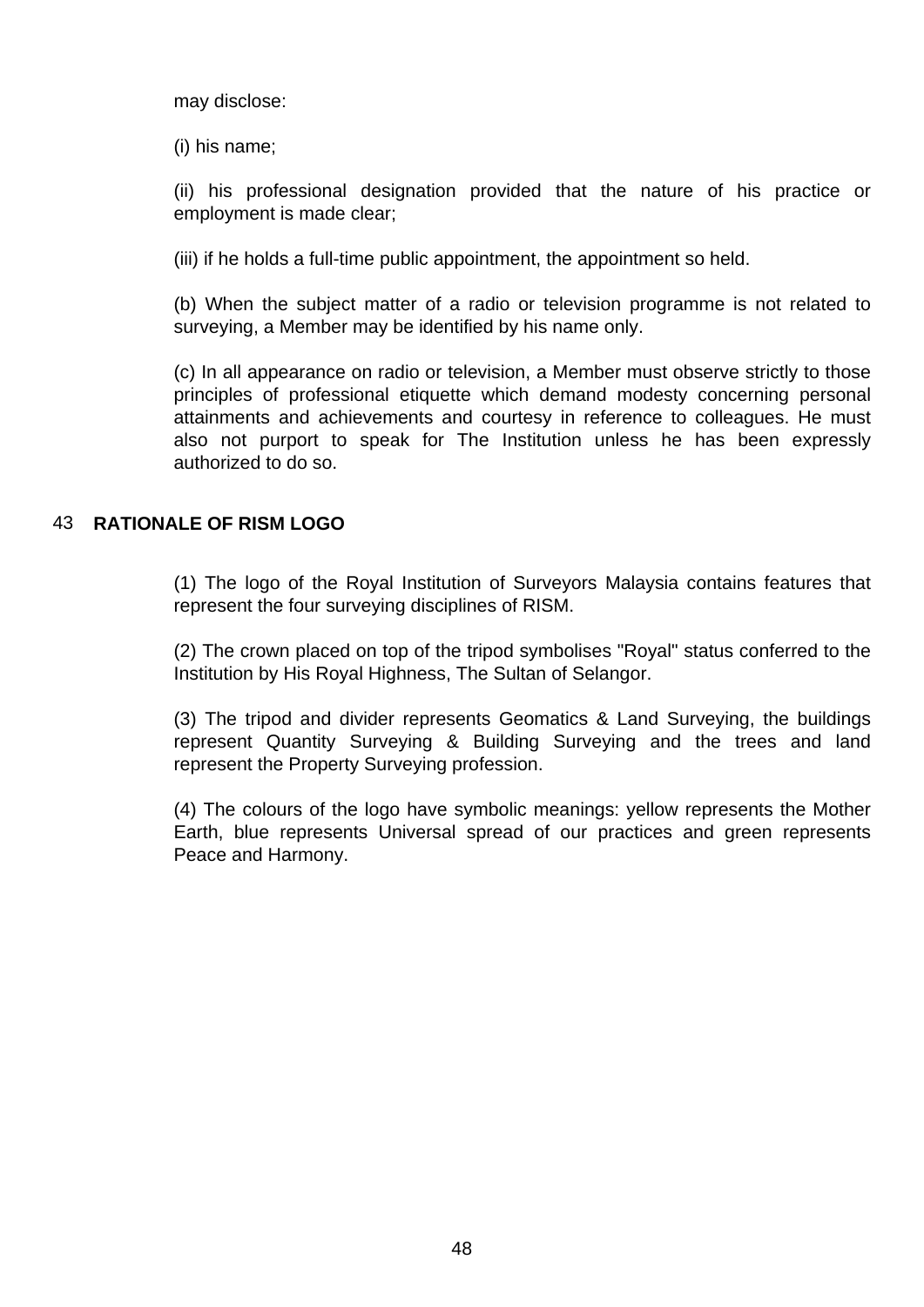#### **LAMPIRAN**

1. Bendera

- Keterangan

2. Lambang

-



3. Lencana

-

-

Keterangan